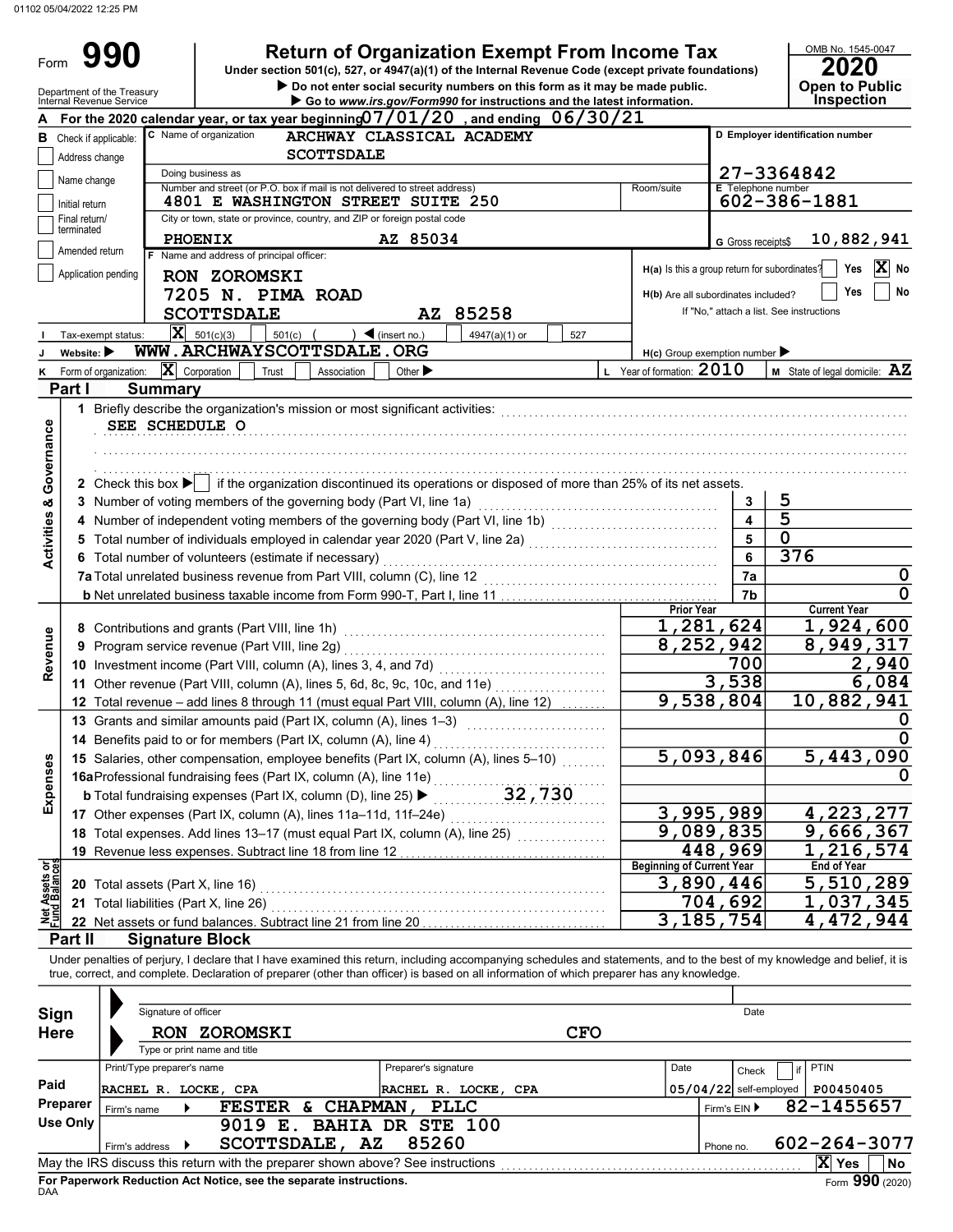|              | Form 990 (2020) ARCHWAY CLASSICAL ACADEMY                                                                      |                        | 27-3364842                                                                                                                                                                                                                                                                                                                                                                                                                                                  | Page 2                |
|--------------|----------------------------------------------------------------------------------------------------------------|------------------------|-------------------------------------------------------------------------------------------------------------------------------------------------------------------------------------------------------------------------------------------------------------------------------------------------------------------------------------------------------------------------------------------------------------------------------------------------------------|-----------------------|
| Part III     | <b>Statement of Program Service Accomplishments</b>                                                            |                        |                                                                                                                                                                                                                                                                                                                                                                                                                                                             | $\mathbf{x}$          |
|              | 1 Briefly describe the organization's mission:                                                                 |                        |                                                                                                                                                                                                                                                                                                                                                                                                                                                             |                       |
|              | SEE SCHEDULE O                                                                                                 |                        |                                                                                                                                                                                                                                                                                                                                                                                                                                                             |                       |
|              |                                                                                                                |                        |                                                                                                                                                                                                                                                                                                                                                                                                                                                             |                       |
|              |                                                                                                                |                        |                                                                                                                                                                                                                                                                                                                                                                                                                                                             |                       |
|              | 2 Did the organization undertake any significant program services during the year which were not listed on the |                        |                                                                                                                                                                                                                                                                                                                                                                                                                                                             |                       |
|              | prior Form 990 or 990-EZ?                                                                                      |                        |                                                                                                                                                                                                                                                                                                                                                                                                                                                             | Yes $\overline{X}$ No |
|              | If "Yes," describe these new services on Schedule O.                                                           |                        |                                                                                                                                                                                                                                                                                                                                                                                                                                                             |                       |
|              | Did the organization cease conducting, or make significant changes in how it conducts, any program             |                        |                                                                                                                                                                                                                                                                                                                                                                                                                                                             |                       |
| services?    |                                                                                                                |                        |                                                                                                                                                                                                                                                                                                                                                                                                                                                             | Yes $\overline{X}$ No |
|              | If "Yes," describe these changes on Schedule O.                                                                |                        |                                                                                                                                                                                                                                                                                                                                                                                                                                                             |                       |
|              |                                                                                                                |                        | Describe the organization's program service accomplishments for each of its three largest program services, as measured by<br>expenses. Section 501(c)(3) and 501(c)(4) organizations are required to report the amount of grants and allocations to others,                                                                                                                                                                                                |                       |
|              | the total expenses, and revenue, if any, for each program service reported.                                    |                        |                                                                                                                                                                                                                                                                                                                                                                                                                                                             |                       |
|              |                                                                                                                |                        |                                                                                                                                                                                                                                                                                                                                                                                                                                                             |                       |
|              | GOODNESS AND BEAUTY.                                                                                           |                        | AN ARCHWAY CLASSICAL ACADEMY SCOTTSDALE EDUCATION PREPARES STUDENTS TO BE<br>MORE THAN JUST PROFICIENT TEST TAKERS, BUT RATHER, TO BECOME GREAT-HEARTED<br>LEADERS CAPABLE OF SUCCESS THROUGHOUT THEIR HIGHER EDUCATION AND<br>PROFESSIONAL CAREERS. WITH A CURRICULUM BUILT UPON A CLASSICAL LIBERAL ARTS<br>TRADITION AND A REVOLUTIONARY APPROACH TO SCHOOL ITSELF, GREAT HEARTS<br>CULTIVATES THE HEARTS AND MINDS OF STUDENTS IN THE PURSUIT OF TRUTH, |                       |
|              |                                                                                                                |                        |                                                                                                                                                                                                                                                                                                                                                                                                                                                             |                       |
|              |                                                                                                                |                        |                                                                                                                                                                                                                                                                                                                                                                                                                                                             |                       |
|              |                                                                                                                |                        |                                                                                                                                                                                                                                                                                                                                                                                                                                                             |                       |
|              |                                                                                                                |                        |                                                                                                                                                                                                                                                                                                                                                                                                                                                             |                       |
|              |                                                                                                                |                        |                                                                                                                                                                                                                                                                                                                                                                                                                                                             |                       |
|              |                                                                                                                |                        | 4b (Code: William Code: 1991) (Expenses \$ \\text{\bmat{\bmat{\bmat{\bmat{\bmat{\bmat{\bmat{\bmat{\bmat{\bmat{\bmat{\bmat{\bmat{\bmat{\bmat{\bmat{\bmat{\bmat{\bmat{\bmat{\bmat{\bmat{\bmat{\bmat{\bmat{\bmat{\bmat{\bmat{\bmat                                                                                                                                                                                                                             |                       |
| N/A          |                                                                                                                |                        |                                                                                                                                                                                                                                                                                                                                                                                                                                                             |                       |
|              |                                                                                                                |                        |                                                                                                                                                                                                                                                                                                                                                                                                                                                             |                       |
|              |                                                                                                                |                        |                                                                                                                                                                                                                                                                                                                                                                                                                                                             |                       |
|              |                                                                                                                |                        |                                                                                                                                                                                                                                                                                                                                                                                                                                                             |                       |
|              |                                                                                                                |                        |                                                                                                                                                                                                                                                                                                                                                                                                                                                             |                       |
|              |                                                                                                                |                        |                                                                                                                                                                                                                                                                                                                                                                                                                                                             |                       |
|              |                                                                                                                |                        |                                                                                                                                                                                                                                                                                                                                                                                                                                                             |                       |
|              |                                                                                                                |                        |                                                                                                                                                                                                                                                                                                                                                                                                                                                             |                       |
|              |                                                                                                                |                        |                                                                                                                                                                                                                                                                                                                                                                                                                                                             |                       |
|              |                                                                                                                |                        |                                                                                                                                                                                                                                                                                                                                                                                                                                                             |                       |
|              | 4c (Code: ) (Expenses \$                                                                                       | including grants of \$ | ) (Revenue \$                                                                                                                                                                                                                                                                                                                                                                                                                                               |                       |
| N/A          |                                                                                                                |                        |                                                                                                                                                                                                                                                                                                                                                                                                                                                             |                       |
|              |                                                                                                                |                        |                                                                                                                                                                                                                                                                                                                                                                                                                                                             |                       |
|              |                                                                                                                |                        |                                                                                                                                                                                                                                                                                                                                                                                                                                                             |                       |
|              |                                                                                                                |                        |                                                                                                                                                                                                                                                                                                                                                                                                                                                             |                       |
|              |                                                                                                                |                        |                                                                                                                                                                                                                                                                                                                                                                                                                                                             |                       |
|              |                                                                                                                |                        |                                                                                                                                                                                                                                                                                                                                                                                                                                                             |                       |
|              |                                                                                                                |                        |                                                                                                                                                                                                                                                                                                                                                                                                                                                             |                       |
|              |                                                                                                                |                        |                                                                                                                                                                                                                                                                                                                                                                                                                                                             |                       |
|              |                                                                                                                |                        |                                                                                                                                                                                                                                                                                                                                                                                                                                                             |                       |
|              |                                                                                                                |                        |                                                                                                                                                                                                                                                                                                                                                                                                                                                             |                       |
|              |                                                                                                                |                        |                                                                                                                                                                                                                                                                                                                                                                                                                                                             |                       |
|              | 4d Other program services (Describe on Schedule O.)                                                            |                        |                                                                                                                                                                                                                                                                                                                                                                                                                                                             |                       |
| (Expenses \$ |                                                                                                                | including grants of \$ | (Revenue \$                                                                                                                                                                                                                                                                                                                                                                                                                                                 |                       |
|              | 4e Total program service expenses I                                                                            | 8,384,801              |                                                                                                                                                                                                                                                                                                                                                                                                                                                             |                       |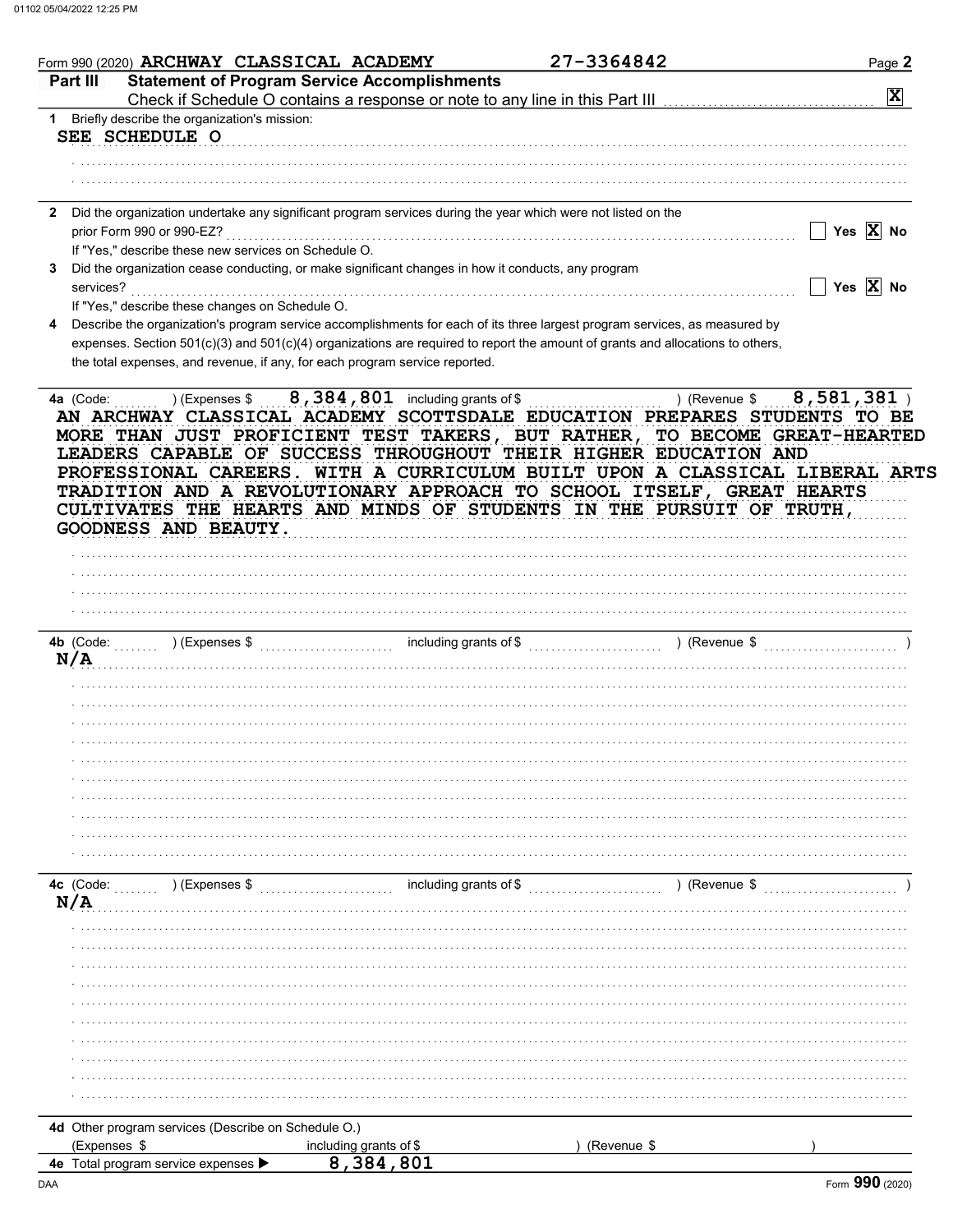## **Part IV** Checklist of Required Schedules Form 990 (2020) **ARCHWAY CLASSICAL ACADEMY** 27-3364842 Page 3

|       |                                                                                                                                                                                                                           |                 | Yes          | No |
|-------|---------------------------------------------------------------------------------------------------------------------------------------------------------------------------------------------------------------------------|-----------------|--------------|----|
| 1     | Is the organization described in section $501(c)(3)$ or $4947(a)(1)$ (other than a private foundation)? If "Yes,"                                                                                                         |                 |              |    |
|       | complete Schedule A                                                                                                                                                                                                       | 1               | X            |    |
| 2     | Is the organization required to complete Schedule B, Schedule of Contributors (see instructions)?                                                                                                                         | $\mathbf{2}$    | $\mathbf x$  |    |
| 3     | Did the organization engage in direct or indirect political campaign activities on behalf of or in opposition to                                                                                                          |                 |              |    |
|       | candidates for public office? If "Yes," complete Schedule C, Part I                                                                                                                                                       | 3               |              | X  |
| 4     | Section 501(c)(3) organizations. Did the organization engage in lobbying activities, or have a section 501(h)                                                                                                             |                 |              |    |
|       | election in effect during the tax year? If "Yes," complete Schedule C, Part II                                                                                                                                            | 4               |              | X  |
| 5     | Is the organization a section $501(c)(4)$ , $501(c)(5)$ , or $501(c)(6)$ organization that receives membership dues,                                                                                                      |                 |              | X  |
|       | assessments, or similar amounts as defined in Revenue Procedure 98-19? If "Yes," complete Schedule C, Part III<br>Did the organization maintain any donor advised funds or any similar funds or accounts for which donors | 5               |              |    |
| 6     | have the right to provide advice on the distribution or investment of amounts in such funds or accounts? If                                                                                                               |                 |              |    |
|       | "Yes," complete Schedule D, Part I                                                                                                                                                                                        | 6               |              | X  |
| 7     | Did the organization receive or hold a conservation easement, including easements to preserve open space,                                                                                                                 |                 |              |    |
|       | the environment, historic land areas, or historic structures? If "Yes," complete Schedule D, Part II                                                                                                                      | 7               |              | X  |
| 8     | Did the organization maintain collections of works of art, historical treasures, or other similar assets? If "Yes,"                                                                                                       |                 |              |    |
|       | complete Schedule D, Part III                                                                                                                                                                                             | 8               |              | X  |
| 9     | Did the organization report an amount in Part X, line 21, for escrow or custodial account liability, serve as a                                                                                                           |                 |              |    |
|       | custodian for amounts not listed in Part X; or provide credit counseling, debt management, credit repair, or                                                                                                              |                 |              |    |
|       | debt negotiation services? If "Yes," complete Schedule D, Part IV                                                                                                                                                         | 9               |              | X  |
| 10    | Did the organization, directly or through a related organization, hold assets in donor-restricted endowments                                                                                                              |                 |              |    |
|       | or in quasi endowments? If "Yes," complete Schedule D, Part V                                                                                                                                                             | 10              |              | X  |
| 11    | If the organization's answer to any of the following questions is "Yes," then complete Schedule D, Parts VI,                                                                                                              |                 |              |    |
|       | VII, VIII, IX, or X as applicable.                                                                                                                                                                                        |                 |              |    |
|       | a Did the organization report an amount for land, buildings, and equipment in Part X, line 10? If "Yes,"                                                                                                                  |                 |              |    |
|       | complete Schedule D, Part VI                                                                                                                                                                                              | 11a             | $\mathbf{x}$ |    |
|       | <b>b</b> Did the organization report an amount for investments—other securities in Part X, line 12, that is 5% or more                                                                                                    |                 |              |    |
|       | of its total assets reported in Part X, line 16? If "Yes," complete Schedule D, Part VII                                                                                                                                  | 11b             |              | X  |
|       | c Did the organization report an amount for investments—program related in Part X, line 13, that is 5% or more<br>of its total assets reported in Part X, line 16? If "Yes," complete Schedule D, Part VIII               | 11c             |              | X  |
|       | d Did the organization report an amount for other assets in Part X, line 15, that is 5% or more of its total assets                                                                                                       |                 |              |    |
|       | reported in Part X, line 16? If "Yes," complete Schedule D, Part IX                                                                                                                                                       | 11d             |              | X  |
|       | e Did the organization report an amount for other liabilities in Part X, line 25? If "Yes," complete Schedule D, Part X                                                                                                   | 11e             | X            |    |
| f     | Did the organization's separate or consolidated financial statements for the tax year include a footnote that addresses                                                                                                   |                 |              |    |
|       | the organization's liability for uncertain tax positions under FIN 48 (ASC 740)? If "Yes," complete Schedule D, Part X                                                                                                    | 11f             |              | X  |
|       | 12a Did the organization obtain separate, independent audited financial statements for the tax year? If "Yes," complete                                                                                                   |                 |              |    |
|       |                                                                                                                                                                                                                           | 12a             | X            |    |
| b     | Was the organization included in consolidated, independent audited financial statements for the tax year? If                                                                                                              |                 |              |    |
|       | "Yes," and if the organization answered "No" to line 12a, then completing Schedule D, Parts XI and XII is optional                                                                                                        | 12 <sub>b</sub> | X            |    |
| 13    |                                                                                                                                                                                                                           | 13              | X            |    |
| 14а   | Did the organization maintain an office, employees, or agents outside of the United States?                                                                                                                               | 14a             |              | X  |
| b     | Did the organization have aggregate revenues or expenses of more than \$10,000 from grantmaking,                                                                                                                          |                 |              |    |
|       | fundraising, business, investment, and program service activities outside the United States, or aggregate                                                                                                                 |                 |              |    |
|       | foreign investments valued at \$100,000 or more? If "Yes," complete Schedule F, Parts I and IV [[[[[[[[[[[[[[[                                                                                                            | 14b             |              | X  |
| 15    | Did the organization report on Part IX, column (A), line 3, more than \$5,000 of grants or other assistance to or                                                                                                         |                 |              | X  |
| 16    | for any foreign organization? If "Yes," complete Schedule F, Parts II and IV<br>Did the organization report on Part IX, column (A), line 3, more than \$5,000 of aggregate grants or other                                | 15              |              |    |
|       | assistance to or for foreign individuals? If "Yes," complete Schedule F, Parts III and IV                                                                                                                                 | 16              |              | X  |
| 17    | Did the organization report a total of more than \$15,000 of expenses for professional fundraising services on                                                                                                            |                 |              |    |
|       |                                                                                                                                                                                                                           | 17              |              | X  |
| 18    | Did the organization report more than \$15,000 total of fundraising event gross income and contributions on                                                                                                               |                 |              |    |
|       | Part VIII, lines 1c and 8a? If "Yes," complete Schedule G, Part II                                                                                                                                                        | 18              |              | X  |
| 19    | Did the organization report more than \$15,000 of gross income from gaming activities on Part VIII, line 9a?                                                                                                              |                 |              |    |
|       |                                                                                                                                                                                                                           | 19              |              | X  |
| 20a l | Did the organization operate one or more hospital facilities? If "Yes," complete Schedule H                                                                                                                               | <b>20a</b>      |              | X  |
| b     |                                                                                                                                                                                                                           | 20 <sub>b</sub> |              |    |
| 21    | Did the organization report more than \$5,000 of grants or other assistance to any domestic organization or                                                                                                               |                 |              |    |
|       |                                                                                                                                                                                                                           | 21              |              | X  |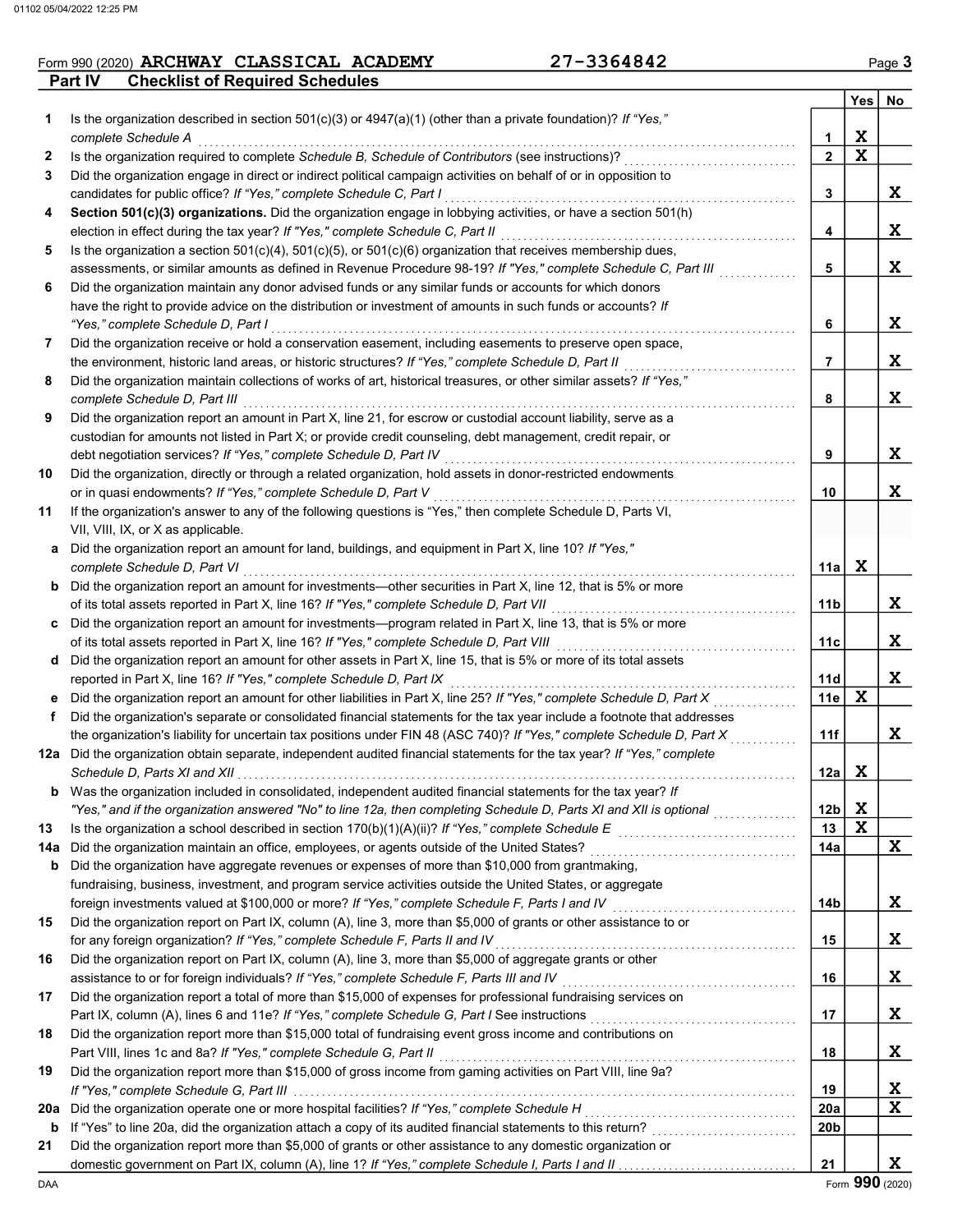|    | 27-3364842<br>Form 990 (2020) ARCHWAY CLASSICAL ACADEMY                                                       |    |       | Page 4 |
|----|---------------------------------------------------------------------------------------------------------------|----|-------|--------|
|    | <b>Checklist of Required Schedules (continued)</b><br><b>Part IV</b>                                          |    |       |        |
|    |                                                                                                               |    | Yes l | No     |
| 22 | Did the organization report more than \$5,000 of grants or other assistance to or for domestic individuals on |    |       |        |
|    | Part IX, column (A), line 2? If "Yes," complete Schedule I, Parts I and III                                   | 22 |       |        |
|    | Did the organization answer "Ves" to Part VII. Section A. line 3, A. or 5 about compensation of the           |    |       |        |

| 23 | Did the organization answer "Yes" to Part VII, Section A, line 3, 4, or 5 about compensation of the                                                                                         |                 |            |                         |
|----|---------------------------------------------------------------------------------------------------------------------------------------------------------------------------------------------|-----------------|------------|-------------------------|
|    | organization's current and former officers, directors, trustees, key employees, and highest compensated                                                                                     |                 |            |                         |
|    | employees? If "Yes," complete Schedule J                                                                                                                                                    | 23              |            | X                       |
|    | 24a Did the organization have a tax-exempt bond issue with an outstanding principal amount of more than                                                                                     |                 |            |                         |
|    | \$100,000 as of the last day of the year, that was issued after December 31, 2002? If "Yes," answer lines 24b                                                                               |                 |            |                         |
|    | through 24d and complete Schedule K. If "No," go to line 25a                                                                                                                                | 24a             |            | X                       |
| b  | Did the organization invest any proceeds of tax-exempt bonds beyond a temporary period exception?                                                                                           | 24 <sub>b</sub> |            |                         |
| c  | Did the organization maintain an escrow account other than a refunding escrow at any time during the year                                                                                   |                 |            |                         |
|    | to defease any tax-exempt bonds?                                                                                                                                                            | 24c             |            |                         |
| d  | Did the organization act as an "on behalf of" issuer for bonds outstanding at any time during the year?                                                                                     | 24d             |            |                         |
|    | 25a Section 501(c)(3), 501(c)(4), and 501(c)(29) organizations. Did the organization engage in an excess benefit                                                                            |                 |            |                         |
|    | transaction with a disqualified person during the year? If "Yes," complete Schedule L, Part I                                                                                               | 25a             |            | X                       |
| b  | Is the organization aware that it engaged in an excess benefit transaction with a disqualified person in a prior                                                                            |                 |            |                         |
|    | year, and that the transaction has not been reported on any of the organization's prior Forms 990 or 990-EZ?                                                                                |                 |            |                         |
|    | If "Yes," complete Schedule L, Part I                                                                                                                                                       | 25b             |            | X                       |
| 26 | Did the organization report any amount on Part X, line 5 or 22, for receivables from or payables to any current                                                                             |                 |            |                         |
|    | or former officer, director, trustee, key employee, creator or founder, substantial contributor, or 35%                                                                                     |                 |            |                         |
|    | controlled entity or family member of any of these persons? If "Yes," complete Schedule L, Part II                                                                                          | 26              |            | X                       |
| 27 | Did the organization provide a grant or other assistance to any current or former officer, director, trustee, key                                                                           |                 |            |                         |
|    | employee, creator or founder, substantial contributor or employee thereof, a grant selection committee                                                                                      |                 |            |                         |
|    | member, or to a 35% controlled entity (including an employee thereof) or family member of any of these                                                                                      |                 |            |                         |
|    | persons? If "Yes," complete Schedule L, Part III                                                                                                                                            | 27              |            | X                       |
| 28 | Was the organization a party to a business transaction with one of the following parties (see Schedule L, Part                                                                              |                 |            |                         |
|    | IV instructions, for applicable filing thresholds, conditions, and exceptions):                                                                                                             |                 |            |                         |
| а  | A current or former officer, director, trustee, key employee, creator or founder, or substantial contributor? If                                                                            |                 |            |                         |
|    | "Yes," complete Schedule L, Part IV                                                                                                                                                         | 28a             |            | X                       |
| b  | A family member of any individual described in line 28a? If "Yes," complete Schedule L, Part IV                                                                                             | 28b             |            | X                       |
| c  | A 35% controlled entity of one or more individuals and/or organizations described in lines 28a or 28b? If                                                                                   |                 |            |                         |
|    | "Yes," complete Schedule L, Part IV                                                                                                                                                         | 28c             |            | X                       |
| 29 | Did the organization receive more than \$25,000 in non-cash contributions? If "Yes," complete Schedule M                                                                                    | 29              |            | X                       |
| 30 | Did the organization receive contributions of art, historical treasures, or other similar assets, or qualified                                                                              |                 |            |                         |
|    | conservation contributions? If "Yes," complete Schedule M                                                                                                                                   | 30              |            | X                       |
| 31 | Did the organization liquidate, terminate, or dissolve and cease operations? If "Yes," complete Schedule N, Part I                                                                          | 31              |            | X                       |
| 32 | Did the organization sell, exchange, dispose of, or transfer more than 25% of its net assets? If "Yes,"                                                                                     |                 |            |                         |
|    | complete Schedule N, Part II                                                                                                                                                                | 32              |            | X                       |
| 33 | Did the organization own 100% of an entity disregarded as separate from the organization under Regulations                                                                                  |                 |            |                         |
|    | sections 301.7701-2 and 301.7701-3? If "Yes," complete Schedule R, Part I                                                                                                                   | 33              |            | X                       |
| 34 | Was the organization related to any tax-exempt or taxable entity? If "Yes," complete Schedule R, Part II, III,                                                                              |                 |            |                         |
|    | or IV, and Part V, line 1                                                                                                                                                                   | 34              | X          |                         |
|    | 35a Did the organization have a controlled entity within the meaning of section 512(b)(13)?<br>Sale Did the organization have a controlled entity within the meaning of section 512(b)(13)? | <b>35a</b>      |            | X                       |
| b  | If "Yes" to line 35a, did the organization receive any payment from or engage in any transaction with a                                                                                     |                 |            |                         |
|    | controlled entity within the meaning of section 512(b)(13)? If "Yes," complete Schedule R, Part V, line 2                                                                                   | 35b             |            |                         |
| 36 | Section 501(c)(3) organizations. Did the organization make any transfers to an exempt non-charitable                                                                                        |                 |            |                         |
|    | related organization? If "Yes," complete Schedule R, Part V, line 2                                                                                                                         | 36              |            | X                       |
| 37 | Did the organization conduct more than 5% of its activities through an entity that is not a related organization                                                                            |                 |            |                         |
|    | and that is treated as a partnership for federal income tax purposes? If "Yes," complete Schedule R, Part VI                                                                                | 37              |            | X                       |
| 38 | Did the organization complete Schedule O and provide explanations in Schedule O for Part VI, lines 11b and                                                                                  |                 |            |                         |
|    | 19? Note: All Form 990 filers are required to complete Schedule O.                                                                                                                          | 38              | X          |                         |
|    | <b>Statements Regarding Other IRS Filings and Tax Compliance</b><br><b>Part V</b>                                                                                                           |                 |            |                         |
|    | Check if Schedule O contains a response or note to any line in this Part V                                                                                                                  |                 |            | $\overline{\mathbf{x}}$ |
|    |                                                                                                                                                                                             |                 | <b>Yes</b> | No                      |
| 1a | $\mathbf 0$<br>Enter the number reported in Box 3 of Form 1096. Enter -0- if not applicable<br>1a                                                                                           |                 |            |                         |
| b  | $\mathbf 0$<br>Enter the number of Forms W-2G included in line 1a. Enter -0- if not applicable <i>minimization</i><br>1 <sub>b</sub>                                                        |                 |            |                         |
| c  | Did the organization comply with backup withholding rules for reportable payments to vendors and                                                                                            |                 |            |                         |
|    |                                                                                                                                                                                             | 1c              |            |                         |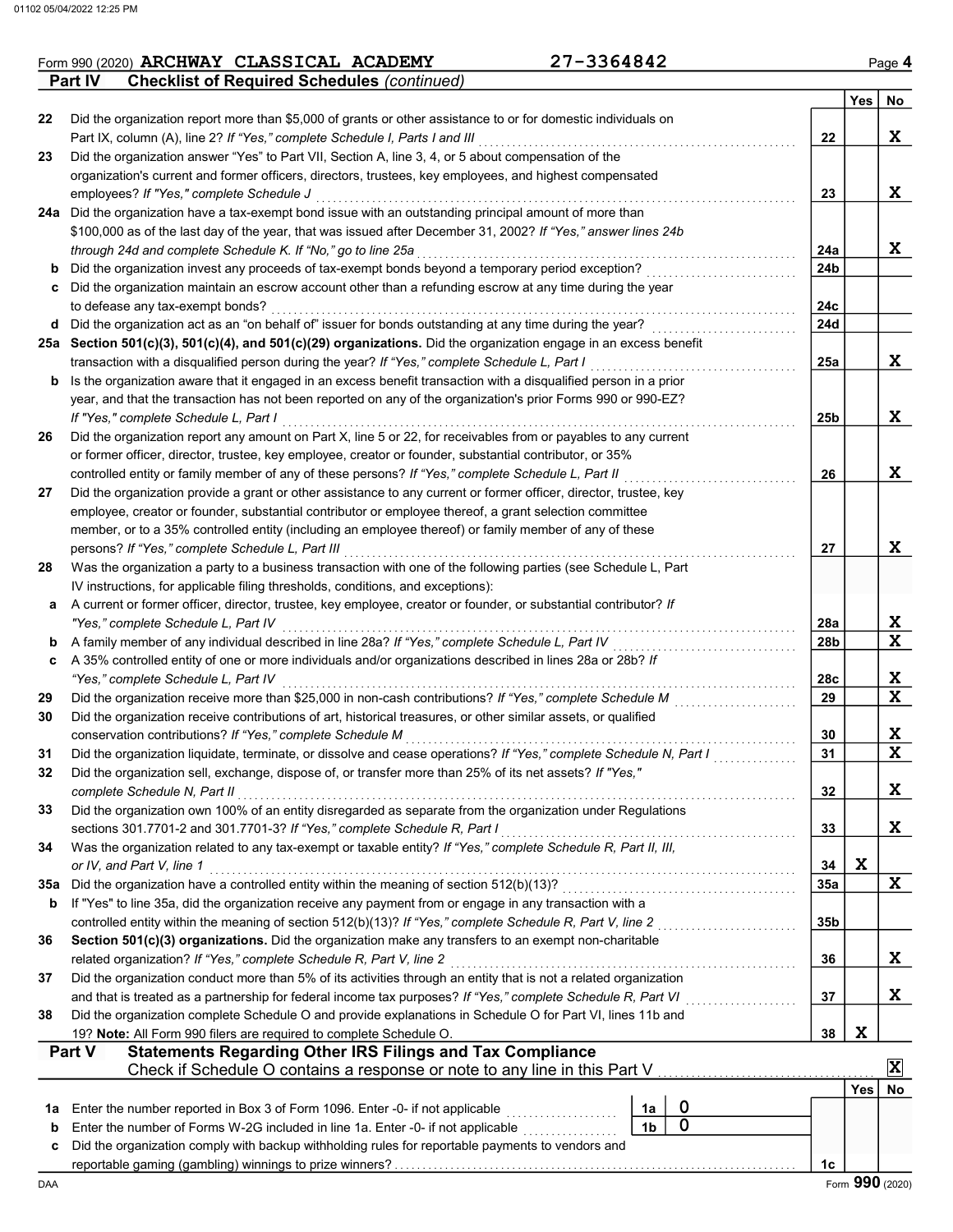|                               | 27-3364842<br>Form 990 (2020) ARCHWAY CLASSICAL ACADEMY<br>Statements Regarding Other IRS Filings and Tax Compliance (continued)<br>Part V                                                         |                           |                                                                                                                |                |     | Page 5 |
|-------------------------------|----------------------------------------------------------------------------------------------------------------------------------------------------------------------------------------------------|---------------------------|----------------------------------------------------------------------------------------------------------------|----------------|-----|--------|
|                               |                                                                                                                                                                                                    |                           |                                                                                                                |                | Yes | No     |
| 2a                            | Enter the number of employees reported on Form W-3, Transmittal of Wage and Tax                                                                                                                    |                           |                                                                                                                |                |     |        |
|                               | Statements, filed for the calendar year ending with or within the year covered by this return                                                                                                      | 2a                        | $\mathbf 0$                                                                                                    |                |     |        |
|                               | If at least one is reported on line 2a, did the organization file all required federal employment tax returns?                                                                                     |                           |                                                                                                                | 2 <sub>b</sub> |     |        |
| b                             | Note: If the sum of lines 1a and 2a is greater than 250, you may be required to e-file (see instructions)                                                                                          |                           |                                                                                                                |                |     |        |
|                               | Did the organization have unrelated business gross income of \$1,000 or more during the year?                                                                                                      |                           |                                                                                                                | 3a             |     |        |
| За                            | If "Yes," has it filed a Form 990-T for this year? If "No" to line 3b, provide an explanation on Schedule O                                                                                        |                           |                                                                                                                | 3 <sub>b</sub> |     |        |
| b                             |                                                                                                                                                                                                    |                           |                                                                                                                |                |     |        |
| 4a                            | At any time during the calendar year, did the organization have an interest in, or a signature or other authority over,                                                                            |                           |                                                                                                                |                |     |        |
|                               | a financial account in a foreign country (such as a bank account, securities account, or other financial account)?                                                                                 |                           |                                                                                                                | 4a             |     |        |
| b                             | If "Yes," enter the name of the foreign country ▶                                                                                                                                                  |                           |                                                                                                                |                |     |        |
|                               | See instructions for filing requirements for FinCEN Form 114, Report of Foreign Bank and Financial Accounts (FBAR).                                                                                |                           |                                                                                                                |                |     |        |
| 5a                            |                                                                                                                                                                                                    |                           |                                                                                                                | 5a             |     |        |
| b                             | Did any taxable party notify the organization that it was or is a party to a prohibited tax shelter transaction?                                                                                   |                           |                                                                                                                | 5 <sub>b</sub> |     |        |
| с                             | If "Yes" to line 5a or 5b, did the organization file Form 8886-T?                                                                                                                                  |                           |                                                                                                                | 5c             |     |        |
| 6a                            | Does the organization have annual gross receipts that are normally greater than \$100,000, and did the                                                                                             |                           |                                                                                                                |                |     |        |
|                               | organization solicit any contributions that were not tax deductible as charitable contributions?                                                                                                   |                           |                                                                                                                | 6a             |     |        |
| b                             | If "Yes," did the organization include with every solicitation an express statement that such contributions or                                                                                     |                           |                                                                                                                |                |     |        |
|                               | gifts were not tax deductible?                                                                                                                                                                     |                           |                                                                                                                | 6b             |     |        |
| 7                             | Organizations that may receive deductible contributions under section 170(c).                                                                                                                      |                           |                                                                                                                |                |     |        |
| а                             | Did the organization receive a payment in excess of \$75 made partly as a contribution and partly for goods                                                                                        |                           |                                                                                                                |                |     |        |
|                               | and services provided to the payor?                                                                                                                                                                |                           |                                                                                                                | 7а             |     |        |
| b                             | If "Yes," did the organization notify the donor of the value of the goods or services provided?<br>If "Yes," did the organization notify the donor of the value of the goods or services provided? |                           |                                                                                                                | 7b             |     |        |
| с                             | Did the organization sell, exchange, or otherwise dispose of tangible personal property for which it was                                                                                           |                           |                                                                                                                |                |     |        |
|                               | required to file Form 8282?                                                                                                                                                                        |                           |                                                                                                                | 7с             |     |        |
| a                             |                                                                                                                                                                                                    | <b>7d</b>                 |                                                                                                                |                |     |        |
| е                             | Did the organization receive any funds, directly or indirectly, to pay premiums on a personal benefit contract?                                                                                    |                           |                                                                                                                | 7e             |     |        |
| f                             | Did the organization, during the year, pay premiums, directly or indirectly, on a personal benefit contract?                                                                                       |                           |                                                                                                                | 7f             |     |        |
| g                             | If the organization received a contribution of qualified intellectual property, did the organization file Form 8899 as required?                                                                   |                           |                                                                                                                | 7g             |     |        |
| h                             | If the organization received a contribution of cars, boats, airplanes, or other vehicles, did the organization file a Form 1098-C?                                                                 |                           |                                                                                                                | 7h             |     |        |
| 8                             | Sponsoring organizations maintaining donor advised funds. Did a donor advised fund maintained by the                                                                                               |                           |                                                                                                                |                |     |        |
|                               | sponsoring organization have excess business holdings at any time during the year?                                                                                                                 |                           | and a complete the contract of the complete the complete the complete the complete the complete the complete t | 8              |     |        |
| 9                             | Sponsoring organizations maintaining donor advised funds.                                                                                                                                          |                           |                                                                                                                |                |     |        |
| а                             |                                                                                                                                                                                                    |                           |                                                                                                                | 9a             |     |        |
| b                             | Did the sponsoring organization make a distribution to a donor, donor advisor, or related person?                                                                                                  |                           |                                                                                                                | 9b             |     |        |
| 10                            | Section 501(c)(7) organizations. Enter:                                                                                                                                                            |                           |                                                                                                                |                |     |        |
| а                             | Initiation fees and capital contributions included on Part VIII, line 12                                                                                                                           | <b>The Control</b><br>10a |                                                                                                                |                |     |        |
| b                             | Gross receipts, included on Form 990, Part VIII, line 12, for public use of club facilities                                                                                                        | 10 <sub>b</sub>           |                                                                                                                |                |     |        |
| 11                            | Section 501(c)(12) organizations. Enter:                                                                                                                                                           |                           |                                                                                                                |                |     |        |
| а                             | Gross income from members or shareholders                                                                                                                                                          | 11a                       |                                                                                                                |                |     |        |
| b                             | Gross income from other sources (Do not net amounts due or paid to other sources                                                                                                                   |                           |                                                                                                                |                |     |        |
|                               | against amounts due or received from them.)                                                                                                                                                        | 11 <sub>b</sub>           |                                                                                                                |                |     |        |
| 12a                           | Section 4947(a)(1) non-exempt charitable trusts. Is the organization filing Form 990 in lieu of Form 1041?                                                                                         |                           |                                                                                                                | 12a            |     |        |
| b                             | If "Yes," enter the amount of tax-exempt interest received or accrued during the year                                                                                                              | 12 <sub>b</sub>           |                                                                                                                |                |     |        |
| 13                            | Section 501(c)(29) qualified nonprofit health insurance issuers.                                                                                                                                   |                           |                                                                                                                |                |     |        |
|                               | Is the organization licensed to issue qualified health plans in more than one state?                                                                                                               |                           |                                                                                                                | 13а            |     |        |
|                               | Note: See the instructions for additional information the organization must report on Schedule O.                                                                                                  |                           |                                                                                                                |                |     |        |
|                               |                                                                                                                                                                                                    |                           |                                                                                                                |                |     |        |
|                               |                                                                                                                                                                                                    |                           |                                                                                                                |                |     |        |
|                               | Enter the amount of reserves the organization is required to maintain by the states in which                                                                                                       |                           |                                                                                                                |                |     |        |
|                               |                                                                                                                                                                                                    | 13 <sub>b</sub>           |                                                                                                                |                |     |        |
|                               | Enter the amount of reserves on hand                                                                                                                                                               | 13 <sub>c</sub>           |                                                                                                                |                |     |        |
|                               | Did the organization receive any payments for indoor tanning services during the tax year?                                                                                                         |                           |                                                                                                                | 14a            |     |        |
|                               | If "Yes," has it filed a Form 720 to report these payments? If "No," provide an explanation on Schedule O                                                                                          |                           |                                                                                                                | 14b            |     |        |
|                               | Is the organization subject to the section 4960 tax on payment(s) of more than \$1,000,000 in remuneration or                                                                                      |                           |                                                                                                                |                |     |        |
|                               | excess parachute payment(s) during the year?                                                                                                                                                       |                           |                                                                                                                | 15             |     |        |
| а<br>b<br>с<br>14a<br>b<br>15 | If "Yes," see instructions and file Form 4720, Schedule N.                                                                                                                                         |                           |                                                                                                                |                |     |        |

Form 990 (2020)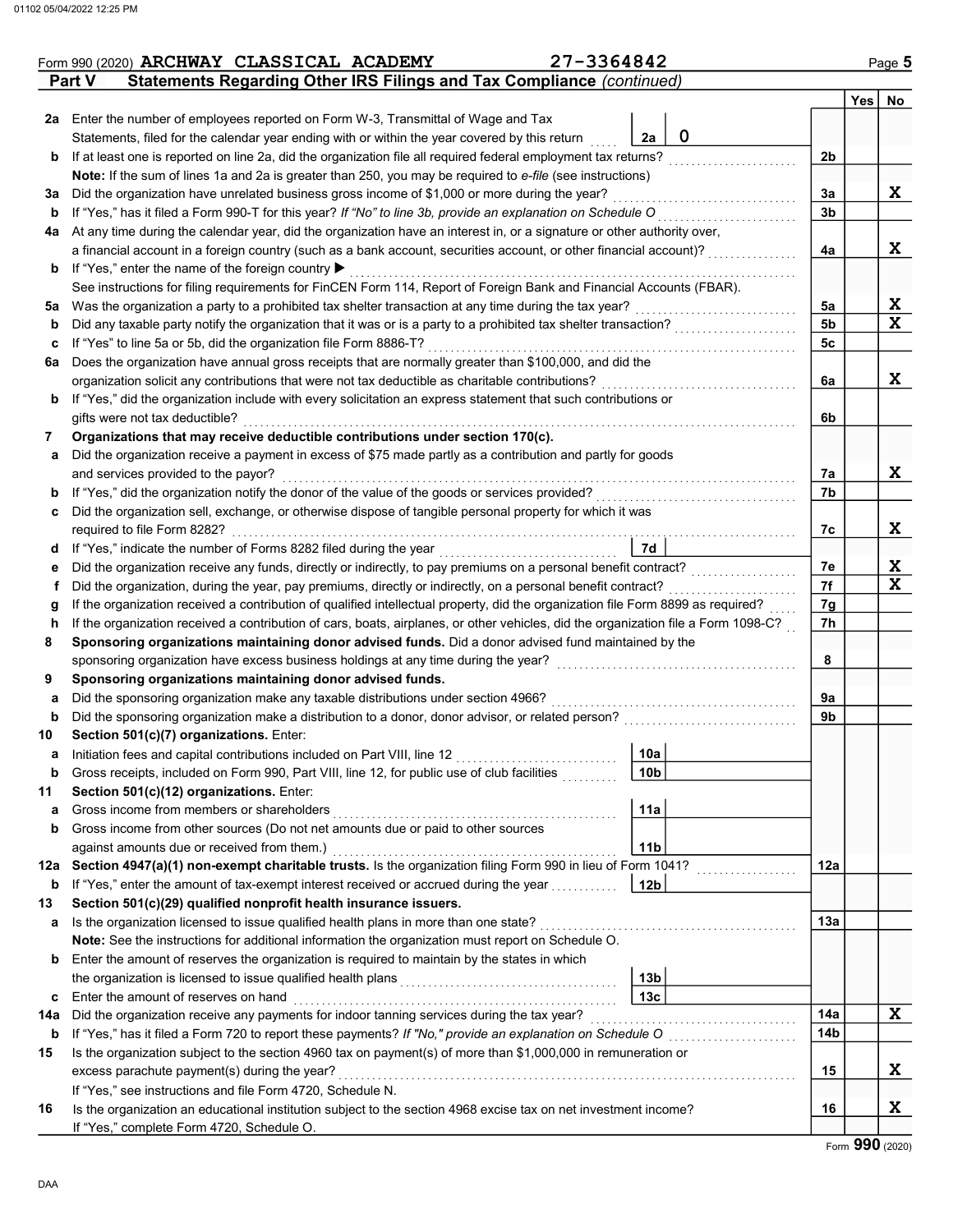|     | Part VI<br>Governance, Management, and Disclosure For each "Yes" response to lines 2 through 7b below, and for a "No"               |    |              |                 |             |                         |  |  |  |  |  |  |  |
|-----|-------------------------------------------------------------------------------------------------------------------------------------|----|--------------|-----------------|-------------|-------------------------|--|--|--|--|--|--|--|
|     | response to line 8a, 8b, or 10b below, describe the circumstances, processes, or changes on Schedule O. See instructions.           |    |              |                 |             |                         |  |  |  |  |  |  |  |
|     |                                                                                                                                     |    |              |                 |             | $ {\bf X} $             |  |  |  |  |  |  |  |
|     | <b>Section A. Governing Body and Management</b>                                                                                     |    |              |                 |             |                         |  |  |  |  |  |  |  |
|     |                                                                                                                                     |    |              |                 | Yes         | No                      |  |  |  |  |  |  |  |
| 1a  | Enter the number of voting members of the governing body at the end of the tax year                                                 | 1a | 5            |                 |             |                         |  |  |  |  |  |  |  |
|     | If there are material differences in voting rights among members of the governing body, or                                          |    |              |                 |             |                         |  |  |  |  |  |  |  |
|     | if the governing body delegated broad authority to an executive committee or similar                                                |    |              |                 |             |                         |  |  |  |  |  |  |  |
|     | committee, explain on Schedule O.                                                                                                   |    |              |                 |             |                         |  |  |  |  |  |  |  |
|     | Enter the number of voting members included on line 1a, above, who are independent                                                  | 1b | 5            |                 |             |                         |  |  |  |  |  |  |  |
| 2   | Did any officer, director, trustee, or key employee have a family relationship or a business relationship with                      |    |              |                 |             |                         |  |  |  |  |  |  |  |
|     | any other officer, director, trustee, or key employee?                                                                              |    |              | $\mathbf{2}$    |             | X                       |  |  |  |  |  |  |  |
| 3   | Did the organization delegate control over management duties customarily performed by or under the direct                           |    |              |                 |             | X                       |  |  |  |  |  |  |  |
|     | supervision of officers, directors, trustees, or key employees to a management company or other person?                             |    |              |                 |             |                         |  |  |  |  |  |  |  |
| 4   | Did the organization make any significant changes to its governing documents since the prior Form 990 was filed?                    |    |              |                 |             |                         |  |  |  |  |  |  |  |
| 5   | Did the organization become aware during the year of a significant diversion of the organization's assets?                          |    |              | 5               |             | $\overline{\mathbf{x}}$ |  |  |  |  |  |  |  |
| 6   | Did the organization have members or stockholders?                                                                                  |    |              | 6               | $\mathbf x$ |                         |  |  |  |  |  |  |  |
| 7a  | Did the organization have members, stockholders, or other persons who had the power to elect or appoint                             |    |              |                 |             |                         |  |  |  |  |  |  |  |
|     | one or more members of the governing body?                                                                                          |    |              | 7a              | X           |                         |  |  |  |  |  |  |  |
| b   | Are any governance decisions of the organization reserved to (or subject to approval by) members,                                   |    |              |                 |             |                         |  |  |  |  |  |  |  |
|     | stockholders, or persons other than the governing body?                                                                             |    |              | 7b              | X           |                         |  |  |  |  |  |  |  |
| 8   | Did the organization contemporaneously document the meetings held or written actions undertaken during the year by the following:   |    |              |                 |             |                         |  |  |  |  |  |  |  |
| a   | The governing body?                                                                                                                 |    |              | 8a              | X           |                         |  |  |  |  |  |  |  |
| b   | Each committee with authority to act on behalf of the governing body?                                                               |    |              | 8b              | $\mathbf x$ |                         |  |  |  |  |  |  |  |
| 9   | Is there any officer, director, trustee, or key employee listed in Part VII, Section A, who cannot be reached at                    |    |              |                 |             |                         |  |  |  |  |  |  |  |
|     | the organization's mailing address? If "Yes," provide the names and addresses on Schedule O                                         |    |              | 9               |             | X                       |  |  |  |  |  |  |  |
|     | Section B. Policies (This Section B requests information about policies not required by the Internal Revenue Code.)                 |    |              |                 |             |                         |  |  |  |  |  |  |  |
|     |                                                                                                                                     |    |              |                 | <b>Yes</b>  | No                      |  |  |  |  |  |  |  |
| 10a | Did the organization have local chapters, branches, or affiliates?                                                                  |    |              | 10a             |             | X                       |  |  |  |  |  |  |  |
| b   | If "Yes," did the organization have written policies and procedures governing the activities of such chapters,                      |    |              |                 |             |                         |  |  |  |  |  |  |  |
|     | affiliates, and branches to ensure their operations are consistent with the organization's exempt purposes?                         |    |              | 10 <sub>b</sub> |             |                         |  |  |  |  |  |  |  |
|     | 11a Has the organization provided a complete copy of this Form 990 to all members of its governing body before filing the form?     |    |              | 11a             | $\mathbf x$ |                         |  |  |  |  |  |  |  |
| b   | Describe in Schedule O the process, if any, used by the organization to review this Form 990.                                       |    |              |                 |             |                         |  |  |  |  |  |  |  |
| 12a | Did the organization have a written conflict of interest policy? If "No," go to line 13                                             |    |              | 12a             | X           |                         |  |  |  |  |  |  |  |
| b   | Were officers, directors, or trustees, and key employees required to disclose annually interests that could give rise to conflicts? |    |              | 12 <sub>b</sub> | $\mathbf x$ |                         |  |  |  |  |  |  |  |
| c   | Did the organization regularly and consistently monitor and enforce compliance with the policy? If "Yes,"                           |    |              |                 |             |                         |  |  |  |  |  |  |  |
|     | describe in Schedule O how this was done                                                                                            |    |              | 12c             | X           |                         |  |  |  |  |  |  |  |
| 13  | Did the organization have a written whistleblower policy?                                                                           |    |              | 13              | x           |                         |  |  |  |  |  |  |  |
| 14  | Did the organization have a written document retention and destruction policy?                                                      |    |              | 14              | $\mathbf x$ |                         |  |  |  |  |  |  |  |
| 15  | Did the process for determining compensation of the following persons include a review and approval by                              |    |              |                 |             |                         |  |  |  |  |  |  |  |
|     | independent persons, comparability data, and contemporaneous substantiation of the deliberation and decision?                       |    |              |                 |             |                         |  |  |  |  |  |  |  |
| a   | The organization's CEO, Executive Director, or top management official                                                              |    |              | 15a             | X           |                         |  |  |  |  |  |  |  |
| b   | Other officers or key employees of the organization                                                                                 |    |              | 15 <sub>b</sub> | $\mathbf x$ |                         |  |  |  |  |  |  |  |
|     | If "Yes" to line 15a or 15b, describe the process in Schedule O (see instructions).                                                 |    |              |                 |             |                         |  |  |  |  |  |  |  |
|     | 16a Did the organization invest in, contribute assets to, or participate in a joint venture or similar arrangement                  |    |              |                 |             |                         |  |  |  |  |  |  |  |
|     | with a taxable entity during the year?                                                                                              |    |              |                 |             | X                       |  |  |  |  |  |  |  |
|     | If "Yes," did the organization follow a written policy or procedure requiring the organization to evaluate its                      |    |              | 16a             |             |                         |  |  |  |  |  |  |  |
| b   |                                                                                                                                     |    |              |                 |             |                         |  |  |  |  |  |  |  |
|     | participation in joint venture arrangements under applicable federal tax law, and take steps to safeguard the                       |    |              |                 |             |                         |  |  |  |  |  |  |  |
|     |                                                                                                                                     |    |              | 16b             |             |                         |  |  |  |  |  |  |  |
|     | <b>Section C. Disclosure</b>                                                                                                        |    |              |                 |             |                         |  |  |  |  |  |  |  |
| 17  | List the states with which a copy of this Form 990 is required to be filed ▶ NONE                                                   |    |              |                 |             |                         |  |  |  |  |  |  |  |
| 18  | Section 6104 requires an organization to make its Forms 1023 (1024 or 1024-A, if applicable), 990, and 990-T (Section 501(c)        |    |              |                 |             |                         |  |  |  |  |  |  |  |
|     | (3) sonly) available for public inspection. Indicate how you made these available. Check all that apply.                            |    |              |                 |             |                         |  |  |  |  |  |  |  |
|     | Another's website $ \mathbf{X} $ Upon request<br>Other (explain on Schedule O)<br>Own website                                       |    |              |                 |             |                         |  |  |  |  |  |  |  |
| 19  | Describe on Schedule O whether (and if so, how) the organization made its governing documents, conflict of interest policy, and     |    |              |                 |             |                         |  |  |  |  |  |  |  |
|     | financial statements available to the public during the tax year.                                                                   |    |              |                 |             |                         |  |  |  |  |  |  |  |
| 20  | State the name, address, and telephone number of the person who possesses the organization's books and records ▶                    |    |              |                 |             |                         |  |  |  |  |  |  |  |
|     | RON ZOROMSKI<br>7205 N PIMA ROAD                                                                                                    |    |              |                 |             |                         |  |  |  |  |  |  |  |
|     | AZ 85258<br><b>SCOTTSDALE</b>                                                                                                       |    | 602-386-1881 |                 |             |                         |  |  |  |  |  |  |  |
| DAA |                                                                                                                                     |    |              |                 |             | Form 990 (2020)         |  |  |  |  |  |  |  |

Form 990 (2020) **ARCHWAY CLASSICAL ACADEMY** 27-3364842 Page 6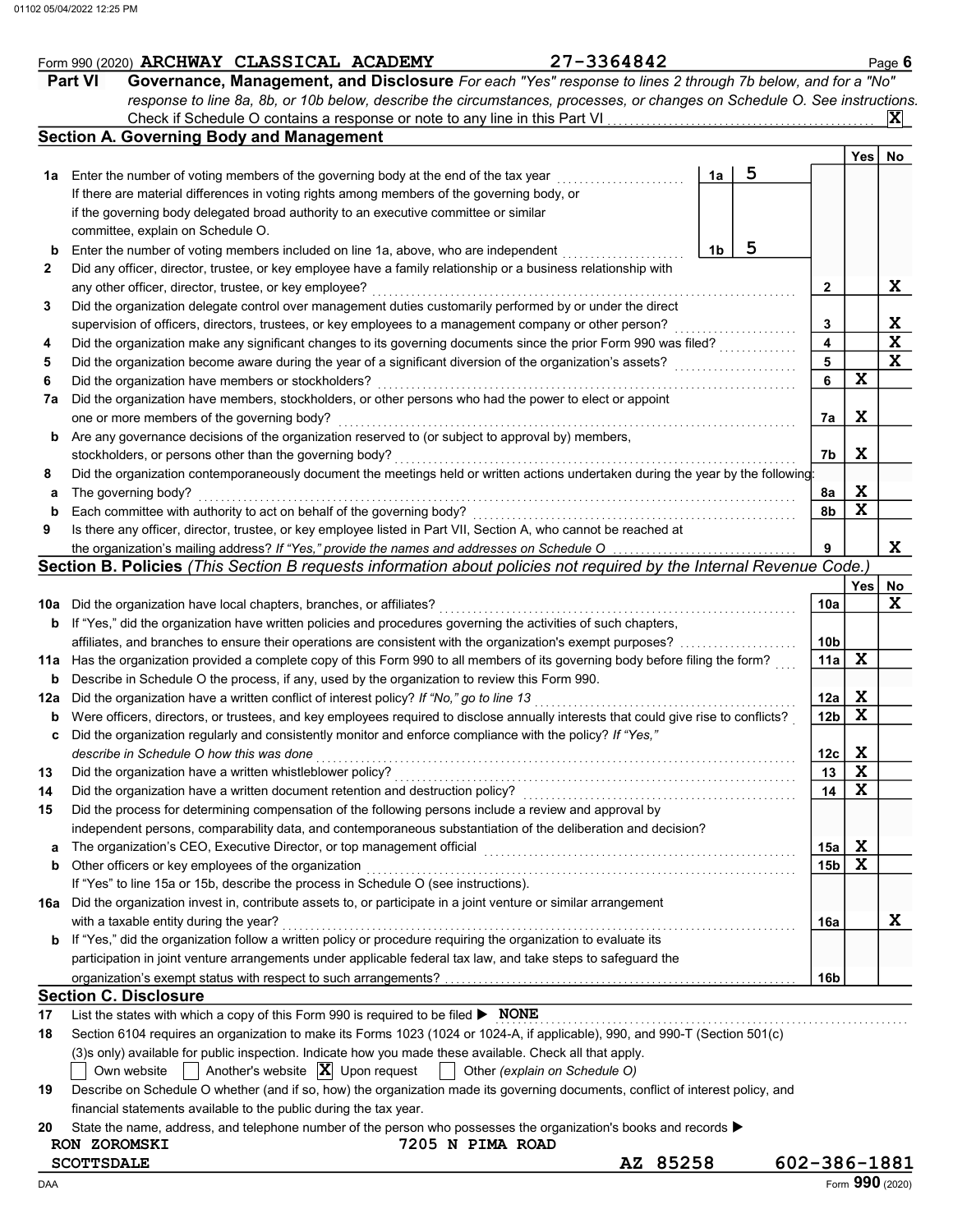|                          | Form 990 (2020) ARCHWAY CLASSICAL ACADEMY                                                                                                                                                                                 | 27-3364842 | Page 7 |  |  |  |  |  |  |  |
|--------------------------|---------------------------------------------------------------------------------------------------------------------------------------------------------------------------------------------------------------------------|------------|--------|--|--|--|--|--|--|--|
| <b>Part VII</b>          | Compensation of Officers, Directors, Trustees, Key Employees, Highest Compensated Employees, and                                                                                                                          |            |        |  |  |  |  |  |  |  |
|                          | <b>Independent Contractors</b>                                                                                                                                                                                            |            |        |  |  |  |  |  |  |  |
|                          | Check if Schedule O contains a response or note to any line in this Part VII                                                                                                                                              |            |        |  |  |  |  |  |  |  |
| Section A.               | Officers, Directors, Trustees, Key Employees, and Highest Compensated Employees                                                                                                                                           |            |        |  |  |  |  |  |  |  |
| organization's tax year. | 1a Complete this table for all persons required to be listed. Report compensation for the calendar year ending with or within the                                                                                         |            |        |  |  |  |  |  |  |  |
|                          | List all of the organization's current officers, directors, trustees (whether individuals or organizations), regardless of amount of<br>compensation. Enter -0- in columns (D), (E), and (F) if no compensation was paid. |            |        |  |  |  |  |  |  |  |
|                          | • List all of the organization's current key employees, if any. See instructions for definition of "key employee."                                                                                                        |            |        |  |  |  |  |  |  |  |
|                          | • List the organization's five current highest compensated employees (other than an officer, director, trustee, or key employee)                                                                                          |            |        |  |  |  |  |  |  |  |

who received reportable compensation (Box 5 of Form W-2 and/or Box 7 of Form 1099-MISC) of more than \$100,000 from the organization and any related organizations. •<br>. .

 $\bullet$  List all of the organization's **former** officers, key employees, and highest compensated employees who received more than  $\Omega$  0.00 of reportable compensation from the erganization and any related erganizations. \$100,000 of reportable compensation from the organization and any related organizations.

List all of the organization's former directors or trustees that received, in the capacity as a former director or trustee of the • List all of the organization's former directors or trustees that received, in the capacity as a former director organization, more than \$10,000 of reportable compensation from the organization and any related organizatio See instructions for the order in which to list the persons above.

Check this box if neither the organization nor any related organization compensated any current officer, director, or trustee.

| (A)<br>Name and title  | (B)<br>Average<br>hours<br>per week<br>(list any<br>hours for |                                          |                       |                | (C)<br>Position | (do not check more than one<br>box, unless person is both an<br>officer and a director/trustee) |        | (D)<br>Reportable<br>compensation<br>from the<br>organization<br>(W-2/1099-MISC) | (E)<br>Reportable<br>compensation<br>from related<br>organizations<br>(W-2/1099-MISC) | (F)<br><b>Estimated amount</b><br>of other<br>compensation<br>from the<br>organization and<br>related organizations |
|------------------------|---------------------------------------------------------------|------------------------------------------|-----------------------|----------------|-----------------|-------------------------------------------------------------------------------------------------|--------|----------------------------------------------------------------------------------|---------------------------------------------------------------------------------------|---------------------------------------------------------------------------------------------------------------------|
|                        | related<br>organizations<br>below<br>dotted line)             | Individual trustee<br><u>or director</u> | Institutional trustee | <b>Officer</b> | Key employee    | Highest compensated<br>employee                                                                 | Former |                                                                                  |                                                                                       |                                                                                                                     |
| (1) ROBERT MULHERN     | 2.00                                                          |                                          |                       |                |                 |                                                                                                 |        |                                                                                  |                                                                                       |                                                                                                                     |
| PRESIDENT              | 0.00                                                          | $\mathbf x$                              |                       | $\mathbf x$    |                 |                                                                                                 |        | $\mathbf 0$                                                                      | $\mathbf 0$                                                                           | $\mathbf 0$                                                                                                         |
| (2) PHILIP TIRONE      | 2.00                                                          |                                          |                       |                |                 |                                                                                                 |        |                                                                                  |                                                                                       |                                                                                                                     |
| VICE PRESIDENT         | 0.00                                                          | $\mathbf x$                              |                       | $\mathbf x$    |                 |                                                                                                 |        | $\mathbf 0$                                                                      | $\mathbf 0$                                                                           | 0                                                                                                                   |
| (3) DIANE BISHOP       | 2.00                                                          |                                          |                       |                |                 |                                                                                                 |        |                                                                                  |                                                                                       |                                                                                                                     |
| <b>SECRETARY</b>       | 0.00                                                          | $\mathbf x$                              |                       | $\mathbf x$    |                 |                                                                                                 |        | 0                                                                                | 0                                                                                     | 0                                                                                                                   |
| (4) CHRISTOFER PEREYRA |                                                               |                                          |                       |                |                 |                                                                                                 |        |                                                                                  |                                                                                       |                                                                                                                     |
|                        | 2.00                                                          |                                          |                       |                |                 |                                                                                                 |        |                                                                                  |                                                                                       |                                                                                                                     |
| <b>DIRECTOR</b>        | 0.00                                                          | $\mathbf x$                              |                       |                |                 |                                                                                                 |        | $\mathbf 0$                                                                      | 0                                                                                     | $\mathbf 0$                                                                                                         |
| (5) HENRY KERSTING     | 40.00                                                         |                                          |                       |                |                 |                                                                                                 |        |                                                                                  |                                                                                       |                                                                                                                     |
| <b>HEADMASTER</b>      | 0.00                                                          |                                          |                       | $\mathbf x$    |                 |                                                                                                 |        | $\mathbf 0$                                                                      | 98,732                                                                                | 17,518                                                                                                              |
| (6)                    |                                                               |                                          |                       |                |                 |                                                                                                 |        |                                                                                  |                                                                                       |                                                                                                                     |
|                        |                                                               |                                          |                       |                |                 |                                                                                                 |        |                                                                                  |                                                                                       |                                                                                                                     |
| (7)                    |                                                               |                                          |                       |                |                 |                                                                                                 |        |                                                                                  |                                                                                       |                                                                                                                     |
|                        |                                                               |                                          |                       |                |                 |                                                                                                 |        |                                                                                  |                                                                                       |                                                                                                                     |
| (8)                    |                                                               |                                          |                       |                |                 |                                                                                                 |        |                                                                                  |                                                                                       |                                                                                                                     |
|                        |                                                               |                                          |                       |                |                 |                                                                                                 |        |                                                                                  |                                                                                       |                                                                                                                     |
| (9)                    |                                                               |                                          |                       |                |                 |                                                                                                 |        |                                                                                  |                                                                                       |                                                                                                                     |
|                        |                                                               |                                          |                       |                |                 |                                                                                                 |        |                                                                                  |                                                                                       |                                                                                                                     |
| (10)                   |                                                               |                                          |                       |                |                 |                                                                                                 |        |                                                                                  |                                                                                       |                                                                                                                     |
|                        |                                                               |                                          |                       |                |                 |                                                                                                 |        |                                                                                  |                                                                                       |                                                                                                                     |
| (11)                   |                                                               |                                          |                       |                |                 |                                                                                                 |        |                                                                                  |                                                                                       |                                                                                                                     |
|                        |                                                               |                                          |                       |                |                 |                                                                                                 |        |                                                                                  |                                                                                       |                                                                                                                     |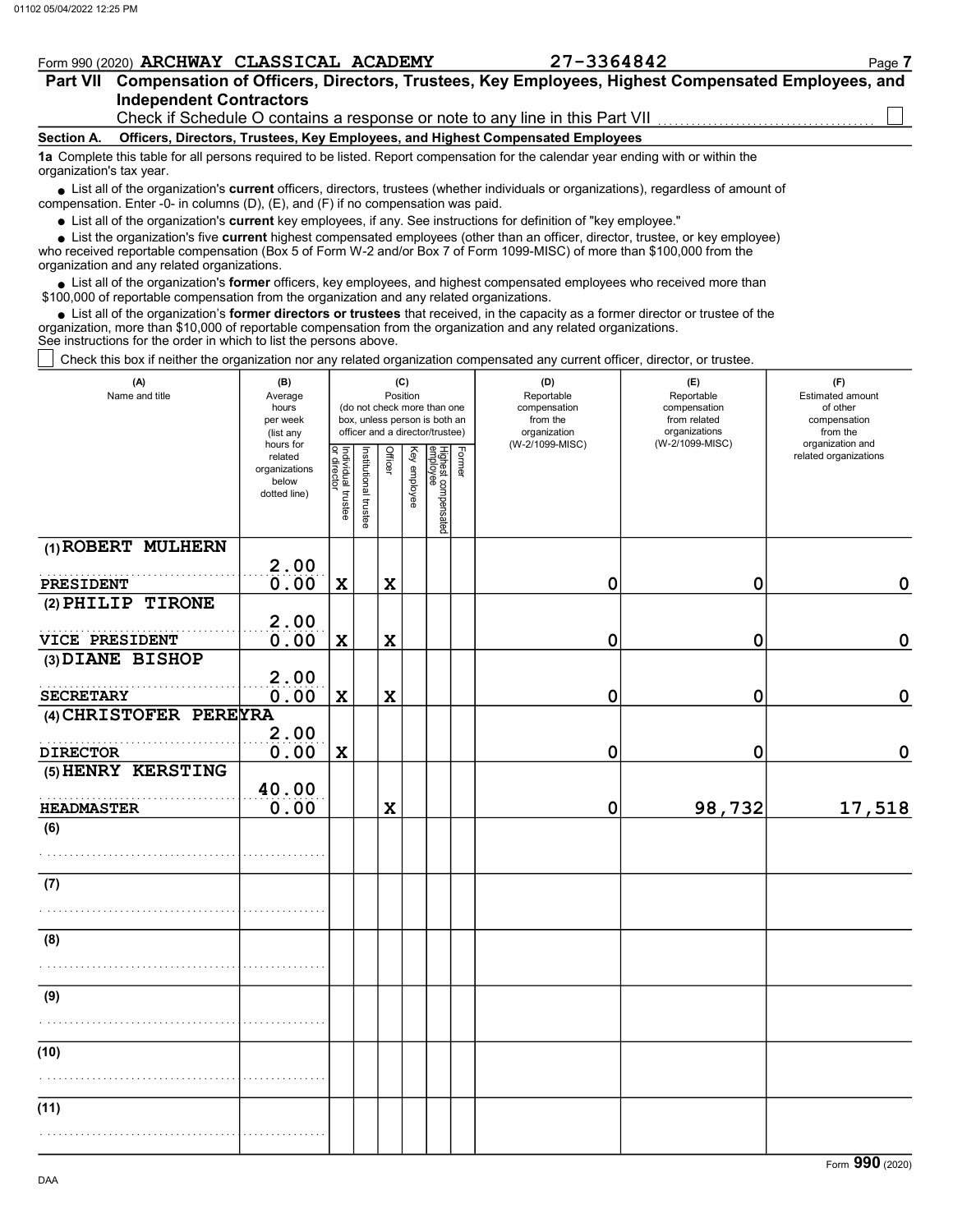| Form 990 (2020) ARCHWAY CLASSICAL ACADEMY                                                                                                                                                             |                                                               |                                                                                                                    |                      |         |              |                                 |                                                                                  | 27-3364842                                                                                                                                                                                      |                                                                                            |                       | Page $8$                |
|-------------------------------------------------------------------------------------------------------------------------------------------------------------------------------------------------------|---------------------------------------------------------------|--------------------------------------------------------------------------------------------------------------------|----------------------|---------|--------------|---------------------------------|----------------------------------------------------------------------------------|-------------------------------------------------------------------------------------------------------------------------------------------------------------------------------------------------|--------------------------------------------------------------------------------------------|-----------------------|-------------------------|
| <b>Part VII</b><br>(A)<br>Name and title                                                                                                                                                              | (B)<br>Average<br>hours<br>per week<br>(list any<br>hours for | (C)<br>Position<br>(do not check more than one<br>box, unless person is both an<br>officer and a director/trustee) |                      |         |              |                                 | (D)<br>Reportable<br>compensation<br>from the<br>organization<br>(W-2/1099-MISC) | Section A. Officers, Directors, Trustees, Key Employees, and Highest Compensated Employees (continued)<br>(E)<br>Reportable<br>compensation<br>from related<br>organizations<br>(W-2/1099-MISC) | (F)<br><b>Estimated amount</b><br>of other<br>compensation<br>from the<br>organization and |                       |                         |
|                                                                                                                                                                                                       | related<br>organizations<br>below<br>dotted line)             | Individual trustee<br>or director                                                                                  | Institutional truste | Officer | Key employee | Highest compensated<br>employee | Former                                                                           |                                                                                                                                                                                                 |                                                                                            | related organizations |                         |
|                                                                                                                                                                                                       |                                                               |                                                                                                                    |                      |         |              |                                 |                                                                                  |                                                                                                                                                                                                 |                                                                                            |                       |                         |
|                                                                                                                                                                                                       |                                                               |                                                                                                                    |                      |         |              |                                 |                                                                                  |                                                                                                                                                                                                 |                                                                                            |                       |                         |
|                                                                                                                                                                                                       |                                                               |                                                                                                                    |                      |         |              |                                 |                                                                                  |                                                                                                                                                                                                 |                                                                                            |                       |                         |
|                                                                                                                                                                                                       |                                                               |                                                                                                                    |                      |         |              |                                 |                                                                                  |                                                                                                                                                                                                 |                                                                                            |                       |                         |
|                                                                                                                                                                                                       |                                                               |                                                                                                                    |                      |         |              |                                 |                                                                                  |                                                                                                                                                                                                 |                                                                                            |                       |                         |
|                                                                                                                                                                                                       |                                                               |                                                                                                                    |                      |         |              |                                 |                                                                                  |                                                                                                                                                                                                 |                                                                                            |                       |                         |
|                                                                                                                                                                                                       |                                                               |                                                                                                                    |                      |         |              |                                 |                                                                                  |                                                                                                                                                                                                 |                                                                                            |                       |                         |
|                                                                                                                                                                                                       |                                                               |                                                                                                                    |                      |         |              |                                 |                                                                                  |                                                                                                                                                                                                 |                                                                                            |                       |                         |
| c Total from continuation sheets to Part VII, Section A<br>Total (add lines 1b and 1c)<br>d                                                                                                           |                                                               |                                                                                                                    |                      |         |              |                                 |                                                                                  |                                                                                                                                                                                                 | 98,732<br>98,732                                                                           |                       | 17,518<br><u>17,518</u> |
| Total number of individuals (including but not limited to those listed above) who received more than \$100,000 of<br>$\mathbf{2}$<br>reportable compensation from the organization $\triangleright$ 0 |                                                               |                                                                                                                    |                      |         |              |                                 |                                                                                  |                                                                                                                                                                                                 |                                                                                            |                       |                         |
| Did the organization list any former officer, director, trustee, key employee, or highest compensated<br>3                                                                                            |                                                               |                                                                                                                    |                      |         |              |                                 |                                                                                  |                                                                                                                                                                                                 |                                                                                            |                       | Yes<br>No               |
| employee on line 1a? If "Yes," complete Schedule J for such individual<br>For any individual listed on line 1a, is the sum of reportable compensation and other compensation from the<br>4            |                                                               |                                                                                                                    |                      |         |              |                                 |                                                                                  |                                                                                                                                                                                                 |                                                                                            | 3                     | X                       |
| organization and related organizations greater than \$150,000? If "Yes," complete Schedule J for such<br>individual                                                                                   |                                                               |                                                                                                                    |                      |         |              |                                 |                                                                                  |                                                                                                                                                                                                 |                                                                                            | 4                     | X                       |
| Did any person listed on line 1a receive or accrue compensation from any unrelated organization or individual<br>5                                                                                    |                                                               |                                                                                                                    |                      |         |              |                                 |                                                                                  |                                                                                                                                                                                                 |                                                                                            | 5                     | X                       |
| <b>Section B. Independent Contractors</b><br>Complete this table for your five highest compensated independent contractors that received more than \$100,000 of                                       |                                                               |                                                                                                                    |                      |         |              |                                 |                                                                                  |                                                                                                                                                                                                 |                                                                                            |                       |                         |
| 1<br>compensation from the organization. Report compensation for the calendar year ending with or within the organization's tax year.                                                                 |                                                               |                                                                                                                    |                      |         |              |                                 |                                                                                  |                                                                                                                                                                                                 |                                                                                            |                       |                         |
|                                                                                                                                                                                                       | (A)<br>Name and business address                              |                                                                                                                    |                      |         |              |                                 |                                                                                  |                                                                                                                                                                                                 | (B)<br>Description of services                                                             |                       | (C)<br>Compensation     |
|                                                                                                                                                                                                       |                                                               |                                                                                                                    |                      |         |              |                                 |                                                                                  |                                                                                                                                                                                                 |                                                                                            |                       |                         |
|                                                                                                                                                                                                       |                                                               |                                                                                                                    |                      |         |              |                                 |                                                                                  |                                                                                                                                                                                                 |                                                                                            |                       |                         |
|                                                                                                                                                                                                       |                                                               |                                                                                                                    |                      |         |              |                                 |                                                                                  |                                                                                                                                                                                                 |                                                                                            |                       |                         |
|                                                                                                                                                                                                       |                                                               |                                                                                                                    |                      |         |              |                                 |                                                                                  |                                                                                                                                                                                                 |                                                                                            |                       |                         |
|                                                                                                                                                                                                       |                                                               |                                                                                                                    |                      |         |              |                                 |                                                                                  |                                                                                                                                                                                                 |                                                                                            |                       |                         |
|                                                                                                                                                                                                       |                                                               |                                                                                                                    |                      |         |              |                                 |                                                                                  |                                                                                                                                                                                                 |                                                                                            |                       |                         |
| Total number of independent contractors (including but not limited to those listed above) who<br>$\mathbf{2}$<br>received more than \$100,000 of compensation from the organization ▶                 |                                                               |                                                                                                                    |                      |         |              |                                 |                                                                                  |                                                                                                                                                                                                 | 0                                                                                          |                       |                         |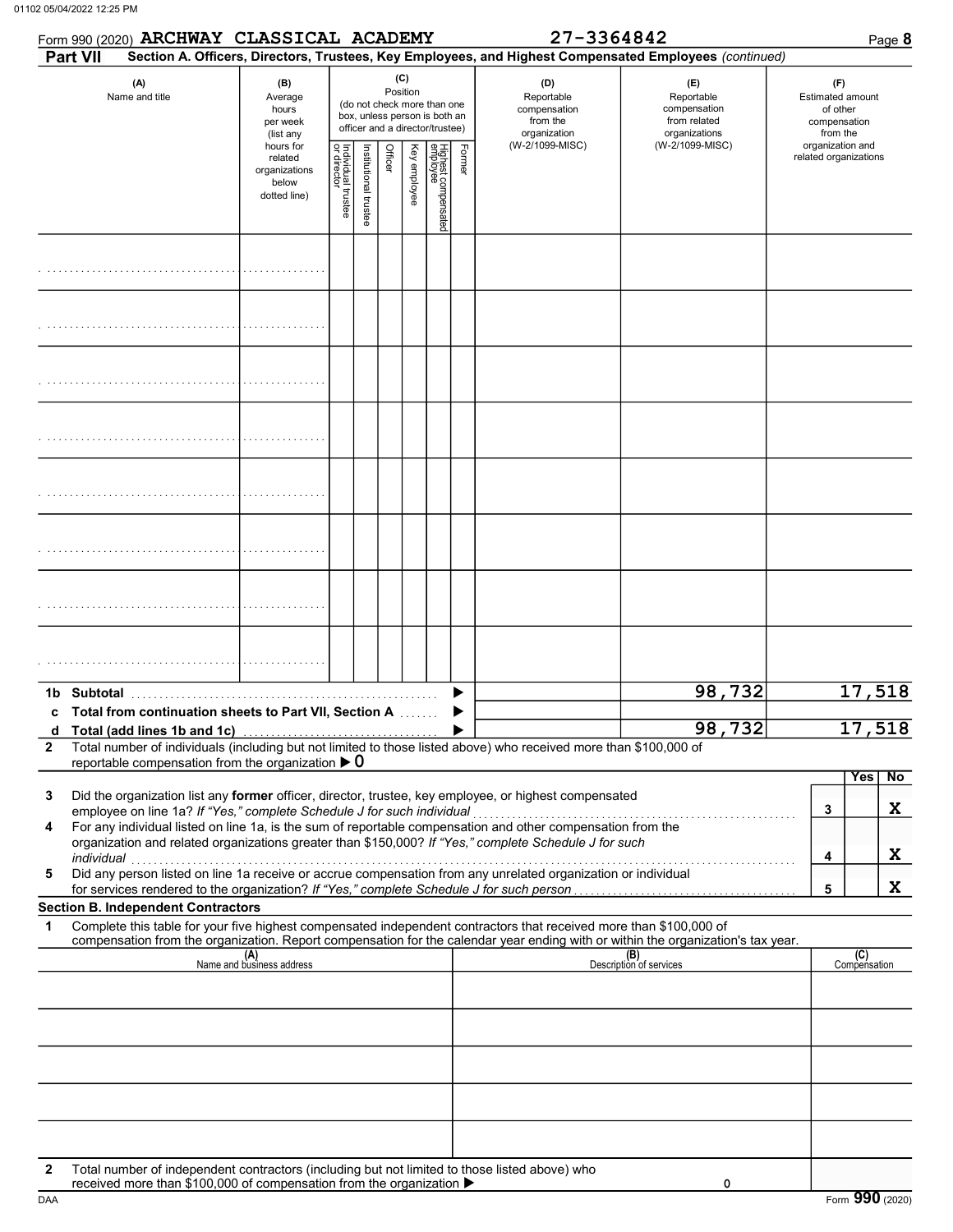## Form 990 (2020) **ARCHWAY CLASSICAL ACADEMY** 27-3364842 Page 9 Part VIII Statement of Revenue

|                                                                  |                                                         |                                                                                                                       |                |                                         |                 |   |                       | Check if Schedule O contains a response or note to any line in this Part VIII |                                              |                                      |                                                               |
|------------------------------------------------------------------|---------------------------------------------------------|-----------------------------------------------------------------------------------------------------------------------|----------------|-----------------------------------------|-----------------|---|-----------------------|-------------------------------------------------------------------------------|----------------------------------------------|--------------------------------------|---------------------------------------------------------------|
|                                                                  |                                                         |                                                                                                                       |                |                                         |                 |   |                       | (A)<br>Total revenue                                                          | (B)<br>Related or exempt<br>function revenue | (C)<br>Unrelated<br>business revenue | (D)<br>Revenue excluded<br>from tax under<br>sections 512-514 |
|                                                                  |                                                         | 1a Federated campaigns                                                                                                |                |                                         | 1a              |   |                       |                                                                               |                                              |                                      |                                                               |
| <b>Contributions, Gifts, Grants</b><br>and Other Similar Amounts |                                                         | <b>b</b> Membership dues                                                                                              |                | .                                       | 1 <sub>b</sub>  |   |                       |                                                                               |                                              |                                      |                                                               |
|                                                                  |                                                         | c Fundraising events                                                                                                  |                | .                                       | 1 <sub>c</sub>  |   |                       |                                                                               |                                              |                                      |                                                               |
|                                                                  |                                                         | d Related organizations                                                                                               |                | .                                       | 1 <sub>d</sub>  |   |                       |                                                                               |                                              |                                      |                                                               |
|                                                                  |                                                         | <b>e</b> Government grants (contributions)                                                                            |                |                                         | 1e              |   | 711,795               |                                                                               |                                              |                                      |                                                               |
|                                                                  |                                                         | f All other contributions, gifts, grants,                                                                             |                |                                         |                 |   |                       |                                                                               |                                              |                                      |                                                               |
|                                                                  |                                                         | and similar amounts not included above                                                                                |                |                                         | 1f              |   | 1,212,805             |                                                                               |                                              |                                      |                                                               |
|                                                                  |                                                         | <b>g</b> Noncash contributions included in lines 1a-1f                                                                |                |                                         | 1g $\vert$ \$   |   |                       |                                                                               |                                              |                                      |                                                               |
|                                                                  |                                                         |                                                                                                                       |                |                                         |                 |   | $\blacktriangleright$ | 1,924,600                                                                     |                                              |                                      |                                                               |
|                                                                  |                                                         |                                                                                                                       |                |                                         |                 |   | <b>Business Code</b>  |                                                                               |                                              |                                      |                                                               |
|                                                                  | 2a                                                      | STATE EQUALIZATION                                                                                                    |                |                                         |                 |   | 611710                | 7,521,667                                                                     | 7,521,667                                    |                                      |                                                               |
| Program Service                                                  | b                                                       |                                                                                                                       |                | CO-CURRICULAR ACTIVITIES                |                 |   | 611710                | 514,695                                                                       | 514,695                                      |                                      |                                                               |
|                                                                  | c                                                       | CLASSROOM SITE FUNDS                                                                                                  |                |                                         |                 | . | 611710                | 488,737                                                                       | 488,737                                      |                                      |                                                               |
|                                                                  | d                                                       | <b>RENT</b>                                                                                                           |                |                                         |                 |   | 611710                | 367,936                                                                       | 367,936                                      |                                      |                                                               |
|                                                                  | е                                                       | <b>PSO REVENUE</b>                                                                                                    |                |                                         |                 |   | 611710                | 56,282                                                                        | 56,282                                       |                                      |                                                               |
|                                                                  |                                                         | f All other program service revenue                                                                                   |                |                                         |                 |   |                       |                                                                               |                                              |                                      |                                                               |
|                                                                  |                                                         |                                                                                                                       |                |                                         |                 |   | ▶                     | 8,949,317                                                                     |                                              |                                      |                                                               |
|                                                                  | 3                                                       | Investment income (including dividends, interest, and                                                                 |                |                                         |                 |   |                       |                                                                               |                                              |                                      |                                                               |
|                                                                  |                                                         | other similar amounts)                                                                                                |                |                                         |                 |   | ▶                     | 2,940                                                                         |                                              |                                      | 2,940                                                         |
|                                                                  | Income from investment of tax-exempt bond proceeds<br>4 |                                                                                                                       |                |                                         |                 |   |                       |                                                                               |                                              |                                      |                                                               |
|                                                                  | 5                                                       |                                                                                                                       |                |                                         |                 |   |                       |                                                                               |                                              |                                      |                                                               |
|                                                                  |                                                         |                                                                                                                       |                | (i) Real                                |                 |   | (ii) Personal         |                                                                               |                                              |                                      |                                                               |
|                                                                  |                                                         | <b>6a</b> Gross rents                                                                                                 | 6a             |                                         |                 |   |                       |                                                                               |                                              |                                      |                                                               |
|                                                                  |                                                         | <b>b</b> Less: rental expenses                                                                                        | 6b             |                                         |                 |   |                       |                                                                               |                                              |                                      |                                                               |
|                                                                  |                                                         | <b>c</b> Rental inc. or (loss)                                                                                        | 6c             |                                         |                 |   |                       |                                                                               |                                              |                                      |                                                               |
|                                                                  |                                                         | <b>d</b> Net rental income or (loss)                                                                                  |                |                                         |                 |   | ▶                     |                                                                               |                                              |                                      |                                                               |
|                                                                  |                                                         | <b>7a</b> Gross amount from<br>sales of assets                                                                        | (i) Securities |                                         |                 |   | (ii) Other            |                                                                               |                                              |                                      |                                                               |
|                                                                  |                                                         | 7a<br>other than inventory                                                                                            |                |                                         |                 |   |                       |                                                                               |                                              |                                      |                                                               |
| Other Revenue                                                    |                                                         | <b>b</b> Less: cost or other                                                                                          |                |                                         |                 |   |                       |                                                                               |                                              |                                      |                                                               |
|                                                                  |                                                         | basis and sales exps.                                                                                                 | 7b             |                                         |                 |   |                       |                                                                               |                                              |                                      |                                                               |
|                                                                  |                                                         | c Gain or (loss)                                                                                                      | 7c             |                                         |                 |   |                       |                                                                               |                                              |                                      |                                                               |
|                                                                  |                                                         |                                                                                                                       |                |                                         |                 |   | ▶                     |                                                                               |                                              |                                      |                                                               |
|                                                                  |                                                         | 8a Gross income from fundraising events                                                                               |                |                                         |                 |   |                       |                                                                               |                                              |                                      |                                                               |
|                                                                  |                                                         |                                                                                                                       |                |                                         |                 |   |                       |                                                                               |                                              |                                      |                                                               |
|                                                                  |                                                         | of contributions reported on line 1c).                                                                                |                |                                         |                 |   |                       |                                                                               |                                              |                                      |                                                               |
|                                                                  |                                                         | See Part IV, line 18                                                                                                  |                | .<br>.                                  | 8a              |   |                       |                                                                               |                                              |                                      |                                                               |
|                                                                  |                                                         | <b>b</b> Less: direct expenses                                                                                        |                |                                         | 8b              |   |                       |                                                                               |                                              |                                      |                                                               |
|                                                                  |                                                         | c Net income or (loss) from fundraising events                                                                        |                |                                         |                 |   | ▶                     |                                                                               |                                              |                                      |                                                               |
|                                                                  |                                                         | 9a Gross income from gaming activities.                                                                               |                |                                         |                 |   |                       |                                                                               |                                              |                                      |                                                               |
|                                                                  |                                                         | See Part IV, line 19                                                                                                  |                | <u>.</u><br>1999 - Personald II II II I | 9a              |   |                       |                                                                               |                                              |                                      |                                                               |
|                                                                  |                                                         | <b>b</b> Less: direct expenses                                                                                        |                |                                         | 9 <sub>b</sub>  |   |                       |                                                                               |                                              |                                      |                                                               |
|                                                                  |                                                         | c Net income or (loss) from gaming activities                                                                         |                |                                         |                 |   | ▶                     |                                                                               |                                              |                                      |                                                               |
|                                                                  |                                                         | 10a Gross sales of inventory, less                                                                                    |                |                                         |                 |   |                       |                                                                               |                                              |                                      |                                                               |
|                                                                  |                                                         | returns and allowances                                                                                                |                | .                                       | 10a             |   |                       |                                                                               |                                              |                                      |                                                               |
|                                                                  |                                                         | <b>b</b> Less: cost of goods sold                                                                                     |                |                                         | 10 <sub>b</sub> |   |                       |                                                                               |                                              |                                      |                                                               |
|                                                                  |                                                         | c Net income or (loss) from sales of inventory                                                                        |                |                                         |                 |   | ▶                     |                                                                               |                                              |                                      |                                                               |
|                                                                  |                                                         |                                                                                                                       |                |                                         |                 |   | <b>Business Code</b>  |                                                                               |                                              |                                      |                                                               |
| Miscellaneous<br>Revenue                                         | 11a                                                     | OTHER                                                                                                                 |                |                                         |                 |   | 611710                | 6,084                                                                         | 6,084                                        |                                      |                                                               |
|                                                                  | $\mathbf b$                                             |                                                                                                                       |                |                                         |                 |   |                       |                                                                               |                                              |                                      |                                                               |
|                                                                  | c                                                       |                                                                                                                       |                |                                         |                 |   |                       |                                                                               |                                              |                                      |                                                               |
|                                                                  |                                                         | All other revenue <b>constructs</b> and the constructs of the construction of the construction of the construction of |                |                                         |                 |   |                       |                                                                               |                                              |                                      |                                                               |
|                                                                  |                                                         |                                                                                                                       |                |                                         |                 |   | ▶                     | 6,084                                                                         |                                              |                                      |                                                               |
|                                                                  | 12                                                      |                                                                                                                       |                |                                         |                 |   |                       | $\overline{10}$ , 882, 941                                                    | 8,955,401                                    | 0                                    | $\overline{2}$ , 940                                          |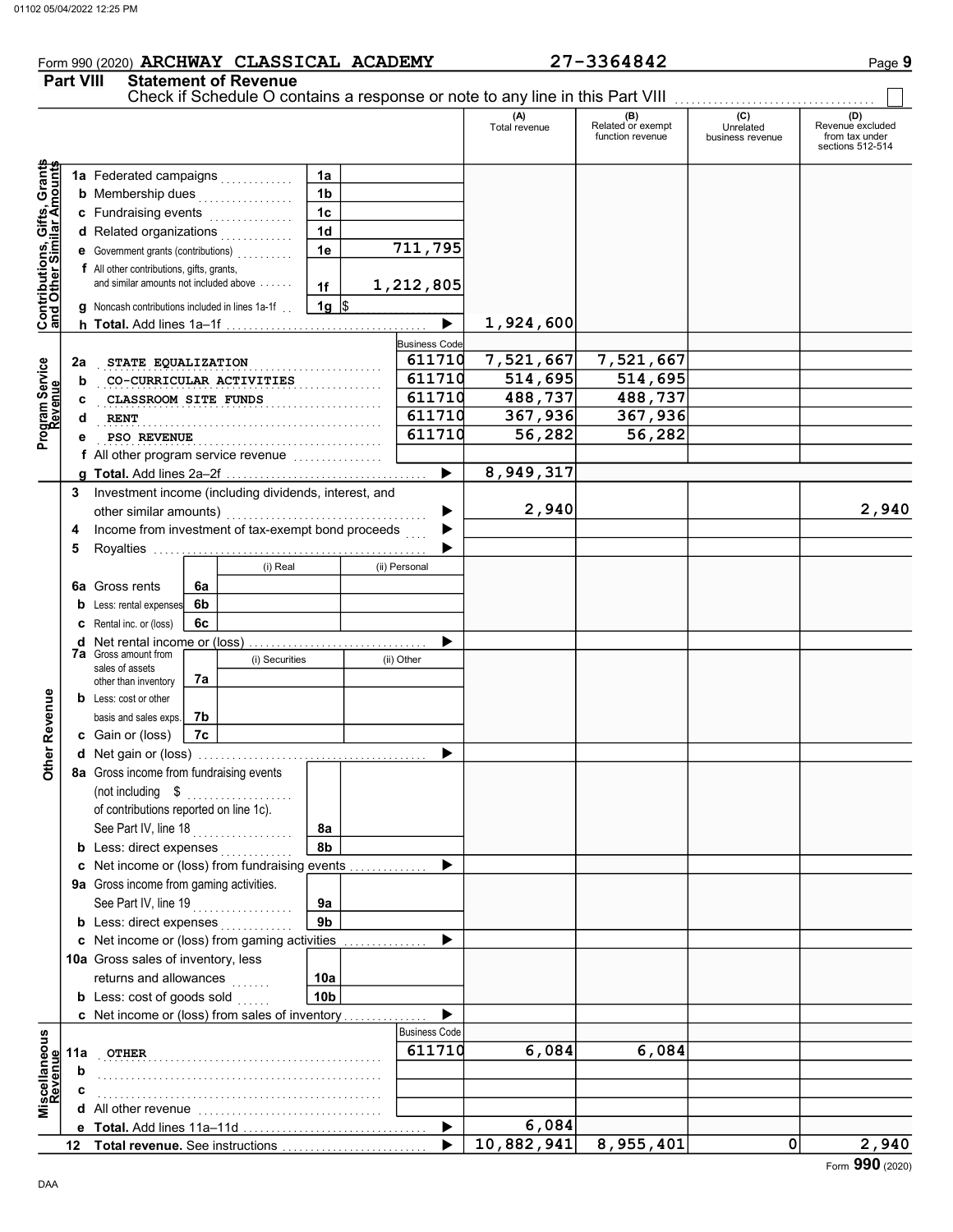individuals. See Part IV, line 22

#### Part IX Statement of Functional Expenses Form 990 (2020) **ARCHWAY CLASSICAL ACADEMY** 27-3364842 Page 10 Section 501(c)(3) and 501(c)(4) organizations must complete all columns. All other organizations must complete column (A). Do not include amounts reported on lines 6b, 7b, 8b, 9b, and 10b of Part VIII. 1 2 Grants and other assistance to domestic organizations and domestic governments. See Part IV, line 21 **.** . . . . . . . Grants and other assistance to domestic (A) (B) (C) (D) Total expenses Program service Management and expenses general expenses (D)<br>Fundraising expenses Check if Schedule O contains a response or note to any line in this Part IX

| 3  | Grants and other assistance to foreign                                                             |           |           |           |        |
|----|----------------------------------------------------------------------------------------------------|-----------|-----------|-----------|--------|
|    | organizations, foreign governments, and foreign                                                    |           |           |           |        |
|    | individuals. See Part IV, lines 15 and 16                                                          |           |           |           |        |
| 4  | Benefits paid to or for members                                                                    |           |           |           |        |
| 5  | Compensation of current officers, directors,                                                       |           |           |           |        |
|    | trustees, and key employees                                                                        | 116,250   | 101,277   | 14,287    | 686    |
| 6  | Compensation not included above to disqualified                                                    |           |           |           |        |
|    | persons (as defined under section 4958(f)(1)) and                                                  |           |           |           |        |
|    | persons described in section 4958(c)(3)(B)                                                         |           |           |           |        |
| 7  | Other salaries and wages                                                                           | 4,035,946 | 3,516,128 | 495,998   | 23,820 |
| 8  | Pension plan accruals and contributions (include                                                   |           |           |           |        |
|    | section 401(k) and 403(b) employer contributions)                                                  | 56,743    | 51,026    | 5,560     | 157    |
| 9  |                                                                                                    | 919,424   | 826,788   | 90,087    | 2,549  |
| 10 | Payroll taxes                                                                                      | 314,727   | 283,017   | 30,838    | 872    |
| 11 | Fees for services (nonemployees):                                                                  |           |           |           |        |
|    | a Management                                                                                       | 801,040   | 664,112   | 136,928   |        |
|    | <b>b</b> Legal                                                                                     | 9,998     | 9,204     | 794       |        |
|    |                                                                                                    | 10,700    | 9,851     | 849       |        |
|    | d Lobbying                                                                                         |           |           |           |        |
|    | e Professional fundraising services. See Part IV, line 17                                          |           |           |           |        |
|    | f Investment management fees                                                                       |           |           |           |        |
|    | g Other. (If line 11g amount exceeds 10% of line 25, column                                        |           |           |           |        |
|    | (A) amount, list line 11g expenses on Schedule O.)                                                 | 248,647   | 228,907   | 19,740    |        |
|    |                                                                                                    |           |           |           |        |
| 13 | 12 Advertising and promotion<br>12 Advertising and promotion<br>Office expenses                    | 29,073    | 21,795    | 7,278     |        |
| 14 |                                                                                                    | 109, 158  | 90,499    | 18,659    |        |
| 15 | Royalties                                                                                          |           |           |           |        |
| 16 |                                                                                                    | 1,633,931 | 1,404,342 | 229,589   |        |
|    | Occupancy                                                                                          |           |           |           |        |
| 17 | Travel<br>Payments of travel or entertainment expenses                                             |           |           |           |        |
| 18 |                                                                                                    |           |           |           |        |
|    | for any federal, state, or local public officials<br>Conferences, conventions, and meetings        |           |           |           |        |
| 19 |                                                                                                    |           |           |           |        |
| 20 | Interest                                                                                           |           |           |           |        |
| 21 | Payments to affiliates                                                                             | 206,709   | 189,984   | 16,725    |        |
| 22 | Depreciation, depletion, and amortization                                                          |           |           |           |        |
| 23 | Insurance                                                                                          |           |           |           |        |
| 24 | Other expenses. Itemize expenses not covered<br>above (List miscellaneous expenses on line 24e. If |           |           |           |        |
|    |                                                                                                    |           |           |           |        |
|    | line 24e amount exceeds 10% of line 25, column                                                     |           |           |           |        |
|    | (A) amount, list line 24e expenses on Schedule O.)<br>SUPPLIES AND INSTR AIDS                      | 429,310   |           |           |        |
| a  |                                                                                                    |           | 372,032   | 57,278    |        |
| b  | REPAIRS AND MAINTENANCE                                                                            | 289,676   | 248,972   | 40,704    |        |
| c  | MISCELLANEOUS                                                                                      | 200,032   | 165,839   | 34,193    |        |
| d  | UTILITIES                                                                                          | 173,606   | 143,930   | 29,676    |        |
| е  | All other expenses                                                                                 | 81,397    | 57,098    | 19,653    | 4,646  |
| 25 | Total functional expenses. Add lines 1 through 24e<br>Joint costs. Complete this line only if the  | 9,666,367 | 8,384,801 | 1,248,836 | 32,730 |
| 26 | organization reported in column (B) joint costs                                                    |           |           |           |        |

fundraising solicitation. Check here  $\blacktriangleright$  | if

following SOP 98-2 (ASC 958-720)

from a combined educational campaign and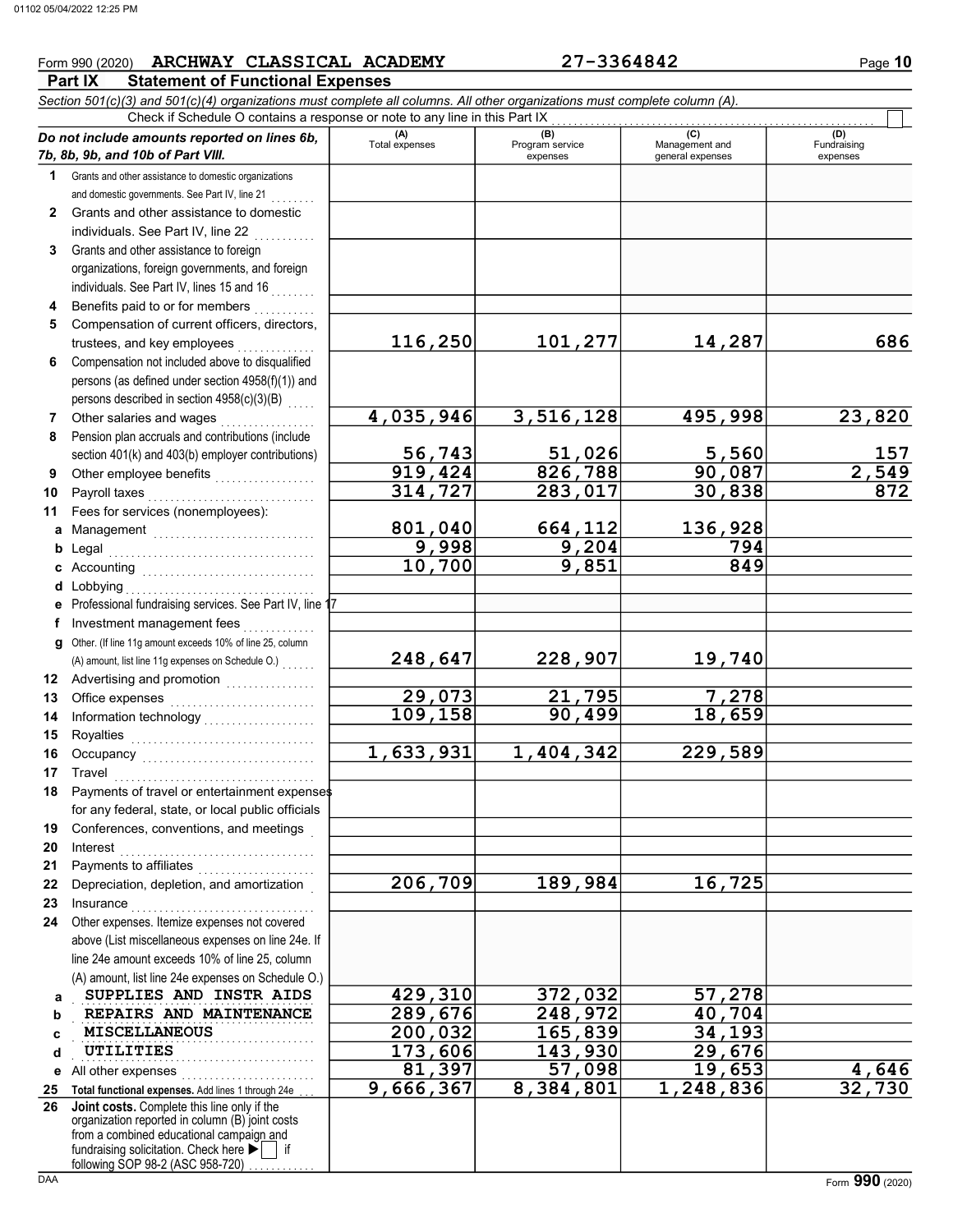**Part X** Balance Sheet

# $From 990 (2020)$   $\bf{ARCHWAY}$   $\bf{CLASSICAL}$   $\bf{ACADEMY}$   $27-3364842$  Page 11

|                             |    | Check if Schedule O contains a response or note to any line in this Part X                                                                                                                                                           |        |                                  |                          |                 |                           |
|-----------------------------|----|--------------------------------------------------------------------------------------------------------------------------------------------------------------------------------------------------------------------------------------|--------|----------------------------------|--------------------------|-----------------|---------------------------|
|                             |    |                                                                                                                                                                                                                                      |        |                                  | (A)<br>Beginning of year |                 | (B)<br>End of year        |
|                             | 1  | Cash-non-interest-bearing                                                                                                                                                                                                            |        |                                  | 2,400,455                | $\mathbf{1}$    | 2,761,727                 |
|                             | 2  |                                                                                                                                                                                                                                      |        |                                  | 782,578                  | $\overline{2}$  | 849,896                   |
|                             | 3  |                                                                                                                                                                                                                                      |        |                                  |                          | 3               |                           |
|                             | 4  | Accounts receivable, net                                                                                                                                                                                                             |        | 140,085                          | $\overline{\mathbf{4}}$  | 361,483         |                           |
|                             | 5  | Loans and other receivables from any current or former officer, director,                                                                                                                                                            |        |                                  |                          |                 |                           |
|                             |    | trustee, key employee, creator or founder, substantial contributor, or 35%                                                                                                                                                           |        |                                  |                          |                 |                           |
|                             |    | controlled entity or family member of any of these persons                                                                                                                                                                           |        |                                  |                          | 5               |                           |
|                             | 6  | Loans and other receivables from other disqualified persons (as defined                                                                                                                                                              |        |                                  |                          |                 |                           |
|                             |    | under section 4958(f)(1)), and persons described in section 4958(c)(3)(B)                                                                                                                                                            |        |                                  |                          | 6               |                           |
| Assets                      | 7  | Notes and loans receivable, net <b>consider the constant of the constant of the constant of the constant of the constant of the constant of the constant of the constant of the constant of the constant of the constant of the </b> |        |                                  |                          | $\overline{7}$  |                           |
|                             | 8  | Inventories for sale or use                                                                                                                                                                                                          |        |                                  |                          | 8               |                           |
|                             | 9  |                                                                                                                                                                                                                                      |        |                                  | 308,453                  | 9               | 247,882                   |
|                             |    | 10a Land, buildings, and equipment: cost or other                                                                                                                                                                                    |        |                                  |                          |                 |                           |
|                             |    | basis. Complete Part VI of Schedule D<br>Less: accumulated depreciation<br>10b 1, 031, 552                                                                                                                                           |        |                                  |                          |                 |                           |
|                             |    | <b>b</b> Less: accumulated depreciation<br>.                                                                                                                                                                                         |        |                                  | 222, 475                 | 10 <sub>c</sub> | 1,252,901                 |
|                             | 11 |                                                                                                                                                                                                                                      |        |                                  |                          | 11              |                           |
|                             | 12 |                                                                                                                                                                                                                                      |        |                                  |                          | 12              |                           |
|                             | 13 |                                                                                                                                                                                                                                      |        |                                  |                          | 13              |                           |
|                             | 14 | Intangible assets                                                                                                                                                                                                                    |        | 14                               |                          |                 |                           |
|                             | 15 | Other assets. See Part IV, line 11                                                                                                                                                                                                   | 36,400 | 15                               | 36,400                   |                 |                           |
|                             | 16 |                                                                                                                                                                                                                                      |        |                                  | 3,890,446                | 16              | 5,510,289                 |
|                             | 17 | Accounts payable and accrued expenses [[11] [11] Accounts payable and accrued expenses [[11] [11] Accounts are not accrued a low and accrued a low and accrued a low and accrued a low accredit a low accredit a low accredit        |        |                                  | 142,064                  | 17              | 298,116                   |
|                             | 18 | Grants payable                                                                                                                                                                                                                       |        | 18                               |                          |                 |                           |
|                             | 19 | Deferred revenue                                                                                                                                                                                                                     | 36,346 | 19                               | 44,211                   |                 |                           |
|                             | 20 | Tax-exempt bond liabilities                                                                                                                                                                                                          |        | 20                               |                          |                 |                           |
|                             | 21 | Escrow or custodial account liability. Complete Part IV of Schedule D                                                                                                                                                                |        | <u> 1999 - Johann John Stone</u> |                          | 21              |                           |
|                             | 22 | Loans and other payables to any current or former officer, director,                                                                                                                                                                 |        |                                  |                          |                 |                           |
| Liabilities                 |    | trustee, key employee, creator or founder, substantial contributor, or 35%                                                                                                                                                           |        |                                  |                          |                 |                           |
|                             |    | controlled entity or family member of any of these persons                                                                                                                                                                           |        |                                  |                          | 22              |                           |
|                             | 23 | Secured mortgages and notes payable to unrelated third parties<br>[[[[[[[[[[[[[[[[[[[[[]]]]]]]                                                                                                                                       |        |                                  |                          | 23              |                           |
|                             | 24 | Unsecured notes and loans payable to unrelated third parties                                                                                                                                                                         |        |                                  |                          | 24              |                           |
|                             | 25 | Other liabilities (including federal income tax, payables to related third                                                                                                                                                           |        |                                  |                          |                 |                           |
|                             |    | parties, and other liabilities not included on lines 17-24). Complete Part X                                                                                                                                                         |        |                                  |                          |                 |                           |
|                             |    | of Schedule D<br>$\begin{array}{ccc}\n\hline\n\end{array}$                                                                                                                                                                           |        |                                  | 526, 282                 | 25              | 695,018                   |
|                             |    | 26 Total liabilities. Add lines 17 through 25                                                                                                                                                                                        |        |                                  | 704,692                  | 26              | 1,037,345                 |
|                             |    | Organizations that follow FASB ASC 958, check here  X                                                                                                                                                                                |        |                                  |                          |                 |                           |
|                             |    | and complete lines 27, 28, 32, and 33.                                                                                                                                                                                               |        |                                  |                          |                 |                           |
|                             | 27 | Net assets without donor restrictions                                                                                                                                                                                                |        |                                  | 3, 185, 754              | 27              | 4, 472, 944               |
|                             | 28 | Net assets with donor restrictions                                                                                                                                                                                                   |        |                                  |                          | 28              |                           |
|                             |    | Organizations that do not follow FASB ASC 958, check here                                                                                                                                                                            |        |                                  |                          |                 |                           |
|                             |    | and complete lines 29 through 33.                                                                                                                                                                                                    |        |                                  |                          |                 |                           |
|                             | 29 | Capital stock or trust principal, or current funds                                                                                                                                                                                   |        |                                  |                          | 29              |                           |
| Net Assets or Fund Balances | 30 | Paid-in or capital surplus, or land, building, or equipment fund                                                                                                                                                                     |        |                                  |                          | 30              |                           |
|                             | 31 | Retained earnings, endowment, accumulated income, or other funds                                                                                                                                                                     |        |                                  |                          | 31              |                           |
|                             | 32 | Total net assets or fund balances                                                                                                                                                                                                    |        |                                  | $\overline{3,185,754}$   | 32              | $\overline{4}$ , 472, 944 |
|                             | 33 |                                                                                                                                                                                                                                      |        |                                  | $3,890,446$ 33           |                 | 5,510,289                 |

Form 990 (2020)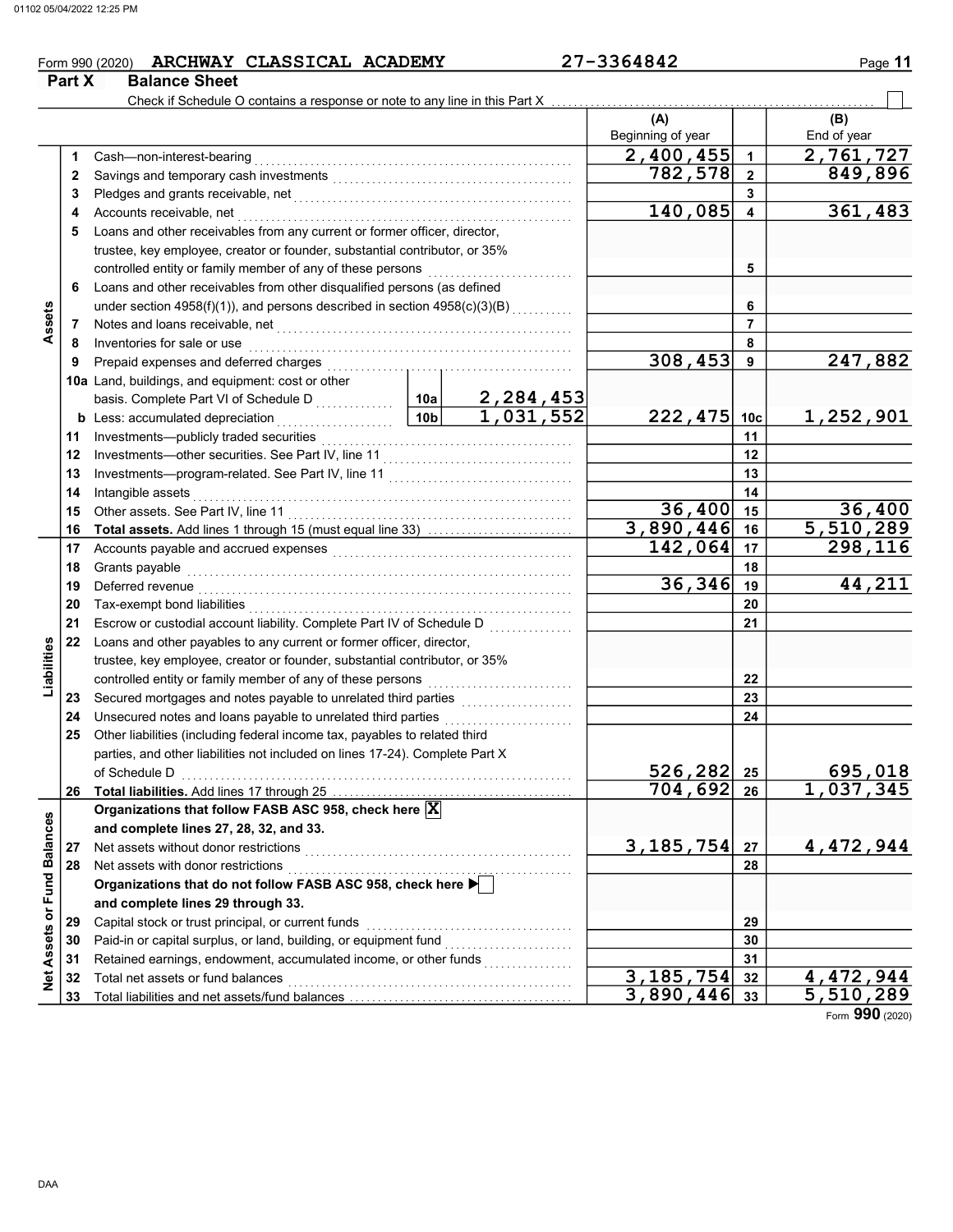| <b>Reconciliation of Net Assets</b><br>Part XI<br>Check if Schedule O contains a response or note to any line in this Part XI<br>10,882,941<br>$\mathbf{1}$<br>1<br>9,666,367<br>$\overline{2}$<br>2<br>1,216,574<br>$\overline{3}$<br>Revenue less expenses. Subtract line 2 from line 1<br>3<br>3, 185, 754<br>Net assets or fund balances at beginning of year (must equal Part X, line 32, column (A))<br>$\overline{\mathbf{4}}$<br>4<br>70,616<br>5<br>Net unrealized gains (losses) on investments<br>5<br>6<br>Donated services and use of facilities <b>constructs</b> and the service of the service of the services and use of facilities<br>6<br>$\overline{7}$<br>Investment expenses<br>7<br>8<br>Prior period adjustments<br>8<br>Other changes in net assets or fund balances (explain on Schedule O)<br>9<br>9<br>Net assets or fund balances at end of year. Combine lines 3 through 9 (must equal Part X, line<br>10<br>4,472,944<br>10<br>$32$ , column $(B)$ )<br><b>Financial Statements and Reporting</b><br><b>Part XII</b><br>Check if Schedule O contains a response or note to any line in this Part XII<br><b>Yes</b><br>X<br>Accounting method used to prepare the Form 990:<br>Cash<br>Accrual<br>Other<br>1<br>If the organization changed its method of accounting from a prior year or checked "Other," explain in<br>Schedule O.<br>X<br>2a Were the organization's financial statements compiled or reviewed by an independent accountant?<br>2a<br>If "Yes," check a box below to indicate whether the financial statements for the year were compiled or<br>reviewed on a separate basis, consolidated basis, or both:<br>Separate basis<br><b>Consolidated basis</b><br>Both consolidated and separate basis<br><b>b</b> Were the organization's financial statements audited by an independent accountant?<br>X<br>2 <sub>b</sub><br>If "Yes," check a box below to indicate whether the financial statements for the year were audited on a<br>separate basis, consolidated basis, or both:<br>$ \mathbf{X} $ Both consolidated and separate basis<br><b>Consolidated basis</b><br>Separate basis<br>c If "Yes" to line 2a or 2b, does the organization have a committee that assumes responsibility for oversight of<br>X<br>the audit, review, or compilation of its financial statements and selection of an independent accountant?<br>2c | 27-3364842<br>Form 990 (2020) ARCHWAY CLASSICAL ACADEMY |  | Page 12   |
|---------------------------------------------------------------------------------------------------------------------------------------------------------------------------------------------------------------------------------------------------------------------------------------------------------------------------------------------------------------------------------------------------------------------------------------------------------------------------------------------------------------------------------------------------------------------------------------------------------------------------------------------------------------------------------------------------------------------------------------------------------------------------------------------------------------------------------------------------------------------------------------------------------------------------------------------------------------------------------------------------------------------------------------------------------------------------------------------------------------------------------------------------------------------------------------------------------------------------------------------------------------------------------------------------------------------------------------------------------------------------------------------------------------------------------------------------------------------------------------------------------------------------------------------------------------------------------------------------------------------------------------------------------------------------------------------------------------------------------------------------------------------------------------------------------------------------------------------------------------------------------------------------------------------------------------------------------------------------------------------------------------------------------------------------------------------------------------------------------------------------------------------------------------------------------------------------------------------------------------------------------------------------------------------------------------------------------------------------------------------------------------|---------------------------------------------------------|--|-----------|
|                                                                                                                                                                                                                                                                                                                                                                                                                                                                                                                                                                                                                                                                                                                                                                                                                                                                                                                                                                                                                                                                                                                                                                                                                                                                                                                                                                                                                                                                                                                                                                                                                                                                                                                                                                                                                                                                                                                                                                                                                                                                                                                                                                                                                                                                                                                                                                                       |                                                         |  |           |
|                                                                                                                                                                                                                                                                                                                                                                                                                                                                                                                                                                                                                                                                                                                                                                                                                                                                                                                                                                                                                                                                                                                                                                                                                                                                                                                                                                                                                                                                                                                                                                                                                                                                                                                                                                                                                                                                                                                                                                                                                                                                                                                                                                                                                                                                                                                                                                                       |                                                         |  |           |
|                                                                                                                                                                                                                                                                                                                                                                                                                                                                                                                                                                                                                                                                                                                                                                                                                                                                                                                                                                                                                                                                                                                                                                                                                                                                                                                                                                                                                                                                                                                                                                                                                                                                                                                                                                                                                                                                                                                                                                                                                                                                                                                                                                                                                                                                                                                                                                                       |                                                         |  |           |
|                                                                                                                                                                                                                                                                                                                                                                                                                                                                                                                                                                                                                                                                                                                                                                                                                                                                                                                                                                                                                                                                                                                                                                                                                                                                                                                                                                                                                                                                                                                                                                                                                                                                                                                                                                                                                                                                                                                                                                                                                                                                                                                                                                                                                                                                                                                                                                                       |                                                         |  |           |
|                                                                                                                                                                                                                                                                                                                                                                                                                                                                                                                                                                                                                                                                                                                                                                                                                                                                                                                                                                                                                                                                                                                                                                                                                                                                                                                                                                                                                                                                                                                                                                                                                                                                                                                                                                                                                                                                                                                                                                                                                                                                                                                                                                                                                                                                                                                                                                                       |                                                         |  |           |
|                                                                                                                                                                                                                                                                                                                                                                                                                                                                                                                                                                                                                                                                                                                                                                                                                                                                                                                                                                                                                                                                                                                                                                                                                                                                                                                                                                                                                                                                                                                                                                                                                                                                                                                                                                                                                                                                                                                                                                                                                                                                                                                                                                                                                                                                                                                                                                                       |                                                         |  |           |
|                                                                                                                                                                                                                                                                                                                                                                                                                                                                                                                                                                                                                                                                                                                                                                                                                                                                                                                                                                                                                                                                                                                                                                                                                                                                                                                                                                                                                                                                                                                                                                                                                                                                                                                                                                                                                                                                                                                                                                                                                                                                                                                                                                                                                                                                                                                                                                                       |                                                         |  |           |
|                                                                                                                                                                                                                                                                                                                                                                                                                                                                                                                                                                                                                                                                                                                                                                                                                                                                                                                                                                                                                                                                                                                                                                                                                                                                                                                                                                                                                                                                                                                                                                                                                                                                                                                                                                                                                                                                                                                                                                                                                                                                                                                                                                                                                                                                                                                                                                                       |                                                         |  |           |
|                                                                                                                                                                                                                                                                                                                                                                                                                                                                                                                                                                                                                                                                                                                                                                                                                                                                                                                                                                                                                                                                                                                                                                                                                                                                                                                                                                                                                                                                                                                                                                                                                                                                                                                                                                                                                                                                                                                                                                                                                                                                                                                                                                                                                                                                                                                                                                                       |                                                         |  |           |
|                                                                                                                                                                                                                                                                                                                                                                                                                                                                                                                                                                                                                                                                                                                                                                                                                                                                                                                                                                                                                                                                                                                                                                                                                                                                                                                                                                                                                                                                                                                                                                                                                                                                                                                                                                                                                                                                                                                                                                                                                                                                                                                                                                                                                                                                                                                                                                                       |                                                         |  |           |
|                                                                                                                                                                                                                                                                                                                                                                                                                                                                                                                                                                                                                                                                                                                                                                                                                                                                                                                                                                                                                                                                                                                                                                                                                                                                                                                                                                                                                                                                                                                                                                                                                                                                                                                                                                                                                                                                                                                                                                                                                                                                                                                                                                                                                                                                                                                                                                                       |                                                         |  |           |
|                                                                                                                                                                                                                                                                                                                                                                                                                                                                                                                                                                                                                                                                                                                                                                                                                                                                                                                                                                                                                                                                                                                                                                                                                                                                                                                                                                                                                                                                                                                                                                                                                                                                                                                                                                                                                                                                                                                                                                                                                                                                                                                                                                                                                                                                                                                                                                                       |                                                         |  |           |
|                                                                                                                                                                                                                                                                                                                                                                                                                                                                                                                                                                                                                                                                                                                                                                                                                                                                                                                                                                                                                                                                                                                                                                                                                                                                                                                                                                                                                                                                                                                                                                                                                                                                                                                                                                                                                                                                                                                                                                                                                                                                                                                                                                                                                                                                                                                                                                                       |                                                         |  |           |
|                                                                                                                                                                                                                                                                                                                                                                                                                                                                                                                                                                                                                                                                                                                                                                                                                                                                                                                                                                                                                                                                                                                                                                                                                                                                                                                                                                                                                                                                                                                                                                                                                                                                                                                                                                                                                                                                                                                                                                                                                                                                                                                                                                                                                                                                                                                                                                                       |                                                         |  |           |
|                                                                                                                                                                                                                                                                                                                                                                                                                                                                                                                                                                                                                                                                                                                                                                                                                                                                                                                                                                                                                                                                                                                                                                                                                                                                                                                                                                                                                                                                                                                                                                                                                                                                                                                                                                                                                                                                                                                                                                                                                                                                                                                                                                                                                                                                                                                                                                                       |                                                         |  |           |
|                                                                                                                                                                                                                                                                                                                                                                                                                                                                                                                                                                                                                                                                                                                                                                                                                                                                                                                                                                                                                                                                                                                                                                                                                                                                                                                                                                                                                                                                                                                                                                                                                                                                                                                                                                                                                                                                                                                                                                                                                                                                                                                                                                                                                                                                                                                                                                                       |                                                         |  | <b>No</b> |
|                                                                                                                                                                                                                                                                                                                                                                                                                                                                                                                                                                                                                                                                                                                                                                                                                                                                                                                                                                                                                                                                                                                                                                                                                                                                                                                                                                                                                                                                                                                                                                                                                                                                                                                                                                                                                                                                                                                                                                                                                                                                                                                                                                                                                                                                                                                                                                                       |                                                         |  |           |
|                                                                                                                                                                                                                                                                                                                                                                                                                                                                                                                                                                                                                                                                                                                                                                                                                                                                                                                                                                                                                                                                                                                                                                                                                                                                                                                                                                                                                                                                                                                                                                                                                                                                                                                                                                                                                                                                                                                                                                                                                                                                                                                                                                                                                                                                                                                                                                                       |                                                         |  |           |
|                                                                                                                                                                                                                                                                                                                                                                                                                                                                                                                                                                                                                                                                                                                                                                                                                                                                                                                                                                                                                                                                                                                                                                                                                                                                                                                                                                                                                                                                                                                                                                                                                                                                                                                                                                                                                                                                                                                                                                                                                                                                                                                                                                                                                                                                                                                                                                                       |                                                         |  |           |
|                                                                                                                                                                                                                                                                                                                                                                                                                                                                                                                                                                                                                                                                                                                                                                                                                                                                                                                                                                                                                                                                                                                                                                                                                                                                                                                                                                                                                                                                                                                                                                                                                                                                                                                                                                                                                                                                                                                                                                                                                                                                                                                                                                                                                                                                                                                                                                                       |                                                         |  |           |
|                                                                                                                                                                                                                                                                                                                                                                                                                                                                                                                                                                                                                                                                                                                                                                                                                                                                                                                                                                                                                                                                                                                                                                                                                                                                                                                                                                                                                                                                                                                                                                                                                                                                                                                                                                                                                                                                                                                                                                                                                                                                                                                                                                                                                                                                                                                                                                                       |                                                         |  |           |
|                                                                                                                                                                                                                                                                                                                                                                                                                                                                                                                                                                                                                                                                                                                                                                                                                                                                                                                                                                                                                                                                                                                                                                                                                                                                                                                                                                                                                                                                                                                                                                                                                                                                                                                                                                                                                                                                                                                                                                                                                                                                                                                                                                                                                                                                                                                                                                                       |                                                         |  |           |
|                                                                                                                                                                                                                                                                                                                                                                                                                                                                                                                                                                                                                                                                                                                                                                                                                                                                                                                                                                                                                                                                                                                                                                                                                                                                                                                                                                                                                                                                                                                                                                                                                                                                                                                                                                                                                                                                                                                                                                                                                                                                                                                                                                                                                                                                                                                                                                                       |                                                         |  |           |
|                                                                                                                                                                                                                                                                                                                                                                                                                                                                                                                                                                                                                                                                                                                                                                                                                                                                                                                                                                                                                                                                                                                                                                                                                                                                                                                                                                                                                                                                                                                                                                                                                                                                                                                                                                                                                                                                                                                                                                                                                                                                                                                                                                                                                                                                                                                                                                                       |                                                         |  |           |
|                                                                                                                                                                                                                                                                                                                                                                                                                                                                                                                                                                                                                                                                                                                                                                                                                                                                                                                                                                                                                                                                                                                                                                                                                                                                                                                                                                                                                                                                                                                                                                                                                                                                                                                                                                                                                                                                                                                                                                                                                                                                                                                                                                                                                                                                                                                                                                                       |                                                         |  |           |
|                                                                                                                                                                                                                                                                                                                                                                                                                                                                                                                                                                                                                                                                                                                                                                                                                                                                                                                                                                                                                                                                                                                                                                                                                                                                                                                                                                                                                                                                                                                                                                                                                                                                                                                                                                                                                                                                                                                                                                                                                                                                                                                                                                                                                                                                                                                                                                                       |                                                         |  |           |
|                                                                                                                                                                                                                                                                                                                                                                                                                                                                                                                                                                                                                                                                                                                                                                                                                                                                                                                                                                                                                                                                                                                                                                                                                                                                                                                                                                                                                                                                                                                                                                                                                                                                                                                                                                                                                                                                                                                                                                                                                                                                                                                                                                                                                                                                                                                                                                                       |                                                         |  |           |
|                                                                                                                                                                                                                                                                                                                                                                                                                                                                                                                                                                                                                                                                                                                                                                                                                                                                                                                                                                                                                                                                                                                                                                                                                                                                                                                                                                                                                                                                                                                                                                                                                                                                                                                                                                                                                                                                                                                                                                                                                                                                                                                                                                                                                                                                                                                                                                                       |                                                         |  |           |
|                                                                                                                                                                                                                                                                                                                                                                                                                                                                                                                                                                                                                                                                                                                                                                                                                                                                                                                                                                                                                                                                                                                                                                                                                                                                                                                                                                                                                                                                                                                                                                                                                                                                                                                                                                                                                                                                                                                                                                                                                                                                                                                                                                                                                                                                                                                                                                                       |                                                         |  |           |
| If the organization changed either its oversight process or selection process during the tax year, explain on                                                                                                                                                                                                                                                                                                                                                                                                                                                                                                                                                                                                                                                                                                                                                                                                                                                                                                                                                                                                                                                                                                                                                                                                                                                                                                                                                                                                                                                                                                                                                                                                                                                                                                                                                                                                                                                                                                                                                                                                                                                                                                                                                                                                                                                                         |                                                         |  |           |
| Schedule O.                                                                                                                                                                                                                                                                                                                                                                                                                                                                                                                                                                                                                                                                                                                                                                                                                                                                                                                                                                                                                                                                                                                                                                                                                                                                                                                                                                                                                                                                                                                                                                                                                                                                                                                                                                                                                                                                                                                                                                                                                                                                                                                                                                                                                                                                                                                                                                           |                                                         |  |           |
| 3a As a result of a federal award, was the organization required to undergo an audit or audits as set forth in the                                                                                                                                                                                                                                                                                                                                                                                                                                                                                                                                                                                                                                                                                                                                                                                                                                                                                                                                                                                                                                                                                                                                                                                                                                                                                                                                                                                                                                                                                                                                                                                                                                                                                                                                                                                                                                                                                                                                                                                                                                                                                                                                                                                                                                                                    |                                                         |  |           |
| X<br>Single Audit Act and OMB Circular A-133?<br>3a                                                                                                                                                                                                                                                                                                                                                                                                                                                                                                                                                                                                                                                                                                                                                                                                                                                                                                                                                                                                                                                                                                                                                                                                                                                                                                                                                                                                                                                                                                                                                                                                                                                                                                                                                                                                                                                                                                                                                                                                                                                                                                                                                                                                                                                                                                                                   |                                                         |  |           |
| <b>b</b> If "Yes," did the organization undergo the required audit or audits? If the organization did not undergo the                                                                                                                                                                                                                                                                                                                                                                                                                                                                                                                                                                                                                                                                                                                                                                                                                                                                                                                                                                                                                                                                                                                                                                                                                                                                                                                                                                                                                                                                                                                                                                                                                                                                                                                                                                                                                                                                                                                                                                                                                                                                                                                                                                                                                                                                 |                                                         |  |           |
| required audit or audits, explain why on Schedule O and describe any steps taken to undergo such audits<br>3b<br>nnn                                                                                                                                                                                                                                                                                                                                                                                                                                                                                                                                                                                                                                                                                                                                                                                                                                                                                                                                                                                                                                                                                                                                                                                                                                                                                                                                                                                                                                                                                                                                                                                                                                                                                                                                                                                                                                                                                                                                                                                                                                                                                                                                                                                                                                                                  |                                                         |  |           |

Form 990 (2020)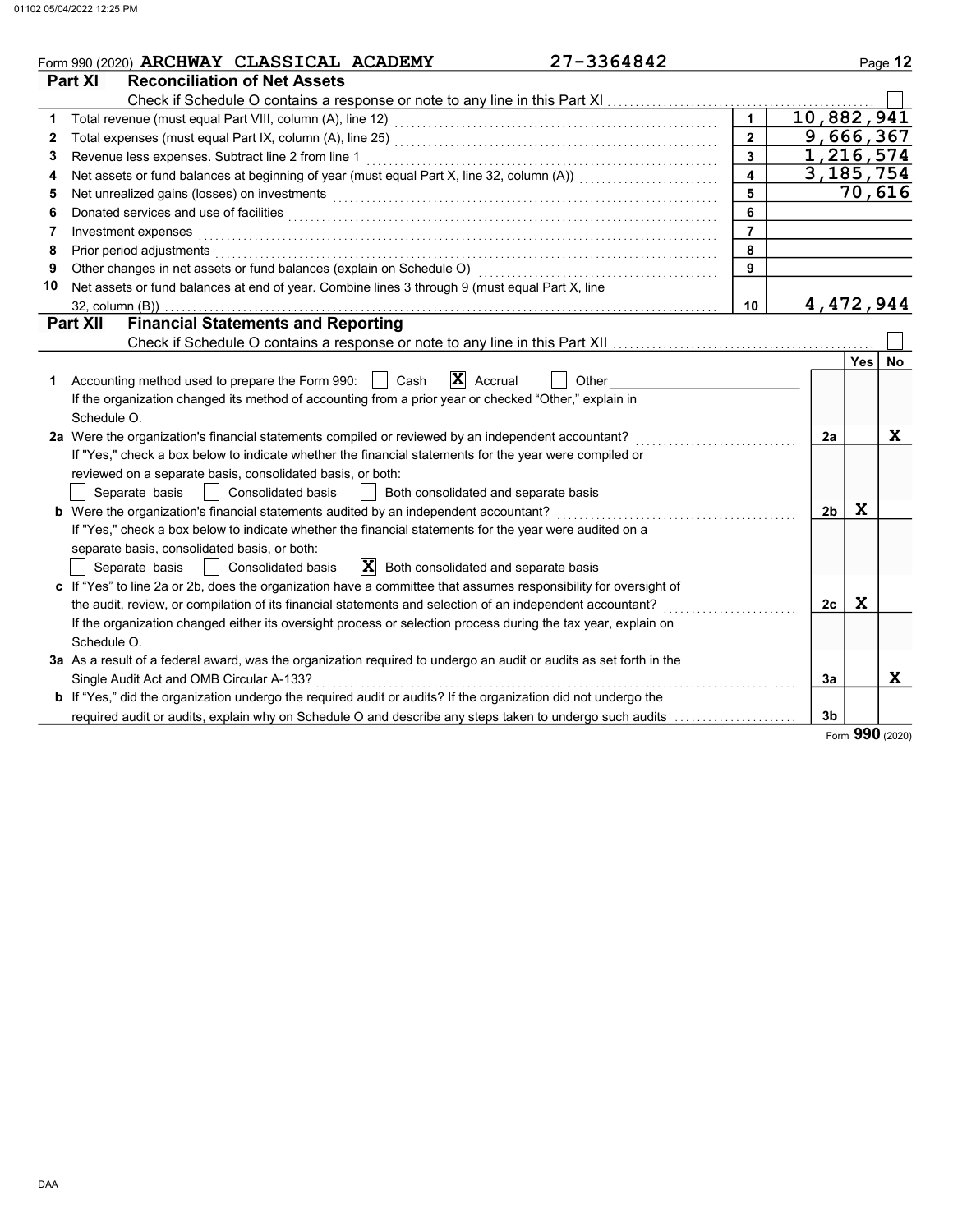| <b>SCHEDULE A</b>          |                                                            | <b>Public Charity Status and Public Support</b>                                                                      |                                       |                                                                                                                                                                                                                                                                | OMB No. 1545-0047                     |
|----------------------------|------------------------------------------------------------|----------------------------------------------------------------------------------------------------------------------|---------------------------------------|----------------------------------------------------------------------------------------------------------------------------------------------------------------------------------------------------------------------------------------------------------------|---------------------------------------|
| (Form 990 or 990-EZ)       |                                                            | Complete if the organization is a section 501(c)(3) organization or a section 4947(a)(1) nonexempt charitable trust. |                                       |                                                                                                                                                                                                                                                                |                                       |
| Department of the Treasury |                                                            | Attach to Form 990 or Form 990-EZ.                                                                                   |                                       |                                                                                                                                                                                                                                                                |                                       |
| Internal Revenue Service   |                                                            | Go to www.irs.gov/Form990 for instructions and the latest information.                                               | <b>Open to Public</b><br>Inspection   |                                                                                                                                                                                                                                                                |                                       |
| Name of the organization   |                                                            | ARCHWAY CLASSICAL ACADEMY                                                                                            |                                       |                                                                                                                                                                                                                                                                | <b>Employer identification number</b> |
|                            | <b>SCOTTSDALE</b>                                          |                                                                                                                      |                                       | 27-3364842                                                                                                                                                                                                                                                     |                                       |
| Part I                     |                                                            |                                                                                                                      |                                       | <b>Reason for Public Charity Status.</b> (All organizations must complete this part.) See instructions.                                                                                                                                                        |                                       |
|                            |                                                            | The organization is not a private foundation because it is: (For lines 1 through 12, check only one box.)            |                                       |                                                                                                                                                                                                                                                                |                                       |
| 1                          |                                                            | A church, convention of churches, or association of churches described in section 170(b)(1)(A)(i).                   |                                       |                                                                                                                                                                                                                                                                |                                       |
| $ {\bf X} $<br>2           |                                                            | A school described in section 170(b)(1)(A)(ii). (Attach Schedule E (Form 990 or 990-EZ).)                            |                                       |                                                                                                                                                                                                                                                                |                                       |
| 3                          |                                                            | A hospital or a cooperative hospital service organization described in section 170(b)(1)(A)(iii).                    |                                       |                                                                                                                                                                                                                                                                |                                       |
| 4                          |                                                            |                                                                                                                      |                                       | A medical research organization operated in conjunction with a hospital described in section 170(b)(1)(A)(iii). Enter the hospital's name,                                                                                                                     |                                       |
| city, and state:           |                                                            |                                                                                                                      |                                       |                                                                                                                                                                                                                                                                |                                       |
| 5                          |                                                            |                                                                                                                      |                                       | An organization operated for the benefit of a college or university owned or operated by a governmental unit described in                                                                                                                                      |                                       |
| 6                          | section 170(b)(1)(A)(iv). (Complete Part II.)              | A federal, state, or local government or governmental unit described in section 170(b)(1)(A)(v).                     |                                       |                                                                                                                                                                                                                                                                |                                       |
| 7                          |                                                            |                                                                                                                      |                                       | An organization that normally receives a substantial part of its support from a governmental unit or from the general public                                                                                                                                   |                                       |
|                            | described in section 170(b)(1)(A)(vi). (Complete Part II.) |                                                                                                                      |                                       |                                                                                                                                                                                                                                                                |                                       |
| 8                          |                                                            | A community trust described in section 170(b)(1)(A)(vi). (Complete Part II.)                                         |                                       |                                                                                                                                                                                                                                                                |                                       |
| 9                          |                                                            |                                                                                                                      |                                       | An agricultural research organization described in section 170(b)(1)(A)(ix) operated in conjunction with a land-grant college                                                                                                                                  |                                       |
|                            |                                                            |                                                                                                                      |                                       | or university or a non-land-grant college of agriculture (see instructions). Enter the name, city, and state of the college or                                                                                                                                 |                                       |
| university:                |                                                            |                                                                                                                      |                                       |                                                                                                                                                                                                                                                                |                                       |
| 10                         |                                                            |                                                                                                                      |                                       | An organization that normally receives: (1) more than 33 1/3% of its support from contributions, membership fees, and gross<br>receipts from activities related to its exempt functions, subject to certain exceptions; and (2) no more than 331/3% of its     |                                       |
|                            |                                                            |                                                                                                                      |                                       | support from gross investment income and unrelated business taxable income (less section 511 tax) from businesses                                                                                                                                              |                                       |
|                            |                                                            | acquired by the organization after June 30, 1975. See section 509(a)(2). (Complete Part III.)                        |                                       |                                                                                                                                                                                                                                                                |                                       |
| 11                         |                                                            | An organization organized and operated exclusively to test for public safety. See section 509(a)(4).                 |                                       |                                                                                                                                                                                                                                                                |                                       |
| 12                         |                                                            |                                                                                                                      |                                       | An organization organized and operated exclusively for the benefit of, to perform the functions of, or to carry out the purposes                                                                                                                               |                                       |
|                            |                                                            |                                                                                                                      |                                       | of one or more publicly supported organizations described in section 509(a)(1) or section 509(a)(2). See section 509(a)(3).<br>Check the box in lines 12a through 12d that describes the type of supporting organization and complete lines 12e, 12f, and 12g. |                                       |
| a                          |                                                            |                                                                                                                      |                                       | Type I. A supporting organization operated, supervised, or controlled by its supported organization(s), typically by giving                                                                                                                                    |                                       |
|                            |                                                            | the supported organization(s) the power to regularly appoint or elect a majority of the directors or trustees of the |                                       |                                                                                                                                                                                                                                                                |                                       |
|                            |                                                            | supporting organization. You must complete Part IV, Sections A and B.                                                |                                       |                                                                                                                                                                                                                                                                |                                       |
| b                          |                                                            |                                                                                                                      |                                       | Type II. A supporting organization supervised or controlled in connection with its supported organization(s), by having                                                                                                                                        |                                       |
|                            |                                                            | organization(s). You must complete Part IV, Sections A and C.                                                        |                                       | control or management of the supporting organization vested in the same persons that control or manage the supported                                                                                                                                           |                                       |
| c                          |                                                            |                                                                                                                      |                                       | Type III functionally integrated. A supporting organization operated in connection with, and functionally integrated with,                                                                                                                                     |                                       |
|                            |                                                            | its supported organization(s) (see instructions). You must complete Part IV, Sections A, D, and E.                   |                                       |                                                                                                                                                                                                                                                                |                                       |
| d                          |                                                            |                                                                                                                      |                                       | Type III non-functionally integrated. A supporting organization operated in connection with its supported organization(s)                                                                                                                                      |                                       |
|                            |                                                            |                                                                                                                      |                                       | that is not functionally integrated. The organization generally must satisfy a distribution requirement and an attentiveness                                                                                                                                   |                                       |
|                            |                                                            | requirement (see instructions). You must complete Part IV, Sections A and D, and Part V.                             |                                       |                                                                                                                                                                                                                                                                |                                       |
| е                          |                                                            | functionally integrated, or Type III non-functionally integrated supporting organization.                            |                                       | Check this box if the organization received a written determination from the IRS that it is a Type I, Type II, Type III                                                                                                                                        |                                       |
| f                          | Enter the number of supported organizations                |                                                                                                                      |                                       |                                                                                                                                                                                                                                                                |                                       |
|                            |                                                            | Provide the following information about the supported organization(s).                                               |                                       |                                                                                                                                                                                                                                                                |                                       |
| (i) Name of supported      | $(ii)$ EIN                                                 | (iii) Type of organization                                                                                           | (iv) Is the organization              | (v) Amount of monetary                                                                                                                                                                                                                                         | (vi) Amount of                        |
| organization               |                                                            | (described on lines 1-10<br>above (see instructions))                                                                | listed in your governing<br>document? | support (see<br>instructions)                                                                                                                                                                                                                                  | other support (see<br>instructions)   |
|                            |                                                            |                                                                                                                      | Yes<br>No                             |                                                                                                                                                                                                                                                                |                                       |
| (A)                        |                                                            |                                                                                                                      |                                       |                                                                                                                                                                                                                                                                |                                       |
|                            |                                                            |                                                                                                                      |                                       |                                                                                                                                                                                                                                                                |                                       |
| (B)                        |                                                            |                                                                                                                      |                                       |                                                                                                                                                                                                                                                                |                                       |
|                            |                                                            |                                                                                                                      |                                       |                                                                                                                                                                                                                                                                |                                       |
| (C)                        |                                                            |                                                                                                                      |                                       |                                                                                                                                                                                                                                                                |                                       |
|                            |                                                            |                                                                                                                      |                                       |                                                                                                                                                                                                                                                                |                                       |
| (D)                        |                                                            |                                                                                                                      |                                       |                                                                                                                                                                                                                                                                |                                       |
|                            |                                                            |                                                                                                                      |                                       |                                                                                                                                                                                                                                                                |                                       |
| (E)                        |                                                            |                                                                                                                      |                                       |                                                                                                                                                                                                                                                                |                                       |
| <b>Total</b>               |                                                            |                                                                                                                      |                                       |                                                                                                                                                                                                                                                                |                                       |

For Paperwork Reduction Act Notice, see the Instructions for Form 990 or 990-EZ.

Schedule A (Form 990 or 990-EZ) 2020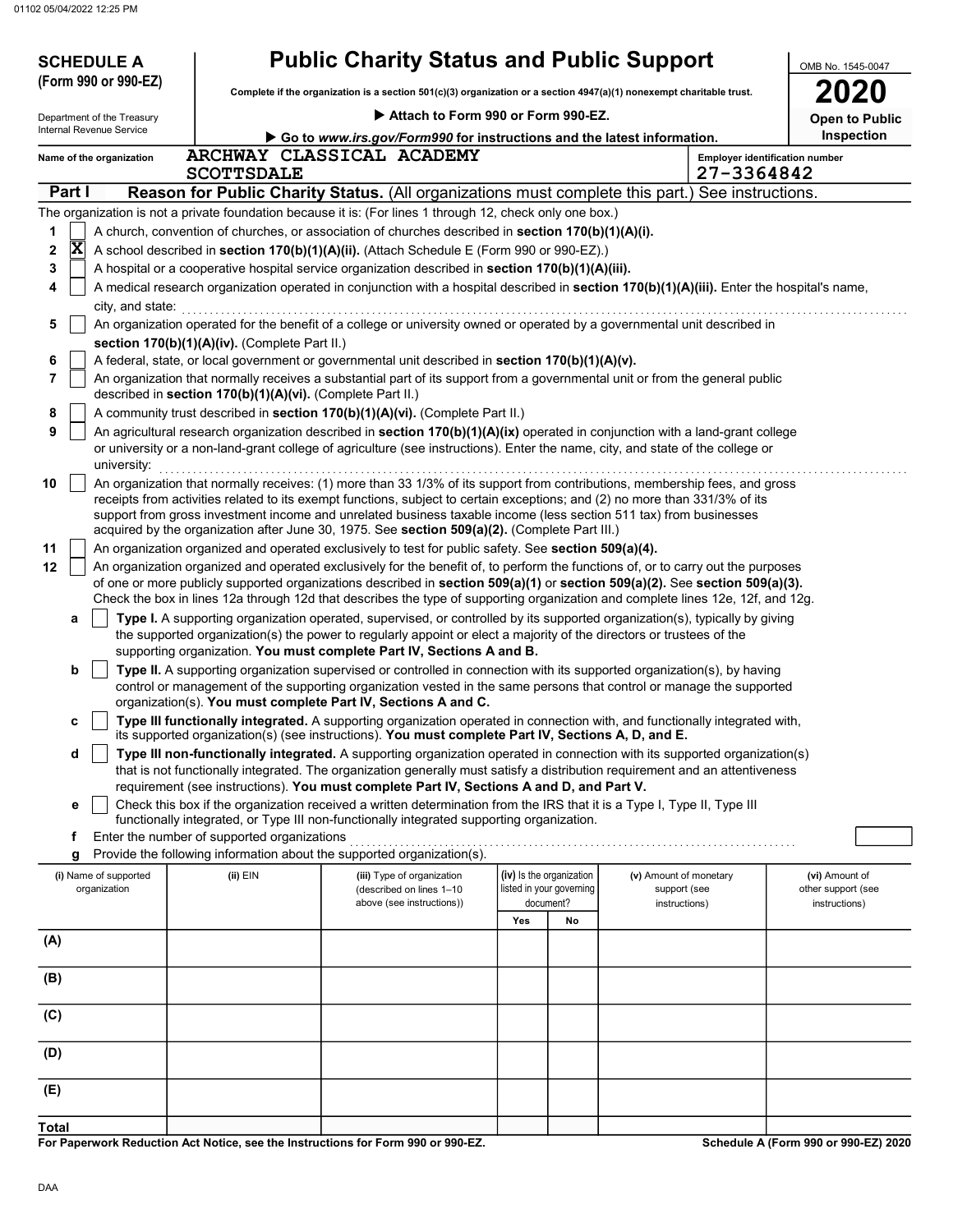|              | Schedule A (Form 990 or 990-EZ) 2020                                                                                                                                                                                                                                                                                                                                               |          | ARCHWAY CLASSICAL ACADEMY |            |            | 27-3364842 | Page 2    |
|--------------|------------------------------------------------------------------------------------------------------------------------------------------------------------------------------------------------------------------------------------------------------------------------------------------------------------------------------------------------------------------------------------|----------|---------------------------|------------|------------|------------|-----------|
|              | Support Schedule for Organizations Described in Sections 170(b)(1)(A)(iv) and 170(b)(1)(A)(vi)<br><b>Part II</b>                                                                                                                                                                                                                                                                   |          |                           |            |            |            |           |
|              | (Complete only if you checked the box on line 5, 7, or 8 of Part I or if the organization failed to qualify under                                                                                                                                                                                                                                                                  |          |                           |            |            |            |           |
|              | Part III. If the organization fails to qualify under the tests listed below, please complete Part III.)                                                                                                                                                                                                                                                                            |          |                           |            |            |            |           |
|              | <b>Section A. Public Support</b>                                                                                                                                                                                                                                                                                                                                                   |          |                           |            |            |            |           |
|              | Calendar year (or fiscal year beginning in)                                                                                                                                                                                                                                                                                                                                        | (a) 2016 | (b) $2017$                | $(c)$ 2018 | $(d)$ 2019 | (e) 2020   | (f) Total |
| 1            | Gifts, grants, contributions, and<br>membership fees received. (Do not<br>include any "unusual grants.")                                                                                                                                                                                                                                                                           |          |                           |            |            |            |           |
| $\mathbf{2}$ | Tax revenues levied for the<br>organization's benefit and either paid<br>to or expended on its behalf                                                                                                                                                                                                                                                                              |          |                           |            |            |            |           |
| 3            | The value of services or facilities<br>furnished by a governmental unit to the<br>organization without charge                                                                                                                                                                                                                                                                      |          |                           |            |            |            |           |
| 4            | Total. Add lines 1 through 3                                                                                                                                                                                                                                                                                                                                                       |          |                           |            |            |            |           |
| 5            | The portion of total contributions by<br>each person (other than a<br>governmental unit or publicly<br>supported organization) included on<br>line 1 that exceeds 2% of the amount<br>shown on line 11, column (f) $\ldots$                                                                                                                                                        |          |                           |            |            |            |           |
| 6            | Public support. Subtract line 5 from line 4                                                                                                                                                                                                                                                                                                                                        |          |                           |            |            |            |           |
|              | <b>Section B. Total Support</b>                                                                                                                                                                                                                                                                                                                                                    |          |                           |            |            |            |           |
|              | Calendar year (or fiscal year beginning in)                                                                                                                                                                                                                                                                                                                                        | (a) 2016 | (b) 2017                  | $(c)$ 2018 | $(d)$ 2019 | (e) 2020   | (f) Total |
| 7            | Amounts from line 4                                                                                                                                                                                                                                                                                                                                                                |          |                           |            |            |            |           |
| 8            | Gross income from interest, dividends,<br>payments received on securities loans,<br>rents, royalties, and income from<br>similar sources                                                                                                                                                                                                                                           |          |                           |            |            |            |           |
| 9            | Net income from unrelated business<br>activities, whether or not the business<br>is regularly carried on                                                                                                                                                                                                                                                                           |          |                           |            |            |            |           |
| 10           | Other income. Do not include gain or<br>loss from the sale of capital assets                                                                                                                                                                                                                                                                                                       |          |                           |            |            |            |           |
| 11           | Total support. Add lines 7 through 10                                                                                                                                                                                                                                                                                                                                              |          |                           |            |            |            |           |
| 12           |                                                                                                                                                                                                                                                                                                                                                                                    |          |                           |            |            | 12         |           |
| 13           | First 5 years. If the Form 990 is for the organization's first, second, third, fourth, or fifth tax year as a section 501(c)(3)                                                                                                                                                                                                                                                    |          |                           |            |            |            |           |
|              | organization, check this box and stop here                                                                                                                                                                                                                                                                                                                                         |          |                           |            |            |            |           |
|              | <b>Section C. Computation of Public Support Percentage</b>                                                                                                                                                                                                                                                                                                                         |          |                           |            |            |            |           |
| 14           |                                                                                                                                                                                                                                                                                                                                                                                    |          |                           |            |            | 14         | %         |
| 15           | Public support percentage from 2019 Schedule A, Part II, line 14                                                                                                                                                                                                                                                                                                                   |          |                           |            |            | 15         | %         |
| 16a          | 33 1/3% support test-2020. If the organization did not check the box on line 13, and line 14 is 33 1/3% or more, check this                                                                                                                                                                                                                                                        |          |                           |            |            |            |           |
|              | box and stop here. The organization qualifies as a publicly supported organization                                                                                                                                                                                                                                                                                                 |          |                           |            |            |            |           |
| b            | 33 1/3% support test-2019. If the organization did not check a box on line 13 or 16a, and line 15 is 33 1/3% or more, check                                                                                                                                                                                                                                                        |          |                           |            |            |            |           |
|              | this box and stop here. The organization qualifies as a publicly supported organization                                                                                                                                                                                                                                                                                            |          |                           |            |            |            |           |
|              | 17a 10%-facts-and-circumstances test-2020. If the organization did not check a box on line 13, 16a, or 16b, and line 14 is<br>10% or more, and if the organization meets the "facts-and-circumstances" test, check this box and stop here. Explain in<br>Part VI how the organization meets the "facts-and-circumstances" test. The organization qualifies as a publicly supported |          |                           |            |            |            |           |
|              | organization                                                                                                                                                                                                                                                                                                                                                                       |          |                           |            |            |            |           |
| b            | 10%-facts-and-circumstances test-2019. If the organization did not check a box on line 13, 16a, 16b, or 17a, and line                                                                                                                                                                                                                                                              |          |                           |            |            |            |           |
|              | 15 is 10% or more, and if the organization meets the "facts-and-circumstances" test, check this box and stop here. Explain                                                                                                                                                                                                                                                         |          |                           |            |            |            |           |
|              | in Part VI how the organization meets the "facts-and-circumstances" test. The organization qualifies as a publicly supported<br>organization                                                                                                                                                                                                                                       |          |                           |            |            |            |           |
| 18           | Private foundation. If the organization did not check a box on line 13, 16a, 16b, 17a, or 17b, check this box and see                                                                                                                                                                                                                                                              |          |                           |            |            |            |           |

Schedule A (Form 990 or 990-EZ) 2020 instructions . . . . . . . . . . . . . . . . . . . . . . . . . . . . . . . . . . . . . . . . . . . . . . . . . . . . . . . . . . . . . . . . . . . . . . . . . . . . . . . . . . . . . . . . . . . . . . . . . . . . . . . . . . . . . . . . . . . . . . . . . . . . . . . . . .

 $\blacktriangleright$   $\Box$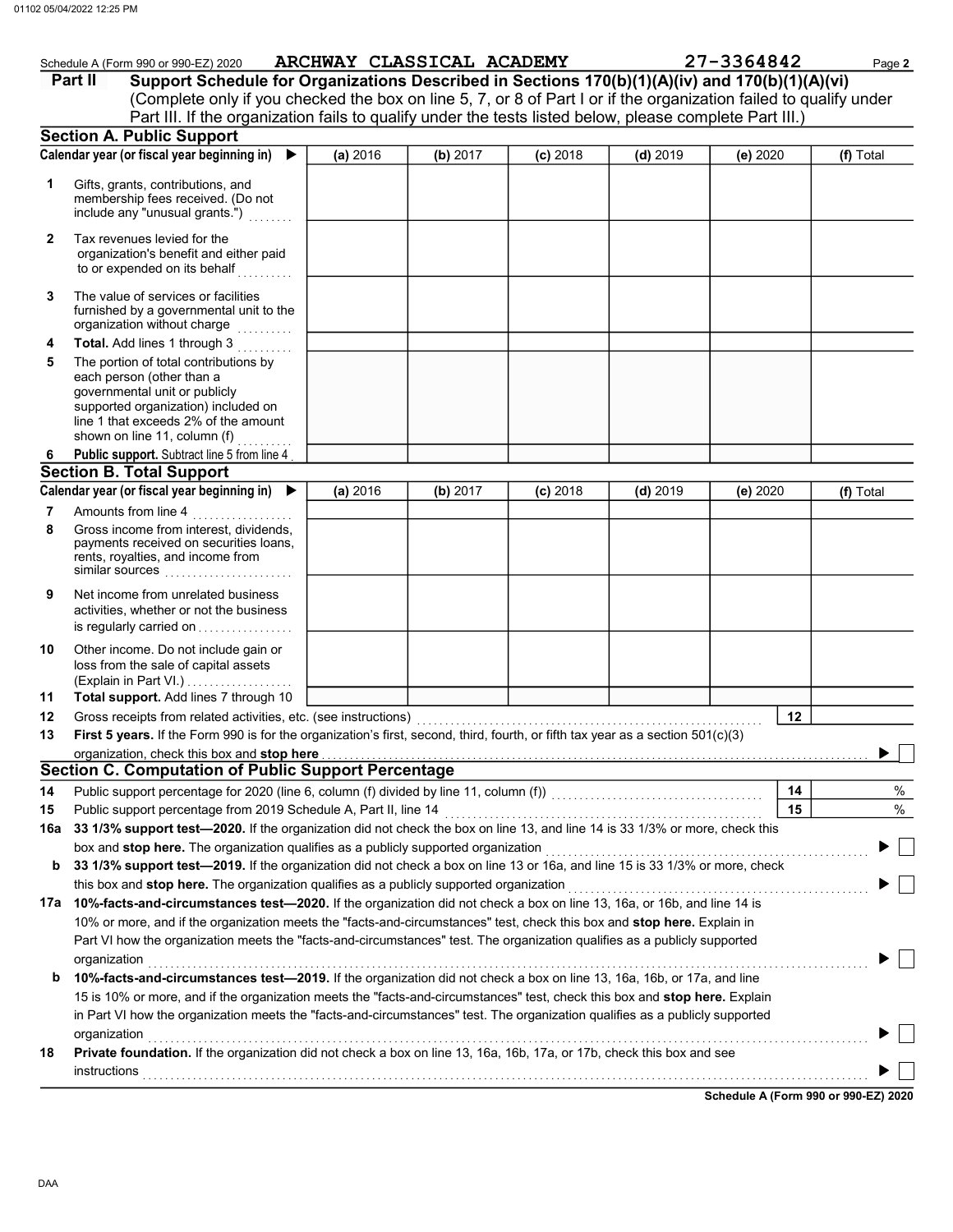|              | 2 05/04/2022 12:25 PM                                                                                                                                                                                                                       |          |                           |            |            |            |           |
|--------------|---------------------------------------------------------------------------------------------------------------------------------------------------------------------------------------------------------------------------------------------|----------|---------------------------|------------|------------|------------|-----------|
|              | Schedule A (Form 990 or 990-EZ) 2020<br>Part III<br>Support Schedule for Organizations Described in Section 509(a)(2)<br>(Complete only if you checked the box on line 10 of Part I or if the organization failed to qualify under Part II. |          | ARCHWAY CLASSICAL ACADEMY |            |            | 27-3364842 | Page 3    |
|              | If the organization fails to qualify under the tests listed below, please complete Part II.)                                                                                                                                                |          |                           |            |            |            |           |
|              | <b>Section A. Public Support</b><br>Calendar year (or fiscal year beginning in)<br>▶                                                                                                                                                        |          |                           |            |            |            |           |
|              | Gifts, grants, contributions, and membership fees                                                                                                                                                                                           | (a) 2016 | (b) 2017                  | $(c)$ 2018 | $(d)$ 2019 | (e) 2020   | (f) Total |
| 1            | received. (Do not include any "unusual grants.")                                                                                                                                                                                            |          |                           |            |            |            |           |
| $\mathbf{2}$ | Gross receipts from admissions, merchandise<br>sold or services performed, or facilities<br>furnished in any activity that is related to the<br>organization's tax-exempt purpose                                                           |          |                           |            |            |            |           |
| 3            | Gross receipts from activities that are not an<br>unrelated trade or business under section 513                                                                                                                                             |          |                           |            |            |            |           |
| 4            | Tax revenues levied for the<br>organization's benefit and either paid<br>to or expended on its behalf                                                                                                                                       |          |                           |            |            |            |           |
| 5            | The value of services or facilities<br>furnished by a governmental unit to the<br>organization without charge                                                                                                                               |          |                           |            |            |            |           |
| 6            | Total. Add lines 1 through 5<br>.                                                                                                                                                                                                           |          |                           |            |            |            |           |
|              | 7a Amounts included on lines 1, 2, and 3<br>received from disqualified persons                                                                                                                                                              |          |                           |            |            |            |           |
| b            | Amounts included on lines 2 and 3<br>received from other than disqualified<br>persons that exceed the greater of \$5,000<br>or 1% of the amount on line 13 for the year                                                                     |          |                           |            |            |            |           |
|              | c Add lines 7a and 7b<br>.                                                                                                                                                                                                                  |          |                           |            |            |            |           |
| 8            | Public support. (Subtract line 7c from                                                                                                                                                                                                      |          |                           |            |            |            |           |
|              | line $6.$ )                                                                                                                                                                                                                                 |          |                           |            |            |            |           |
|              | <b>Section B. Total Support</b><br>Calendar year (or fiscal year beginning in)<br>$\blacktriangleright$                                                                                                                                     |          |                           |            |            |            |           |
| 9            | Amounts from line 6                                                                                                                                                                                                                         | (a) 2016 | (b) 2017                  | $(c)$ 2018 | $(d)$ 2019 | (e) 2020   | (f) Total |
|              | and a straightful contract and a straightful contract and a straightful contract and a straightful contract and                                                                                                                             |          |                           |            |            |            |           |
|              | <b>10a</b> Gross income from interest, dividends,<br>payments received on securities loans, rents,<br>royalties, and income from similar sources.                                                                                           |          |                           |            |            |            |           |
| b            | Unrelated business taxable income (less<br>section 511 taxes) from businesses<br>acquired after June 30, 1975                                                                                                                               |          |                           |            |            |            |           |
| c            | Add lines 10a and 10b                                                                                                                                                                                                                       |          |                           |            |            |            |           |
| 11           | Net income from unrelated business<br>activities not included in line 10b, whether<br>or not the business is regularly carried on                                                                                                           |          |                           |            |            |            |           |
| 12           | Other income. Do not include gain or<br>loss from the sale of capital assets<br>(Explain in Part VI.)                                                                                                                                       |          |                           |            |            |            |           |
| 13           | Total support. (Add lines 9, 10c, 11,<br>and 12.) $\ldots$ $\ldots$ $\ldots$ $\ldots$                                                                                                                                                       |          |                           |            |            |            |           |
| 14           | First 5 years. If the Form 990 is for the organization's first, second, third, fourth, or fifth tax year as a section 501(c)(3)                                                                                                             |          |                           |            |            |            |           |
|              | organization, check this box and stop here <b>consumer and the consumer and the consumer and starting of the consumer and stop here</b>                                                                                                     |          |                           |            |            |            |           |
|              | <b>Section C. Computation of Public Support Percentage</b>                                                                                                                                                                                  |          |                           |            |            |            |           |
| 15           | Public support percentage for 2020 (line 8, column (f), divided by line 13, column (f)) [[[[[[[[[[[[[[[[[[[[[                                                                                                                               |          |                           |            |            | 15         | %         |
| 16           | Section D. Computation of Investment Income Percentage                                                                                                                                                                                      |          |                           |            |            | 16         | %         |
| 17           |                                                                                                                                                                                                                                             |          |                           |            |            | 17         | %         |
|              | 18 Investment income percentage from 2019 Schedule A, Part III, line 17                                                                                                                                                                     |          |                           |            |            | 18         | %         |
|              | 19a 33 1/3% support tests-2020. If the organization did not check the box on line 14, and line 15 is more than 33 1/3%, and line                                                                                                            |          |                           |            |            |            |           |
|              | 17 is not more than 33 1/3%, check this box and stop here. The organization qualifies as a publicly supported organization                                                                                                                  |          |                           |            |            |            |           |

b 33 1/3% support tests-2019. If the organization did not check a box on line 14 or line 19a, and line 16 is more than 33 1/3%, and line 18 is not more than 33 1/3%, check this box and stop here. The organization qualifies as a publicly supported organization ............

20 Private foundation. If the organization did not check a box on line 14, 19a, or 19b, check this box and see instructions . . . . . . . . . . . . . . . . . . . .

Schedule A (Form 990 or 990-EZ) 2020

 $\blacktriangleright$  $\blacktriangleright$   $\|\cdot\|$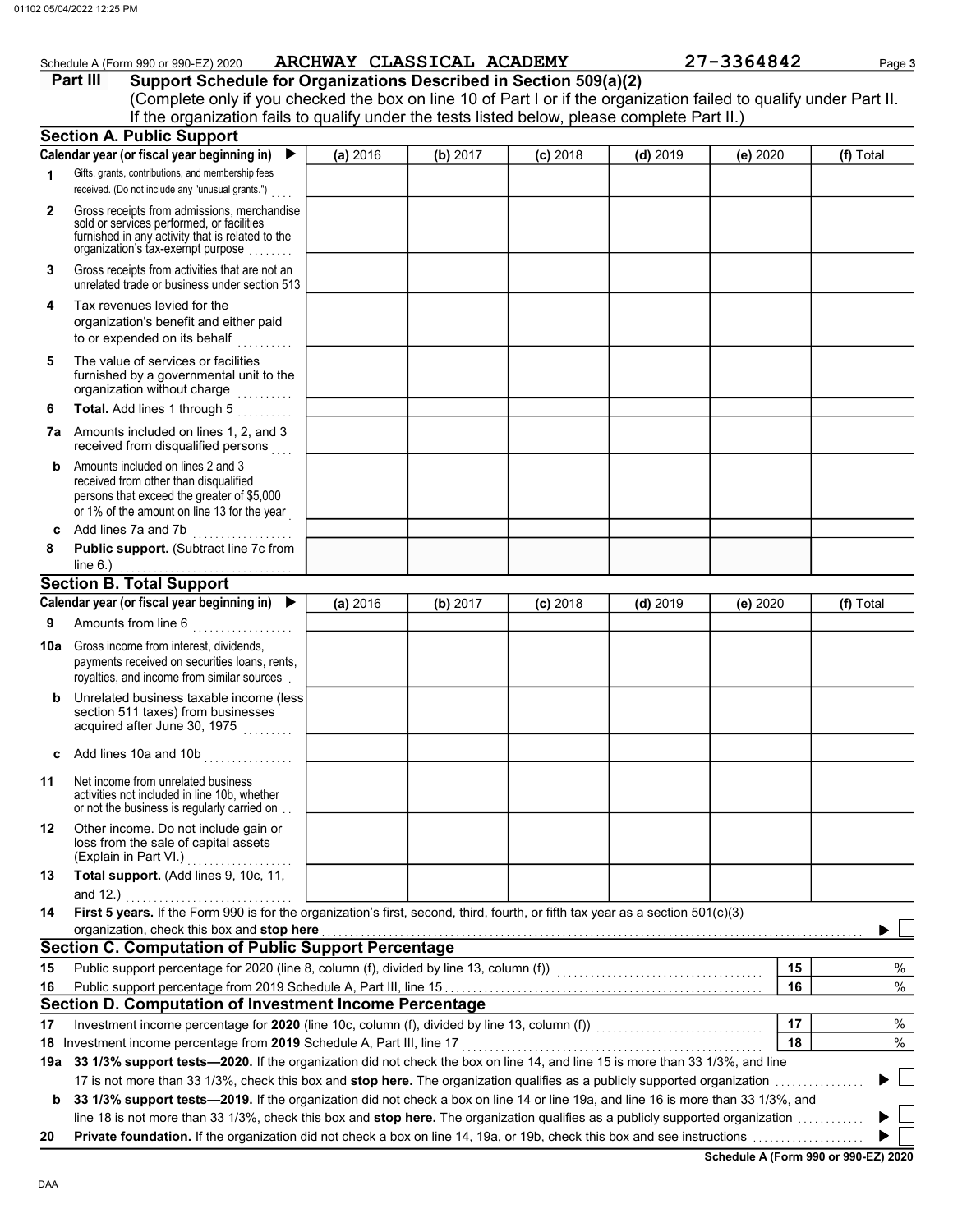|              | ARCHWAY CLASSICAL ACADEMY<br>Schedule A (Form 990 or 990-EZ) 2020                                                   | 27-3364842      |     | Page 4 |
|--------------|---------------------------------------------------------------------------------------------------------------------|-----------------|-----|--------|
|              | <b>Supporting Organizations</b><br><b>Part IV</b>                                                                   |                 |     |        |
|              | (Complete only if you checked a box in line 12 on Part I. If you checked box 12a, Part I, complete Sections A       |                 |     |        |
|              | and B. If you checked box 12b, Part I, complete Sections A and C. If you checked box 12c, Part I, complete          |                 |     |        |
|              | Sections A, D, and E. If you checked box 12d, Part I, complete Sections A and D, and complete Part V.)              |                 |     |        |
|              | <b>Section A. All Supporting Organizations</b>                                                                      |                 |     |        |
|              |                                                                                                                     |                 | Yes | No     |
| 1            | Are all of the organization's supported organizations listed by name in the organization's governing                |                 |     |        |
|              | documents? If "No," describe in Part VI how the supported organizations are designated. If designated by            |                 |     |        |
|              | class or purpose, describe the designation. If historic and continuing relationship, explain.                       | 1               |     |        |
| $\mathbf{2}$ | Did the organization have any supported organization that does not have an IRS determination of status              |                 |     |        |
|              | under section 509(a)(1) or (2)? If "Yes," explain in Part VI how the organization determined that the supported     |                 |     |        |
|              | organization was described in section 509(a)(1) or (2).                                                             | $\mathbf{2}$    |     |        |
| За           | Did the organization have a supported organization described in section 501(c)(4), (5), or (6)? If "Yes," answer    |                 |     |        |
|              | lines 3b and 3c below.                                                                                              | За              |     |        |
| b            | Did the organization confirm that each supported organization qualified under section 501(c)(4), (5), or (6) and    |                 |     |        |
|              | satisfied the public support tests under section $509(a)(2)$ ? If "Yes," describe in Part VI when and how the       |                 |     |        |
|              | organization made the determination.                                                                                | 3b              |     |        |
| c            | Did the organization ensure that all support to such organizations was used exclusively for section 170(c)(2)(B)    |                 |     |        |
|              | purposes? If "Yes," explain in Part VI what controls the organization put in place to ensure such use.              | 3 <sub>c</sub>  |     |        |
| 4a           | Was any supported organization not organized in the United States ("foreign supported organization")? If            |                 |     |        |
|              | "Yes," and if you checked 12a or 12b in Part I, answer (b) and (c) below.                                           | 4a              |     |        |
| b            | Did the organization have ultimate control and discretion in deciding whether to make grants to the foreign         |                 |     |        |
|              | supported organization? If "Yes," describe in Part VI how the organization had such control and discretion          |                 |     |        |
|              | despite being controlled or supervised by or in connection with its supported organizations.                        | 4b              |     |        |
| c            | Did the organization support any foreign supported organization that does not have an IRS determination             |                 |     |        |
|              | under sections $501(c)(3)$ and $509(a)(1)$ or (2)? If "Yes," explain in Part VI what controls the organization used |                 |     |        |
|              | to ensure that all support to the foreign supported organization was used exclusively for section $170(c)(2)(B)$    |                 |     |        |
|              | purposes.                                                                                                           | 4с              |     |        |
| 5а           | Did the organization add, substitute, or remove any supported organizations during the tax year? If "Yes,"          |                 |     |        |
|              | answer lines 5b and 5c below (if applicable). Also, provide detail in Part VI, including (i) the names and EIN      |                 |     |        |
|              | numbers of the supported organizations added, substituted, or removed; (ii) the reasons for each such action;       |                 |     |        |
|              | (iii) the authority under the organization's organizing document authorizing such action; and (iv) how the action   |                 |     |        |
|              | was accomplished (such as by amendment to the organizing document).                                                 | 5a              |     |        |
| b            | Type I or Type II only. Was any added or substituted supported organization part of a class already                 |                 |     |        |
|              | designated in the organization's organizing document?                                                               | 5b              |     |        |
| c            | Substitutions only. Was the substitution the result of an event beyond the organization's control?                  | 5c              |     |        |
| 6            | Did the organization provide support (whether in the form of grants or the provision of services or facilities) to  |                 |     |        |
|              | anyone other than (i) its supported organizations, (ii) individuals that are part of the charitable class benefited |                 |     |        |
|              | by one or more of its supported organizations, or (iii) other supporting organizations that also support or         |                 |     |        |
|              | benefit one or more of the filing organization's supported organizations? If "Yes," provide detail in Part VI.      | 6               |     |        |
| 7            | Did the organization provide a grant, loan, compensation, or other similar payment to a substantial contributor     |                 |     |        |
|              | (as defined in section $4958(c)(3)(C)$ ), a family member of a substantial contributor, or a 35% controlled entity  |                 |     |        |
|              | with regard to a substantial contributor? If "Yes," complete Part I of Schedule L (Form 990 or 990-EZ).             | 7               |     |        |
| 8            | Did the organization make a loan to a disqualified person (as defined in section 4958) not described in line 7?     |                 |     |        |
|              | If "Yes," complete Part I of Schedule L (Form 990 or 990-EZ).                                                       | 8               |     |        |
| 9a           | Was the organization controlled directly or indirectly at any time during the tax year by one or more               |                 |     |        |
|              | disqualified persons, as defined in section 4946 (other than foundation managers and organizations                  |                 |     |        |
|              | described in section 509(a)(1) or (2))? If "Yes," provide detail in Part VI.                                        | 9a              |     |        |
| b            | Did one or more disqualified persons (as defined in line 9a) hold a controlling interest in any entity in which     |                 |     |        |
|              | the supporting organization had an interest? If "Yes," provide detail in Part VI.                                   | 9b              |     |        |
| c            | Did a disqualified person (as defined in line 9a) have an ownership interest in, or derive any personal benefit     |                 |     |        |
|              | from, assets in which the supporting organization also had an interest? If "Yes," provide detail in Part VI.        | 9c              |     |        |
| 10a          | Was the organization subject to the excess business holdings rules of section 4943 because of section               |                 |     |        |
|              | 4943(f) (regarding certain Type II supporting organizations, and all Type III non-functionally integrated           |                 |     |        |
|              | supporting organizations)? If "Yes," answer line 10b below.                                                         | 10a             |     |        |
| b            | Did the organization have any excess business holdings in the tax year? (Use Schedule C, Form 4720, to              |                 |     |        |
|              | determine whether the organization had excess business holdings.)                                                   | 10 <sub>b</sub> |     |        |

Schedule A (Form 990 or 990-EZ) 2020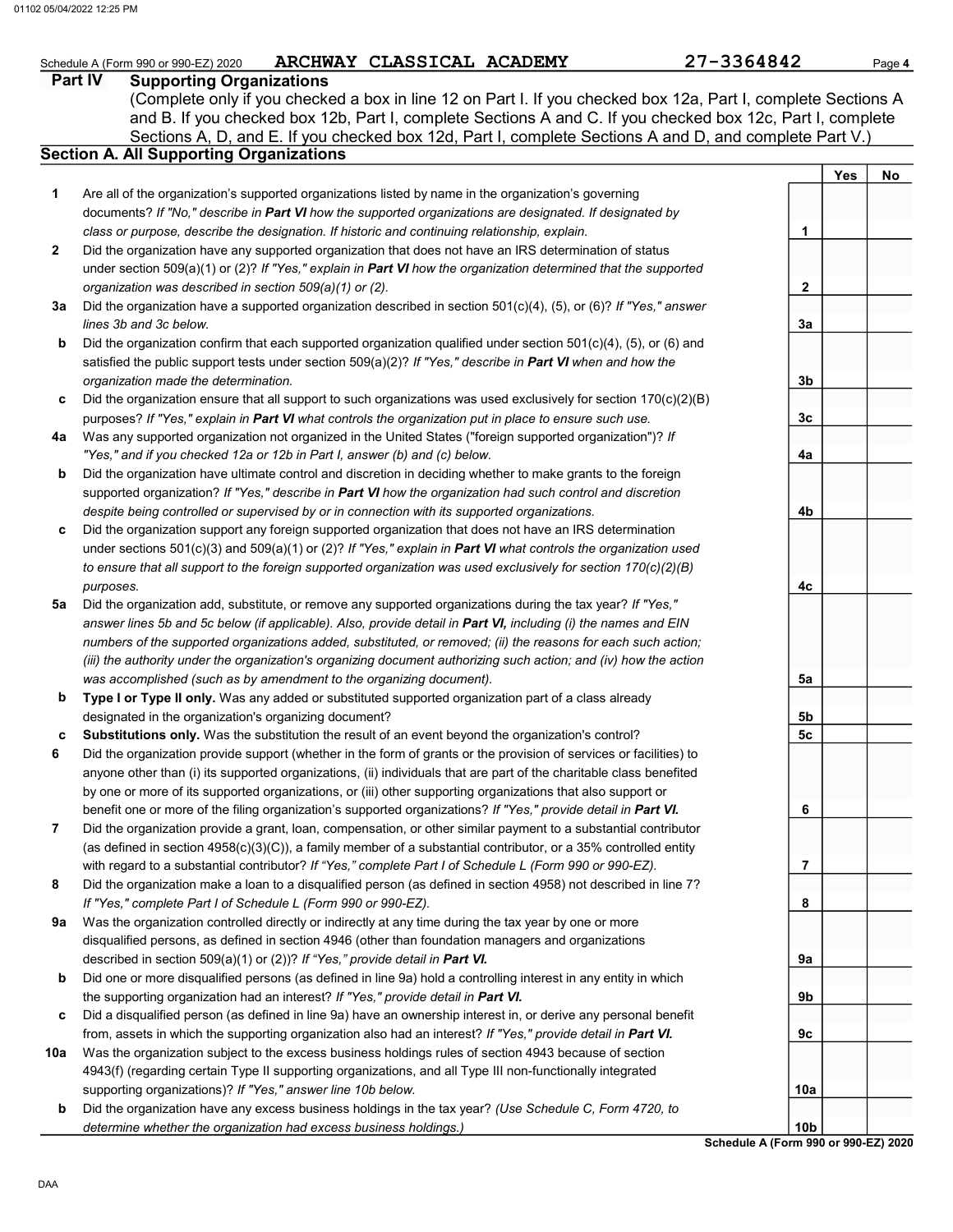# Schedule A (Form 990 or 990-EZ) 2020 ARCHWAY CLASSICAL ACADEMY 27-3364842 Page 5

|  | 3364842 |  |  |
|--|---------|--|--|

2

|    |                                                                                                                      |                 | Yes | No |
|----|----------------------------------------------------------------------------------------------------------------------|-----------------|-----|----|
| 11 | Has the organization accepted a gift or contribution from any of the following persons?                              |                 |     |    |
| a  | A person who directly or indirectly controls, either alone or together with persons described in lines 11b and       |                 |     |    |
|    | 11c below, the governing body of a supported organization?                                                           | 11a             |     |    |
| b  | A family member of a person described in line 11a above?                                                             | 11 <sub>b</sub> |     |    |
|    | c A 35% controlled entity of a person described in line 11a or 11b above? If "Yes" to line 11a, 11b, or 11c, provide |                 |     |    |
|    | detail in <b>Part VI.</b>                                                                                            | 11c             |     |    |

## ection B. Type I Supporting Organizations

**Part IV** Supporting Organizations (continued)

|                |                                                                                                                                | Yes | No |
|----------------|--------------------------------------------------------------------------------------------------------------------------------|-----|----|
| -1             | Did the governing body, members of the governing body, officers acting in their official capacity, or membership of one or     |     |    |
|                | more supported organizations have the power to regularly appoint or elect at least a majority of the organization's officers,  |     |    |
|                | directors, or trustees at all times during the tax year? If "No," describe in Part VI how the supported organization(s)        |     |    |
|                | effectively operated, supervised, or controlled the organization's activities. If the organization had more than one supported |     |    |
|                | organization, describe how the powers to appoint and/or remove officers, directors, or trustees were allocated among the       |     |    |
|                | supported organizations and what conditions or restrictions, if any, applied to such powers during the tax year.               |     |    |
| $\overline{2}$ | Did the organization operate for the benefit of any supported organization other than the supported                            |     |    |
|                | organization(s) that operated, supervised, or controlled the supporting organization? If "Yes," explain in Part                |     |    |

VI how providing such benefit carried out the purposes of the supported organization(s) that operated,

### supervised, or controlled the supporting organization. Section C. Type II Supporting Organizations

|                                                                                                                      |  | No |
|----------------------------------------------------------------------------------------------------------------------|--|----|
| Were a majority of the organization's directors or trustees during the tax year also a majority of the directors     |  |    |
| or trustees of each of the organization's supported organization(s)? If "No," describe in <b>Part VI</b> how control |  |    |
| or management of the supporting organization was vested in the same persons that controlled or managed               |  |    |
| the supported organization(s).                                                                                       |  |    |

## Section D. All Type III Supporting Organizations

|                |                                                                                                                        |   | Yes | No |
|----------------|------------------------------------------------------------------------------------------------------------------------|---|-----|----|
| 1              | Did the organization provide to each of its supported organizations, by the last day of the fifth month of the         |   |     |    |
|                | organization's tax year, (i) a written notice describing the type and amount of support provided during the prior tax  |   |     |    |
|                | year, (ii) a copy of the Form 990 that was most recently filed as of the date of notification, and (iii) copies of the |   |     |    |
|                | organization's governing documents in effect on the date of notification, to the extent not previously provided?       |   |     |    |
| $\overline{2}$ | Were any of the organization's officers, directors, or trustees either (i) appointed or elected by the supported       |   |     |    |
|                | organization(s) or (ii) serving on the governing body of a supported organization? If "No," explain in Part VI how     |   |     |    |
|                | the organization maintained a close and continuous working relationship with the supported organization(s).            | 2 |     |    |
| $\mathbf{3}$   | By reason of the relationship described in line 2, above, did the organization's supported organizations have          |   |     |    |
|                | a significant voice in the organization's investment policies and in directing the use of the organization's           |   |     |    |
|                | income or assets at all times during the tax year? If "Yes," describe in Part VI the role the organization's           |   |     |    |
|                | supported organizations played in this regard.                                                                         | 3 |     |    |

## Section E. Type III Functionally-Integrated Supporting Organizations

| Check the box next to the method that the organization used to satisfy the Integral Part Test during the year (see instructions). |  |
|-----------------------------------------------------------------------------------------------------------------------------------|--|
|-----------------------------------------------------------------------------------------------------------------------------------|--|

- The organization satisfied the Activities Test. Complete line 2 below. a
- The organization is the parent of each of its supported organizations. Complete line 3 below. b

|  |  | ∠   The organization supported a governmental entity. Describe in Part VI how you supported a governmental entity (see instructions) |  |  |  |  |  |
|--|--|--------------------------------------------------------------------------------------------------------------------------------------|--|--|--|--|--|
|--|--|--------------------------------------------------------------------------------------------------------------------------------------|--|--|--|--|--|

- 2 Activities Test. Answer lines 2a and 2b below.
- a Did substantially all of the organization's activities during the tax year directly further the exempt purposes of the supported organization(s) to which the organization was responsive? If "Yes," then in Part VI identify those supported organizations and explain how these activities directly furthered their exempt purposes, how the organization was responsive to those supported organizations, and how the organization determined that these activities constituted substantially all of its activities.
- b Did the activities described in line 2a, above, constitute activities that, but for the organization's involvement, one or more of the organization's supported organization(s) would have been engaged in? If "Yes," explain in Part VI the reasons for the organization's position that its supported organization(s) would have engaged in these activities but for the organization's involvement.
- 3 Parent of Supported Organizations. Answer lines 3a and 3b below.
	- a Did the organization have the power to regularly appoint or elect a majority of the officers, directors, or trustees of each of the supported organizations? If "Yes" or "No," provide details in Part VI.
	- b Did the organization exercise a substantial degree of direction over the policies, programs, and activities of each of its supported organizations? If "Yes," describe in Part VI the role played by the organization in this regard.

DAA Schedule A (Form 990 or 990-EZ) 2020 3b

2a

2b

3a

Yes No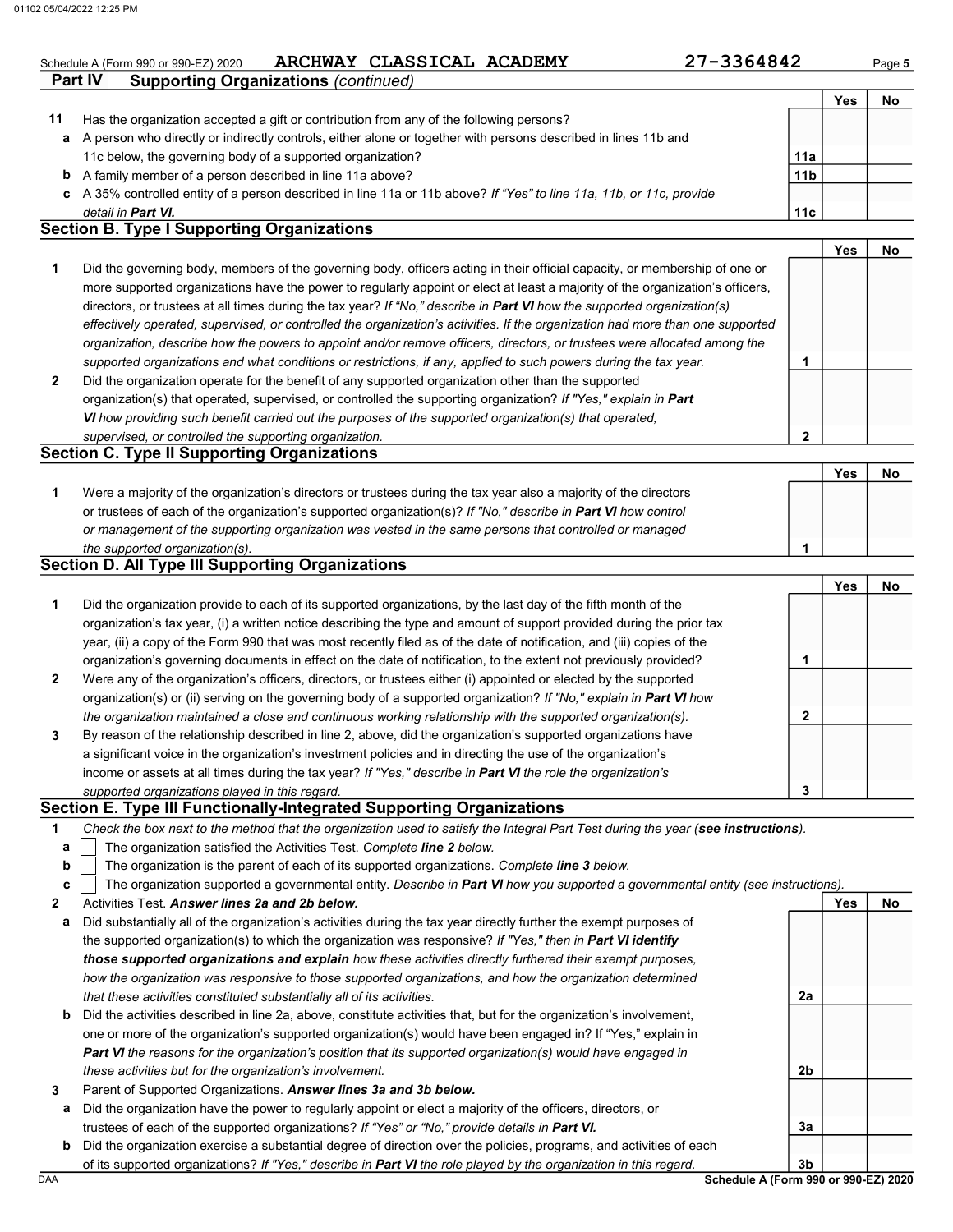| ARCHWAY CLASSICAL ACADEMY<br>Schedule A (Form 990 or 990-EZ) 2020                                                                              |                | 27-3364842     | Page 6                         |
|------------------------------------------------------------------------------------------------------------------------------------------------|----------------|----------------|--------------------------------|
| Type III Non-Functionally Integrated 509(a)(3) Supporting Organizations<br><b>Part V</b>                                                       |                |                |                                |
| 1<br>Check here if the organization satisfied the Integral Part Test as a qualifying trust on Nov. 20, 1970 (explain in Part VI). See          |                |                |                                |
| instructions. All other Type III non-functionally integrated supporting organizations must complete Sections A through E.                      |                |                |                                |
| Section A - Adjusted Net Income                                                                                                                |                | (A) Prior Year | (B) Current Year               |
|                                                                                                                                                |                |                | (optional)                     |
| Net short-term capital gain<br>1                                                                                                               | 1              |                |                                |
| Recoveries of prior-year distributions<br>$\mathbf{2}$                                                                                         | $\mathbf{2}$   |                |                                |
| 3<br>Other gross income (see instructions)                                                                                                     | 3              |                |                                |
| Add lines 1 through 3.<br>4                                                                                                                    | 4              |                |                                |
| Depreciation and depletion<br>5                                                                                                                | 5              |                |                                |
| Portion of operating expenses paid or incurred for production or collection of<br>6                                                            |                |                |                                |
| gross income or for management, conservation, or maintenance of property                                                                       |                |                |                                |
| held for production of income (see instructions)                                                                                               | 6              |                |                                |
| Other expenses (see instructions)<br>7                                                                                                         | 7              |                |                                |
| Adjusted Net Income (subtract lines 5, 6, and 7 from line 4)<br>8                                                                              | 8              |                |                                |
| Section B - Minimum Asset Amount                                                                                                               |                | (A) Prior Year | (B) Current Year<br>(optional) |
| Aggregate fair market value of all non-exempt-use assets (see<br>1.                                                                            |                |                |                                |
| instructions for short tax year or assets held for part of year):                                                                              |                |                |                                |
| a Average monthly value of securities                                                                                                          | 1a             |                |                                |
| <b>b</b> Average monthly cash balances                                                                                                         | 1b             |                |                                |
| c Fair market value of other non-exempt-use assets                                                                                             | 1 <sub>c</sub> |                |                                |
| d Total (add lines 1a, 1b, and 1c)                                                                                                             | 1d             |                |                                |
| e Discount claimed for blockage or other factors                                                                                               |                |                |                                |
| (explain in detail in Part VI):                                                                                                                |                |                |                                |
| Acquisition indebtedness applicable to non-exempt-use assets<br>$\mathbf{2}$                                                                   | $\mathbf{2}$   |                |                                |
| 3<br>Subtract line 2 from line 1d.                                                                                                             | 3              |                |                                |
| Cash deemed held for exempt use. Enter 0.015 of line 3 (for greater amount,<br>4                                                               |                |                |                                |
| see instructions).                                                                                                                             | 4              |                |                                |
| Net value of non-exempt-use assets (subtract line 4 from line 3)<br>5                                                                          | 5              |                |                                |
| Multiply line 5 by 0.035.<br>6                                                                                                                 | 6              |                |                                |
| 7<br>Recoveries of prior-year distributions                                                                                                    | $\overline{7}$ |                |                                |
| Minimum Asset Amount (add line 7 to line 6)<br>8                                                                                               | 8              |                |                                |
| Section C - Distributable Amount                                                                                                               |                |                | <b>Current Year</b>            |
| Adjusted net income for prior year (from Section A, line 8, column A)<br>1.                                                                    | 1              |                |                                |
| Enter 0.85 of line 1.<br>2                                                                                                                     | 2              |                |                                |
| 3<br>Minimum asset amount for prior year (from Section B, line 8, column A)                                                                    | 3              |                |                                |
| Enter greater of line 2 or line 3.<br>4                                                                                                        | 4              |                |                                |
| 5<br>Income tax imposed in prior year                                                                                                          | 5              |                |                                |
| Distributable Amount. Subtract line 5 from line 4, unless subject to<br>6                                                                      |                |                |                                |
| emergency temporary reduction (see instructions).                                                                                              | 6              |                |                                |
| $\overline{7}$<br>Check here if the current year is the organization's first as a non-functionally integrated Type III supporting organization |                |                |                                |

(see instructions).

Schedule A (Form 990 or 990-EZ) 2020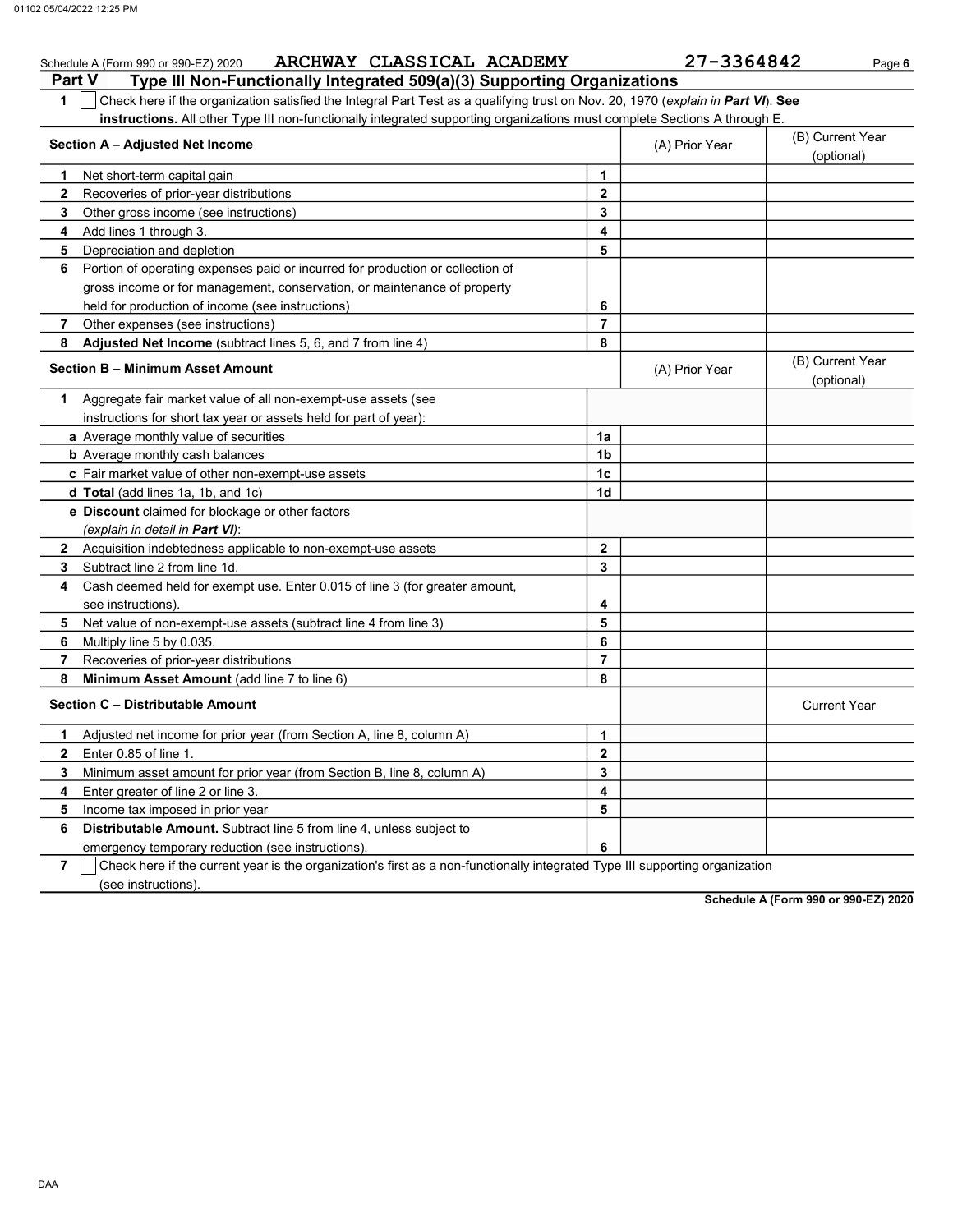| <b>Part V</b>  | ARCHWAY CLASSICAL ACADEMY<br>Schedule A (Form 990 or 990-EZ) 2020<br>Type III Non-Functionally Integrated 509(a)(3) Supporting Organizations (continued) |                             | 27-3364842                            | Page 7                                         |
|----------------|----------------------------------------------------------------------------------------------------------------------------------------------------------|-----------------------------|---------------------------------------|------------------------------------------------|
|                | Section D – Distributions                                                                                                                                |                             |                                       | <b>Current Year</b>                            |
| 1              | Amounts paid to supported organizations to accomplish exempt purposes                                                                                    |                             |                                       |                                                |
| $\mathbf{2}$   | Amounts paid to perform activity that directly furthers exempt purposes of supported                                                                     |                             |                                       |                                                |
|                | organizations, in excess of income from activity                                                                                                         |                             |                                       |                                                |
| 3              | Administrative expenses paid to accomplish exempt purposes of supported organizations                                                                    |                             |                                       |                                                |
| 4              | Amounts paid to acquire exempt-use assets                                                                                                                |                             |                                       |                                                |
| 5              | Qualified set-aside amounts (prior IRS approval required-provide details in Part VI)                                                                     |                             |                                       |                                                |
| 6              | Other distributions (describe in Part VI). See instructions.                                                                                             |                             |                                       |                                                |
| $\overline{7}$ | Total annual distributions. Add lines 1 through 6.                                                                                                       |                             |                                       |                                                |
| 8              | Distributions to attentive supported organizations to which the organization is responsive                                                               |                             |                                       |                                                |
|                | (provide details in Part VI). See instructions.                                                                                                          |                             |                                       |                                                |
| 9              | Distributable amount for 2020 from Section C, line 6                                                                                                     |                             |                                       |                                                |
| 10             | Line 8 amount divided by line 9 amount                                                                                                                   |                             |                                       |                                                |
|                |                                                                                                                                                          | (i)                         | (ii)                                  | (iii)                                          |
|                | <b>Section E - Distribution Allocations (see instructions)</b>                                                                                           | <b>Excess Distributions</b> | <b>Underdistributions</b><br>Pre-2020 | <b>Distributable</b><br><b>Amount for 2020</b> |
| 1              | Distributable amount for 2020 from Section C, line 6                                                                                                     |                             |                                       |                                                |
| $\mathbf{2}$   | Underdistributions, if any, for years prior to 2020                                                                                                      |                             |                                       |                                                |
|                | (reasonable cause required-explain in Part VI). See                                                                                                      |                             |                                       |                                                |
|                | instructions.                                                                                                                                            |                             |                                       |                                                |
| 3              | Excess distributions carryover, if any, to 2020                                                                                                          |                             |                                       |                                                |
|                |                                                                                                                                                          |                             |                                       |                                                |
|                |                                                                                                                                                          |                             |                                       |                                                |
|                |                                                                                                                                                          |                             |                                       |                                                |
|                |                                                                                                                                                          |                             |                                       |                                                |
|                | e From 2019                                                                                                                                              |                             |                                       |                                                |
|                | f Total of lines 3a through 3e                                                                                                                           |                             |                                       |                                                |
|                | g Applied to underdistributions of prior years                                                                                                           |                             |                                       |                                                |
|                | h Applied to 2020 distributable amount                                                                                                                   |                             |                                       |                                                |
|                | Carryover from 2015 not applied (see instructions)                                                                                                       |                             |                                       |                                                |
|                | Remainder. Subtract lines 3g, 3h, and 3i from line 3f.                                                                                                   |                             |                                       |                                                |
| 4              | Distributions for 2020 from                                                                                                                              |                             |                                       |                                                |
|                | \$<br>Section D, line 7:                                                                                                                                 |                             |                                       |                                                |
|                | a Applied to underdistributions of prior years                                                                                                           |                             |                                       |                                                |
|                | <b>b</b> Applied to 2020 distributable amount                                                                                                            |                             |                                       |                                                |
|                | c Remainder. Subtract lines 4a and 4b from line 4.                                                                                                       |                             |                                       |                                                |
| 5              | Remaining underdistributions for years prior to 2020, if                                                                                                 |                             |                                       |                                                |
|                | any. Subtract lines 3g and 4a from line 2. For result                                                                                                    |                             |                                       |                                                |
|                | greater than zero, explain in Part VI. See instructions.                                                                                                 |                             |                                       |                                                |
| 6              | Remaining underdistributions for 2020 Subtract lines 3h                                                                                                  |                             |                                       |                                                |
|                | and 4b from line 1. For result greater than zero, explain in                                                                                             |                             |                                       |                                                |
|                | <b>Part VI.</b> See instructions.                                                                                                                        |                             |                                       |                                                |
| 7              | Excess distributions carryover to 2021. Add lines 3j                                                                                                     |                             |                                       |                                                |
| 8              | and 4c.<br>Breakdown of line 7:                                                                                                                          |                             |                                       |                                                |
|                | a Excess from 2016                                                                                                                                       |                             |                                       |                                                |
|                | <b>b</b> Excess from 2017 $\ldots$                                                                                                                       |                             |                                       |                                                |
|                | c Excess from 2018                                                                                                                                       |                             |                                       |                                                |
|                | d Excess from 2019                                                                                                                                       |                             |                                       |                                                |
|                | e Excess from 2020                                                                                                                                       |                             |                                       |                                                |
|                |                                                                                                                                                          |                             |                                       |                                                |

Schedule A (Form 990 or 990-EZ) 2020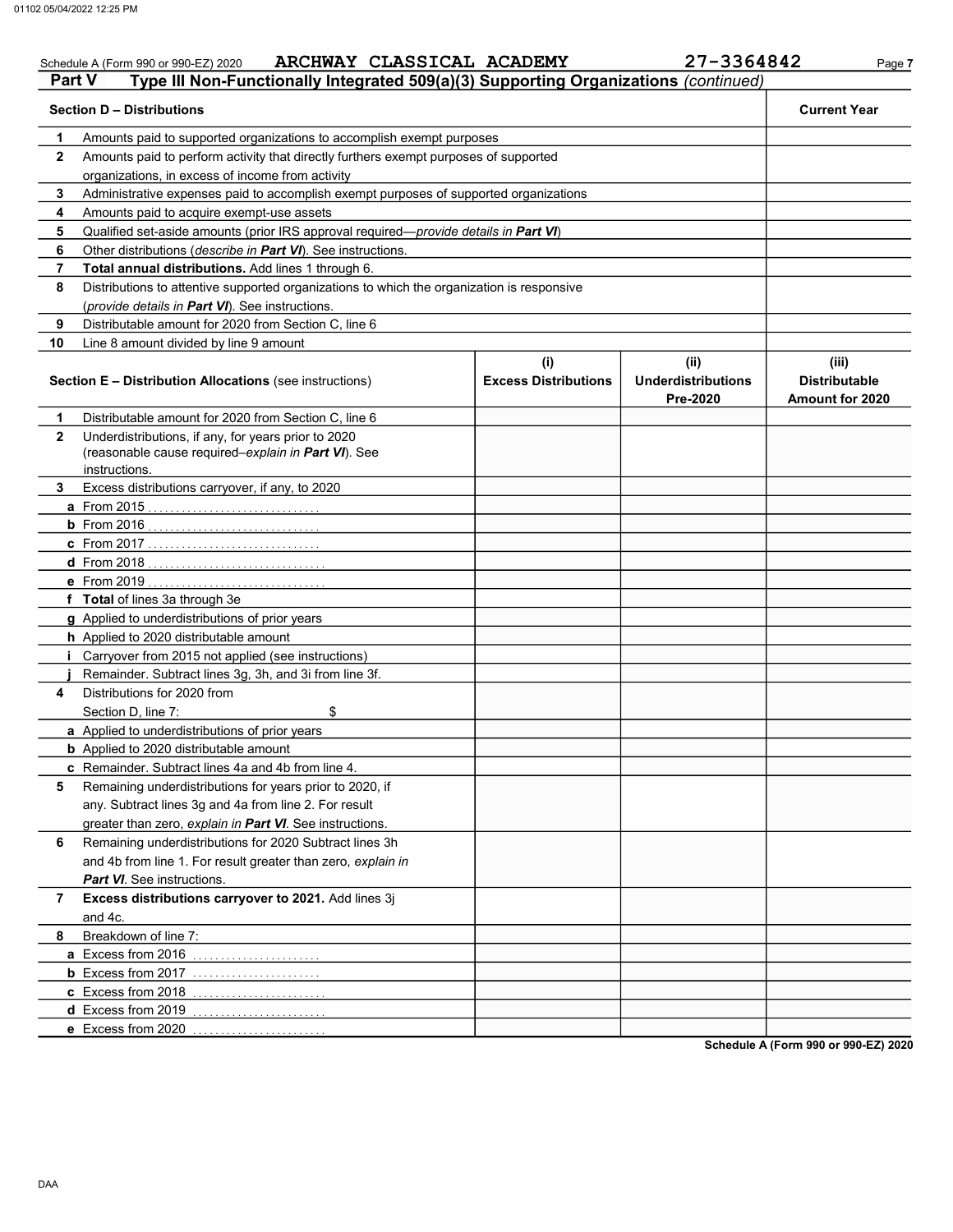|         | Schedule A (Form 990 or 990-EZ) 2020                                                           | ARCHWAY CLASSICAL ACADEMY |  | 27-3364842                                                                                                                                                                                                                                                                                                                                                                                                                                                                                | Page 8 |
|---------|------------------------------------------------------------------------------------------------|---------------------------|--|-------------------------------------------------------------------------------------------------------------------------------------------------------------------------------------------------------------------------------------------------------------------------------------------------------------------------------------------------------------------------------------------------------------------------------------------------------------------------------------------|--------|
| Part VI |                                                                                                |                           |  | Supplemental Information. Provide the explanations required by Part II, line 10; Part II, line 17a or 17b; Part<br>III, line 12; Part IV, Section A, lines 1, 2, 3b, 3c, 4b, 4c, 5a, 6, 9a, 9b, 9c, 11a, 11b, and 11c; Part IV, Section<br>B, lines 1 and 2; Part IV, Section C, line 1; Part IV, Section D, lines 2 and 3; Part IV, Section E, lines 1c, 2a, 2b,<br>3a, and 3b; Part V, line 1; Part V, Section B, line 1e; Part V, Section D, lines 5, 6, and 8; and Part V, Section E, |        |
|         | lines 2, 5, and 6. Also complete this part for any additional information. (See instructions.) |                           |  |                                                                                                                                                                                                                                                                                                                                                                                                                                                                                           |        |
|         |                                                                                                |                           |  |                                                                                                                                                                                                                                                                                                                                                                                                                                                                                           |        |
|         |                                                                                                |                           |  |                                                                                                                                                                                                                                                                                                                                                                                                                                                                                           |        |
|         |                                                                                                |                           |  |                                                                                                                                                                                                                                                                                                                                                                                                                                                                                           |        |
|         |                                                                                                |                           |  |                                                                                                                                                                                                                                                                                                                                                                                                                                                                                           |        |
|         |                                                                                                |                           |  |                                                                                                                                                                                                                                                                                                                                                                                                                                                                                           |        |
|         |                                                                                                |                           |  |                                                                                                                                                                                                                                                                                                                                                                                                                                                                                           |        |
|         |                                                                                                |                           |  |                                                                                                                                                                                                                                                                                                                                                                                                                                                                                           |        |
|         |                                                                                                |                           |  |                                                                                                                                                                                                                                                                                                                                                                                                                                                                                           |        |
|         |                                                                                                |                           |  |                                                                                                                                                                                                                                                                                                                                                                                                                                                                                           |        |
|         |                                                                                                |                           |  |                                                                                                                                                                                                                                                                                                                                                                                                                                                                                           |        |
|         |                                                                                                |                           |  |                                                                                                                                                                                                                                                                                                                                                                                                                                                                                           |        |
|         |                                                                                                |                           |  |                                                                                                                                                                                                                                                                                                                                                                                                                                                                                           |        |
|         |                                                                                                |                           |  |                                                                                                                                                                                                                                                                                                                                                                                                                                                                                           |        |
|         |                                                                                                |                           |  |                                                                                                                                                                                                                                                                                                                                                                                                                                                                                           |        |
|         |                                                                                                |                           |  |                                                                                                                                                                                                                                                                                                                                                                                                                                                                                           |        |
|         |                                                                                                |                           |  |                                                                                                                                                                                                                                                                                                                                                                                                                                                                                           |        |
|         |                                                                                                |                           |  |                                                                                                                                                                                                                                                                                                                                                                                                                                                                                           |        |
|         |                                                                                                |                           |  |                                                                                                                                                                                                                                                                                                                                                                                                                                                                                           |        |
|         |                                                                                                |                           |  |                                                                                                                                                                                                                                                                                                                                                                                                                                                                                           |        |
|         |                                                                                                |                           |  |                                                                                                                                                                                                                                                                                                                                                                                                                                                                                           |        |
|         |                                                                                                |                           |  |                                                                                                                                                                                                                                                                                                                                                                                                                                                                                           |        |
|         |                                                                                                |                           |  |                                                                                                                                                                                                                                                                                                                                                                                                                                                                                           |        |
|         |                                                                                                |                           |  |                                                                                                                                                                                                                                                                                                                                                                                                                                                                                           |        |
|         |                                                                                                |                           |  |                                                                                                                                                                                                                                                                                                                                                                                                                                                                                           |        |
|         |                                                                                                |                           |  |                                                                                                                                                                                                                                                                                                                                                                                                                                                                                           |        |
|         |                                                                                                |                           |  |                                                                                                                                                                                                                                                                                                                                                                                                                                                                                           |        |
|         |                                                                                                |                           |  |                                                                                                                                                                                                                                                                                                                                                                                                                                                                                           |        |
|         |                                                                                                |                           |  |                                                                                                                                                                                                                                                                                                                                                                                                                                                                                           |        |
|         |                                                                                                |                           |  |                                                                                                                                                                                                                                                                                                                                                                                                                                                                                           |        |
|         |                                                                                                |                           |  |                                                                                                                                                                                                                                                                                                                                                                                                                                                                                           |        |
|         |                                                                                                |                           |  |                                                                                                                                                                                                                                                                                                                                                                                                                                                                                           |        |
|         |                                                                                                |                           |  |                                                                                                                                                                                                                                                                                                                                                                                                                                                                                           |        |
|         |                                                                                                |                           |  |                                                                                                                                                                                                                                                                                                                                                                                                                                                                                           |        |
|         |                                                                                                |                           |  |                                                                                                                                                                                                                                                                                                                                                                                                                                                                                           |        |
|         |                                                                                                |                           |  |                                                                                                                                                                                                                                                                                                                                                                                                                                                                                           |        |
|         |                                                                                                |                           |  |                                                                                                                                                                                                                                                                                                                                                                                                                                                                                           |        |
|         |                                                                                                |                           |  |                                                                                                                                                                                                                                                                                                                                                                                                                                                                                           |        |
|         |                                                                                                |                           |  |                                                                                                                                                                                                                                                                                                                                                                                                                                                                                           |        |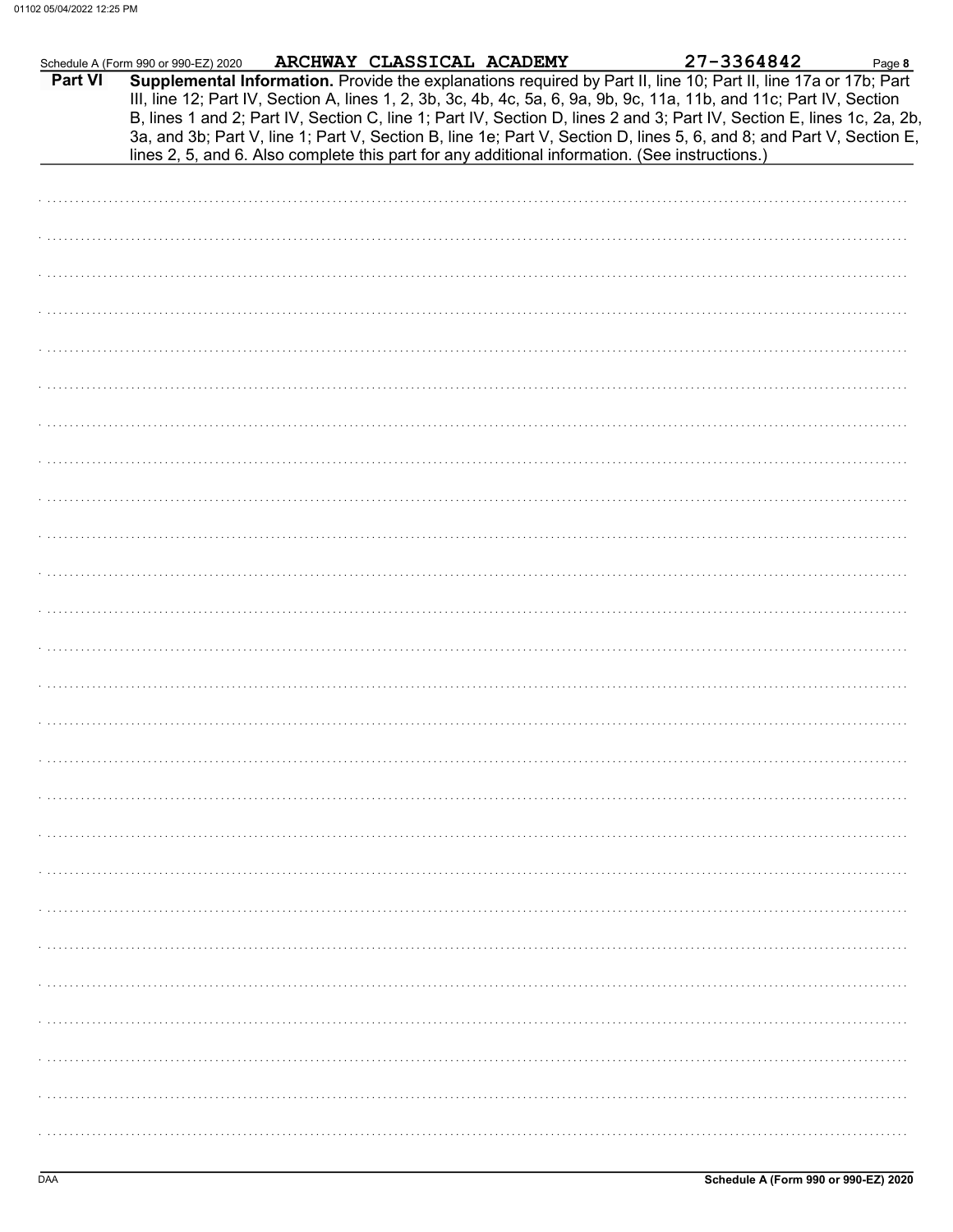## Schedule B  $\overline{S}$  Schedule of Contributors

or 990-PF) Attach to Form 990, Form 990-EZ, or Form 990-PF. Go to www.irs.gov/Form990 for the latest information. OMB No. 1545-0047

2020

Employer identification number

Name of the organization

Department of the Treasury Internal Revenue Service

(Form 990, 990-EZ,

## ARCHWAY CLASSICAL ACADEMY <u>SCOTTSDALE 2000 27-3364842</u>

| <b>SCOTTSDALE</b>              |  |  |
|--------------------------------|--|--|
| Organization type (check one): |  |  |

| Filers of:         | Section:                                                                           |
|--------------------|------------------------------------------------------------------------------------|
| Form 990 or 990-EZ | $ \mathbf{X} $ 501(c)(<br>$3$ ) (enter number) organization                        |
|                    | $4947(a)(1)$ nonexempt charitable trust <b>not</b> treated as a private foundation |
|                    | 527 political organization                                                         |
| Form 990-PF        | $501(c)(3)$ exempt private foundation                                              |
|                    | 4947(a)(1) nonexempt charitable trust treated as a private foundation              |
|                    | 501(c)(3) taxable private foundation                                               |

Check if your organization is covered by the General Rule or a Special Rule. Note: Only a section 501(c)(7), (8), or (10) organization can check boxes for both the General Rule and a Special Rule. See instructions.

## General Rule

 $\bm{X}$  For an organization filing Form 990, 990-EZ, or 990-PF that received, during the year, contributions totaling \$5,000 or more (in money or property) from any one contributor. Complete Parts I and II. See instructions for determining a contributor's total contributions.

## Special Rules

| For an organization described in section 501(c)(3) filing Form 990 or 990-EZ that met the 33 <sup>1</sup> /3% support test of the |
|-----------------------------------------------------------------------------------------------------------------------------------|
| regulations under sections $509(a)(1)$ and $170(b)(1)(A)(vi)$ , that checked Schedule A (Form 990 or 990-EZ), Part II, line       |
| 13, 16a, or 16b, and that received from any one contributor, during the year, total contributions of the greater of (1)           |
| \$5,000; or (2) 2% of the amount on (i) Form 990, Part VIII, line 1h; or (ii) Form 990-EZ, line 1. Complete Parts I and II.       |

literary, or educational purposes, or for the prevention of cruelty to children or animals. Complete Parts I (entering For an organization described in section 501(c)(7), (8), or (10) filing Form 990 or 990-EZ that received from any one contributor, during the year, total contributions of more than \$1,000 exclusively for religious, charitable, scientific, "N/A" in column (b) instead of the contributor name and address), II, and III.

For an organization described in section 501(c)(7), (8), or (10) filing Form 990 or 990-EZ that received from any one contributor, during the year, contributions exclusively for religious, charitable, etc., purposes, but no such contributions totaled more than \$1,000. If this box is checked, enter here the total contributions that were received during the year for an exclusively religious, charitable, etc., purpose. Don't complete any of the parts unless the General Rule applies to this organization because it received nonexclusively religious, charitable, etc., contributions  $\text{totaling }$  \$5,000 or more during the year  $\ldots$   $\ldots$   $\ldots$   $\ldots$   $\ldots$   $\ldots$   $\ldots$   $\ldots$   $\ldots$   $\ldots$   $\blacksquare$ 

990-EZ, or 990-PF), but it must answer "No" on Part IV, line 2, of its Form 990; or check the box on line H of its Form 990-EZ or on its Form 990-PF, Part I, line 2, to certify that it doesn't meet the filing requirements of Schedule B (Form 990, 990-EZ, or 990-PF). Caution: An organization that isn't covered by the General Rule and/or the Special Rules doesn't file Schedule B (Form 990,

For Paperwork Reduction Act Notice, see the instructions for Form 990, 990-EZ, or 990-PF.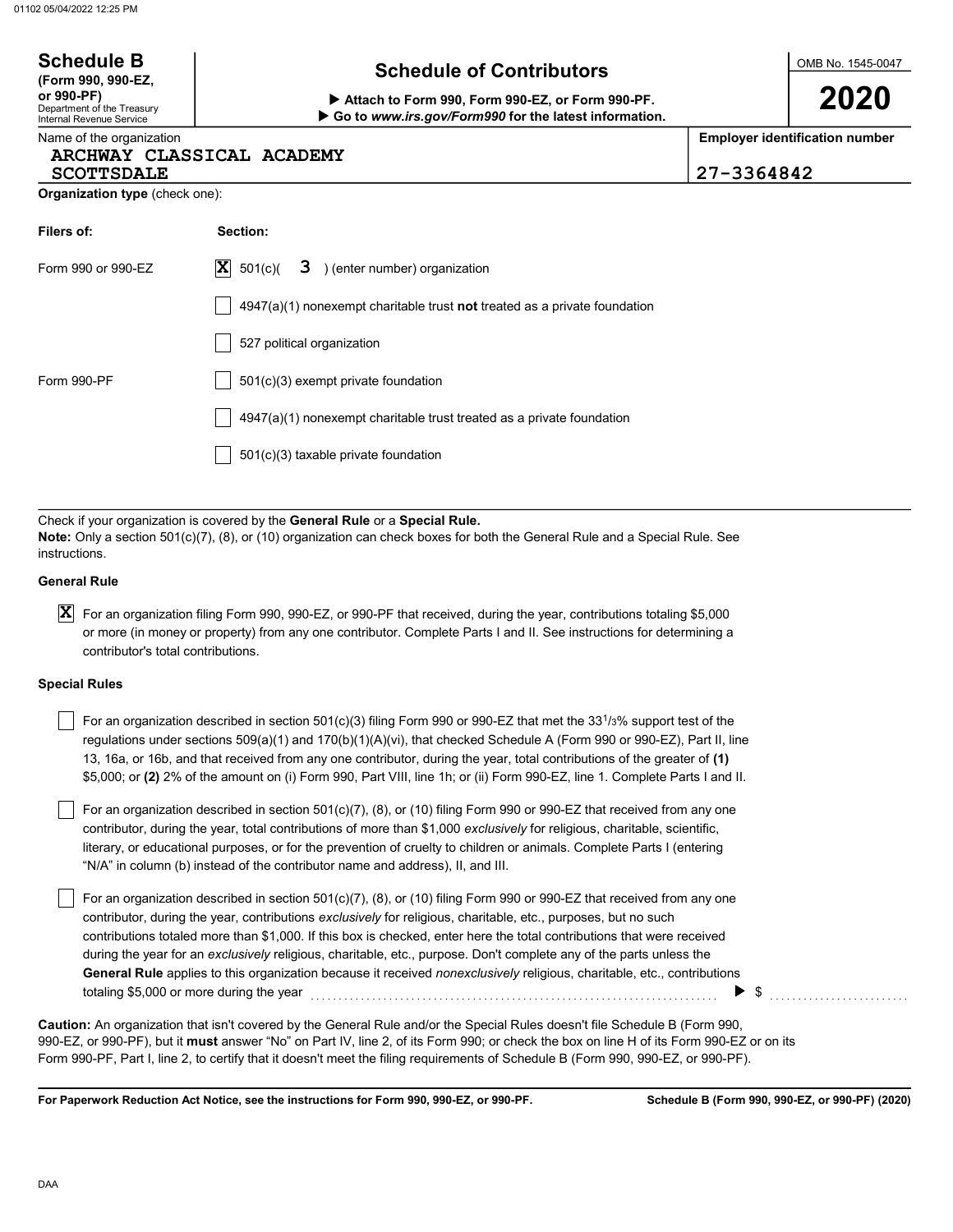|                      | Schedule B (Form 990, 990-EZ, or 990-PF) (2020)                                                |                                   | PAGE 1 OF 1<br>Page 2                                                                   |
|----------------------|------------------------------------------------------------------------------------------------|-----------------------------------|-----------------------------------------------------------------------------------------|
| Name of organization | ARCHWAY CLASSICAL ACADEMY                                                                      |                                   | <b>Employer identification number</b><br>27-3364842                                     |
| Part I               | Contributors (see instructions). Use duplicate copies of Part I if additional space is needed. |                                   |                                                                                         |
| (a)<br>No.           | (b)<br>Name, address, and ZIP + 4                                                              | (c)<br><b>Total contributions</b> | (d)<br>Type of contribution                                                             |
| $\frac{1}{2}$        |                                                                                                | 711,795<br>\$                     | X<br>Person<br>Payroll<br>Noncash<br>(Complete Part II for<br>noncash contributions.)   |
| (a)                  | (b)                                                                                            | (c)                               | (d)                                                                                     |
| No.                  | Name, address, and ZIP + 4                                                                     | <b>Total contributions</b>        | Type of contribution                                                                    |
|                      |                                                                                                | \$                                | Person<br><b>Payroll</b><br>Noncash<br>(Complete Part II for<br>noncash contributions.) |
| (a)                  | (b)                                                                                            | (c)                               | (d)                                                                                     |
| No.                  | Name, address, and ZIP + 4                                                                     | <b>Total contributions</b>        | Type of contribution                                                                    |
|                      |                                                                                                | \$                                | Person<br>Payroll<br>Noncash<br>(Complete Part II for<br>noncash contributions.)        |
| (a)                  | (b)                                                                                            | (c)                               | (d)                                                                                     |
| No.                  | Name, address, and ZIP + 4                                                                     | <b>Total contributions</b>        | Type of contribution                                                                    |
|                      |                                                                                                | \$                                | Person<br>Payroll<br>Noncash<br>(Complete Part II for<br>noncash contributions.)        |
| (a)                  | (b)                                                                                            | (c)                               | (d)                                                                                     |
| No.                  | Name, address, and ZIP + 4                                                                     | <b>Total contributions</b>        | Type of contribution                                                                    |
|                      |                                                                                                | \$                                | Person<br>Payroll<br><b>Noncash</b><br>(Complete Part II for<br>noncash contributions.) |
| (a)                  | (b)                                                                                            | (c)                               | (d)                                                                                     |
| No.                  | Name, address, and ZIP + 4                                                                     | <b>Total contributions</b>        | Type of contribution                                                                    |
|                      |                                                                                                | \$                                | Person<br>Payroll<br><b>Noncash</b><br>(Complete Part II for<br>noncash contributions.) |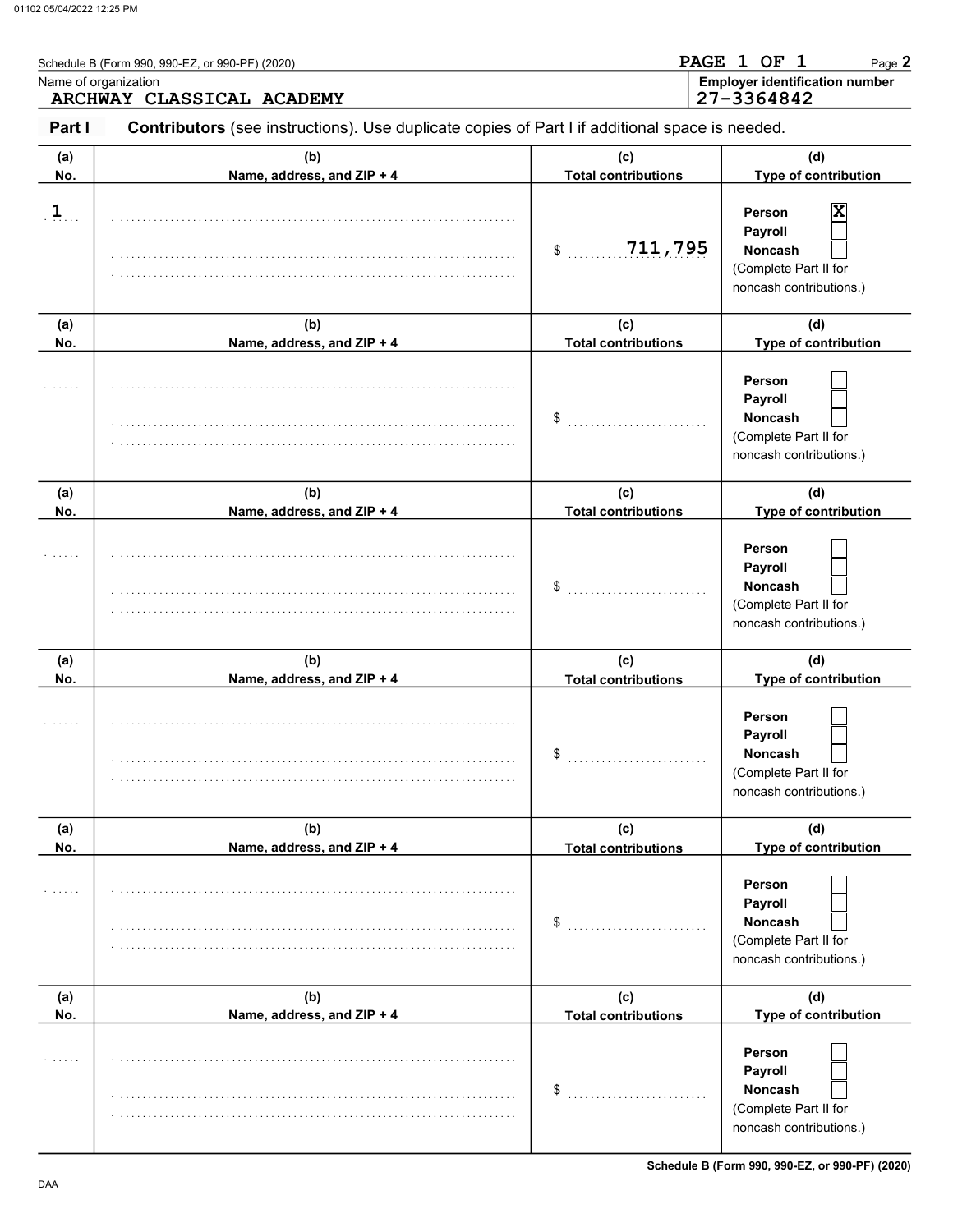SCHEDULE D<br>(Form 990)

Department of the Treasury

## SCHEDULE D | Supplemental Financial Statements

 Attach to Form 990. Part IV, line 6, 7, 8, 9, 10, 11a, 11b, 11c, 11d, 11e, 11f, 12a, or 12b. Complete if the organization answered "Yes" on Form 990,

|              | Internal Revenue Service                  | Go to www.irs.gov/Form990 for instructions and the latest information.                                                                                                                                                        |                                                    |                                       | <b>Inspection</b>                                                                                                                                                                                                                                                                                                                                                                                                                                                                                    |
|--------------|-------------------------------------------|-------------------------------------------------------------------------------------------------------------------------------------------------------------------------------------------------------------------------------|----------------------------------------------------|---------------------------------------|------------------------------------------------------------------------------------------------------------------------------------------------------------------------------------------------------------------------------------------------------------------------------------------------------------------------------------------------------------------------------------------------------------------------------------------------------------------------------------------------------|
|              | Name of the organization                  |                                                                                                                                                                                                                               |                                                    | <b>Employer identification number</b> |                                                                                                                                                                                                                                                                                                                                                                                                                                                                                                      |
|              |                                           | ARCHWAY CLASSICAL ACADEMY                                                                                                                                                                                                     |                                                    |                                       |                                                                                                                                                                                                                                                                                                                                                                                                                                                                                                      |
|              | <b>SCOTTSDALE</b>                         |                                                                                                                                                                                                                               |                                                    | 27-3364842                            |                                                                                                                                                                                                                                                                                                                                                                                                                                                                                                      |
|              | Part I                                    | Organizations Maintaining Donor Advised Funds or Other Similar Funds or Accounts.                                                                                                                                             |                                                    |                                       |                                                                                                                                                                                                                                                                                                                                                                                                                                                                                                      |
|              |                                           | Complete if the organization answered "Yes" on Form 990, Part IV, line 6.                                                                                                                                                     |                                                    |                                       |                                                                                                                                                                                                                                                                                                                                                                                                                                                                                                      |
|              |                                           |                                                                                                                                                                                                                               | (a) Donor advised funds                            |                                       | (b) Funds and other accounts                                                                                                                                                                                                                                                                                                                                                                                                                                                                         |
|              |                                           |                                                                                                                                                                                                                               |                                                    |                                       |                                                                                                                                                                                                                                                                                                                                                                                                                                                                                                      |
| 1            | Total number at end of year               |                                                                                                                                                                                                                               |                                                    |                                       |                                                                                                                                                                                                                                                                                                                                                                                                                                                                                                      |
| 2            |                                           |                                                                                                                                                                                                                               |                                                    |                                       |                                                                                                                                                                                                                                                                                                                                                                                                                                                                                                      |
| 3            |                                           |                                                                                                                                                                                                                               |                                                    |                                       |                                                                                                                                                                                                                                                                                                                                                                                                                                                                                                      |
| 4            | Aggregate value at end of year            |                                                                                                                                                                                                                               |                                                    |                                       |                                                                                                                                                                                                                                                                                                                                                                                                                                                                                                      |
| 5            |                                           | Did the organization inform all donors and donor advisors in writing that the assets held in donor advised                                                                                                                    |                                                    |                                       |                                                                                                                                                                                                                                                                                                                                                                                                                                                                                                      |
|              |                                           | funds are the organization's property, subject to the organization's exclusive legal control?                                                                                                                                 |                                                    |                                       | Yes<br>No                                                                                                                                                                                                                                                                                                                                                                                                                                                                                            |
| 6            |                                           | Did the organization inform all grantees, donors, and donor advisors in writing that grant funds can be used                                                                                                                  |                                                    |                                       |                                                                                                                                                                                                                                                                                                                                                                                                                                                                                                      |
|              |                                           | only for charitable purposes and not for the benefit of the donor or donor advisor, or for any other purpose                                                                                                                  |                                                    |                                       |                                                                                                                                                                                                                                                                                                                                                                                                                                                                                                      |
|              |                                           |                                                                                                                                                                                                                               |                                                    |                                       | Yes<br><b>No</b>                                                                                                                                                                                                                                                                                                                                                                                                                                                                                     |
|              | Part II                                   | <b>Conservation Easements.</b>                                                                                                                                                                                                |                                                    |                                       |                                                                                                                                                                                                                                                                                                                                                                                                                                                                                                      |
|              |                                           | Complete if the organization answered "Yes" on Form 990, Part IV, line 7.                                                                                                                                                     |                                                    |                                       |                                                                                                                                                                                                                                                                                                                                                                                                                                                                                                      |
| 1            |                                           | Purpose(s) of conservation easements held by the organization (check all that apply).                                                                                                                                         |                                                    |                                       |                                                                                                                                                                                                                                                                                                                                                                                                                                                                                                      |
|              |                                           | Preservation of land for public use (for example, recreation or education)                                                                                                                                                    | Preservation of a historically important land area |                                       |                                                                                                                                                                                                                                                                                                                                                                                                                                                                                                      |
|              | Protection of natural habitat             |                                                                                                                                                                                                                               | Preservation of a certified historic structure     |                                       |                                                                                                                                                                                                                                                                                                                                                                                                                                                                                                      |
|              | Preservation of open space                |                                                                                                                                                                                                                               |                                                    |                                       |                                                                                                                                                                                                                                                                                                                                                                                                                                                                                                      |
| $\mathbf{2}$ |                                           | Complete lines 2a through 2d if the organization held a qualified conservation contribution in the form of a conservation                                                                                                     |                                                    |                                       |                                                                                                                                                                                                                                                                                                                                                                                                                                                                                                      |
|              | easement on the last day of the tax year. |                                                                                                                                                                                                                               |                                                    |                                       | Held at the End of the Tax Year                                                                                                                                                                                                                                                                                                                                                                                                                                                                      |
| а            | Total number of conservation easements    |                                                                                                                                                                                                                               |                                                    | 2a                                    |                                                                                                                                                                                                                                                                                                                                                                                                                                                                                                      |
| b            |                                           |                                                                                                                                                                                                                               |                                                    | 2b                                    |                                                                                                                                                                                                                                                                                                                                                                                                                                                                                                      |
|              |                                           | Number of conservation easements on a certified historic structure included in (a) [[[[[[[[[[[[[[[[[[[[[[[[[]]]]]]]                                                                                                           |                                                    | 2c                                    |                                                                                                                                                                                                                                                                                                                                                                                                                                                                                                      |
| d            |                                           | Number of conservation easements included in (c) acquired after 7/25/06, and not on a                                                                                                                                         |                                                    |                                       |                                                                                                                                                                                                                                                                                                                                                                                                                                                                                                      |
|              |                                           | historic structure listed in the National Register                                                                                                                                                                            |                                                    | 2d                                    |                                                                                                                                                                                                                                                                                                                                                                                                                                                                                                      |
|              |                                           | Number of conservation easements modified, transferred, released, extinguished, or terminated by the organization during the                                                                                                  |                                                    |                                       |                                                                                                                                                                                                                                                                                                                                                                                                                                                                                                      |
| 3            |                                           |                                                                                                                                                                                                                               |                                                    |                                       |                                                                                                                                                                                                                                                                                                                                                                                                                                                                                                      |
|              | tax year $\blacktriangleright$            |                                                                                                                                                                                                                               |                                                    |                                       |                                                                                                                                                                                                                                                                                                                                                                                                                                                                                                      |
|              |                                           | Number of states where property subject to conservation easement is located ▶                                                                                                                                                 |                                                    |                                       |                                                                                                                                                                                                                                                                                                                                                                                                                                                                                                      |
| 5            |                                           | Does the organization have a written policy regarding the periodic monitoring, inspection, handling of                                                                                                                        |                                                    |                                       |                                                                                                                                                                                                                                                                                                                                                                                                                                                                                                      |
|              |                                           | violations, and enforcement of the conservation easements it holds?                                                                                                                                                           |                                                    |                                       | Yes<br>No                                                                                                                                                                                                                                                                                                                                                                                                                                                                                            |
| 6            |                                           | Staff and volunteer hours devoted to monitoring, inspecting, handling of violations, and enforcing conservation easements during the year                                                                                     |                                                    |                                       |                                                                                                                                                                                                                                                                                                                                                                                                                                                                                                      |
|              |                                           |                                                                                                                                                                                                                               |                                                    |                                       |                                                                                                                                                                                                                                                                                                                                                                                                                                                                                                      |
| 7            |                                           | Amount of expenses incurred in monitoring, inspecting, handling of violations, and enforcing conservation easements during the year                                                                                           |                                                    |                                       |                                                                                                                                                                                                                                                                                                                                                                                                                                                                                                      |
|              | ▶ \$                                      |                                                                                                                                                                                                                               |                                                    |                                       |                                                                                                                                                                                                                                                                                                                                                                                                                                                                                                      |
| 8            |                                           | Does each conservation easement reported on line $2(d)$ above satisfy the requirements of section $170(h)(4)(B)(i)$                                                                                                           |                                                    |                                       |                                                                                                                                                                                                                                                                                                                                                                                                                                                                                                      |
|              |                                           |                                                                                                                                                                                                                               |                                                    |                                       | Yes<br>No                                                                                                                                                                                                                                                                                                                                                                                                                                                                                            |
| 9            |                                           | In Part XIII, describe how the organization reports conservation easements in its revenue and expense statement and                                                                                                           |                                                    |                                       |                                                                                                                                                                                                                                                                                                                                                                                                                                                                                                      |
|              |                                           | balance sheet, and include, if applicable, the text of the footnote to the organization's financial statements that describes the                                                                                             |                                                    |                                       |                                                                                                                                                                                                                                                                                                                                                                                                                                                                                                      |
|              |                                           | organization's accounting for conservation easements.                                                                                                                                                                         |                                                    |                                       |                                                                                                                                                                                                                                                                                                                                                                                                                                                                                                      |
|              | Part III                                  | Organizations Maintaining Collections of Art, Historical Treasures, or Other Similar Assets.                                                                                                                                  |                                                    |                                       |                                                                                                                                                                                                                                                                                                                                                                                                                                                                                                      |
|              |                                           | Complete if the organization answered "Yes" on Form 990, Part IV, line 8.                                                                                                                                                     |                                                    |                                       |                                                                                                                                                                                                                                                                                                                                                                                                                                                                                                      |
|              |                                           | 1a If the organization elected, as permitted under FASB ASC 958, not to report in its revenue statement and balance sheet works                                                                                               |                                                    |                                       |                                                                                                                                                                                                                                                                                                                                                                                                                                                                                                      |
|              |                                           | of art, historical treasures, or other similar assets held for public exhibition, education, or research in furtherance of public                                                                                             |                                                    |                                       |                                                                                                                                                                                                                                                                                                                                                                                                                                                                                                      |
|              |                                           | service, provide in Part XIII the text of the footnote to its financial statements that describes these items.                                                                                                                |                                                    |                                       |                                                                                                                                                                                                                                                                                                                                                                                                                                                                                                      |
| b            |                                           | If the organization elected, as permitted under FASB ASC 958, to report in its revenue statement and balance sheet works of                                                                                                   |                                                    |                                       |                                                                                                                                                                                                                                                                                                                                                                                                                                                                                                      |
|              |                                           | art, historical treasures, or other similar assets held for public exhibition, education, or research in furtherance of public service,                                                                                       |                                                    |                                       |                                                                                                                                                                                                                                                                                                                                                                                                                                                                                                      |
|              |                                           | provide the following amounts relating to these items:                                                                                                                                                                        |                                                    |                                       |                                                                                                                                                                                                                                                                                                                                                                                                                                                                                                      |
|              |                                           |                                                                                                                                                                                                                               |                                                    |                                       |                                                                                                                                                                                                                                                                                                                                                                                                                                                                                                      |
|              |                                           |                                                                                                                                                                                                                               |                                                    |                                       | $\begin{array}{c} \triangleright \ \ \ \text{\$} \quad \quad \  \  \text{\_} \quad \quad \  \  \text{\_} \quad \quad \  \  \text{\_} \quad \quad \  \  \text{\_} \quad \quad \  \  \text{\_} \quad \quad \  \  \text{\_} \quad \quad \  \  \text{\_} \quad \quad \  \  \text{\_} \quad \quad \  \  \text{\_} \quad \quad \  \  \text{\_} \quad \quad \  \  \text{\_} \quad \quad \  \  \text{\_} \quad \quad \  \  \text{\_} \quad \quad \  \  \text{\_} \quad \quad \  \  \text{\_} \quad \quad \ $ |
|              |                                           | (ii) Assets included in Form 990, Part X [11] Conservation contracts and all the Section of Assets included in Form 990, Part X [11] Assets in the Section of Assets in the Section of Assets in the Section of Assets in the |                                                    |                                       |                                                                                                                                                                                                                                                                                                                                                                                                                                                                                                      |
| $\mathbf{z}$ |                                           | If the organization received or held works of art, historical treasures, or other similar assets for financial gain, provide the                                                                                              |                                                    |                                       |                                                                                                                                                                                                                                                                                                                                                                                                                                                                                                      |
|              |                                           | following amounts required to be reported under FASB ASC 958 relating to these items:                                                                                                                                         |                                                    |                                       |                                                                                                                                                                                                                                                                                                                                                                                                                                                                                                      |
| а            |                                           |                                                                                                                                                                                                                               |                                                    |                                       | $\frac{1}{2}$                                                                                                                                                                                                                                                                                                                                                                                                                                                                                        |
|              |                                           |                                                                                                                                                                                                                               |                                                    |                                       |                                                                                                                                                                                                                                                                                                                                                                                                                                                                                                      |

2020

**Open to Public** 

OMB No. 1545-0047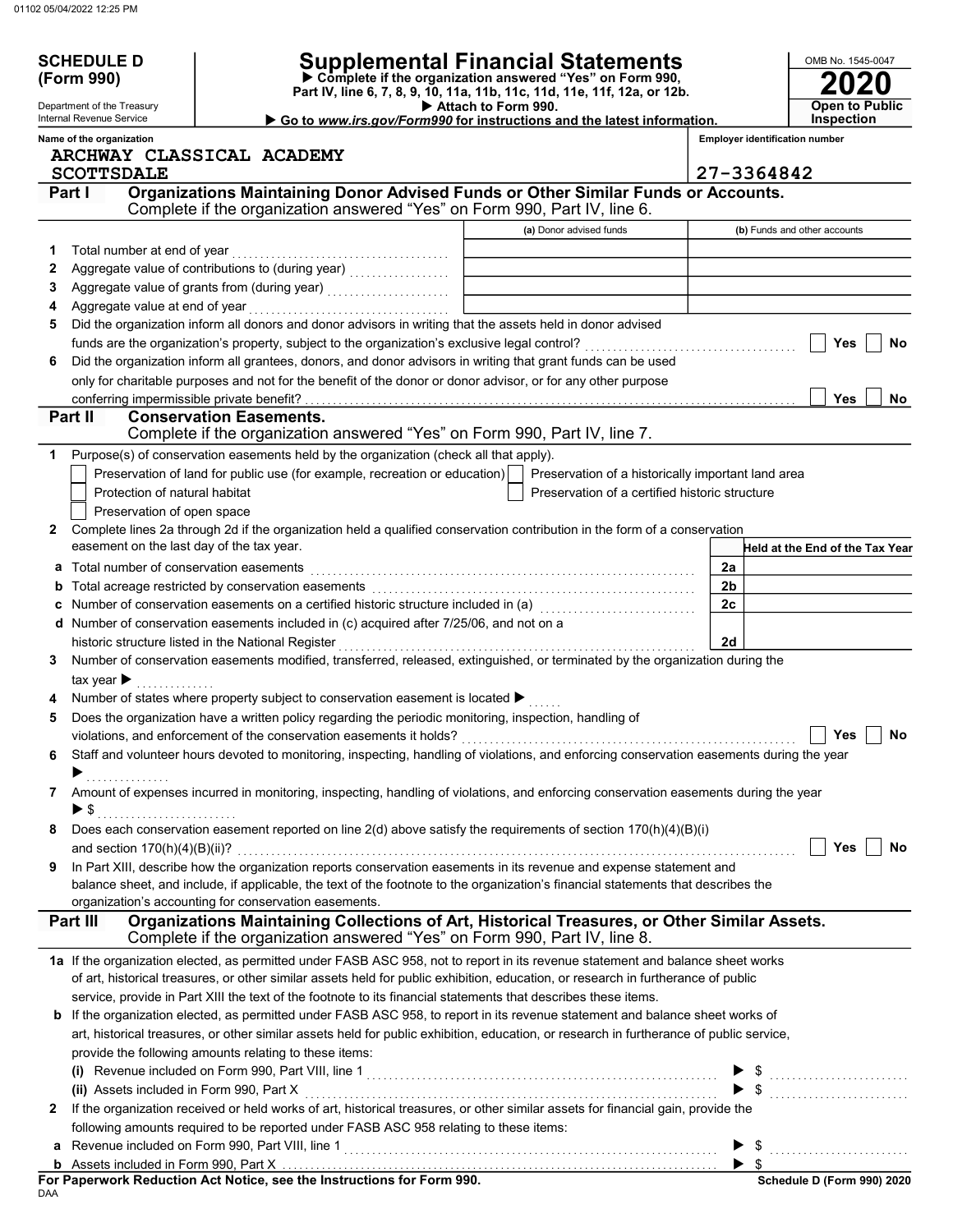|   | Schedule D (Form 990) 2020 ARCHWAY CLASSICAL ACADEMY                                                                                                                                                                                 |                         |                          |                         | 27-3364842      |                      |                     | Page 2  |
|---|--------------------------------------------------------------------------------------------------------------------------------------------------------------------------------------------------------------------------------------|-------------------------|--------------------------|-------------------------|-----------------|----------------------|---------------------|---------|
|   | Organizations Maintaining Collections of Art, Historical Treasures, or Other Similar Assets (continued)<br>Part III                                                                                                                  |                         |                          |                         |                 |                      |                     |         |
| 3 | Using the organization's acquisition, accession, and other records, check any of the following that make significant use of its<br>collection items (check all that apply):                                                          |                         |                          |                         |                 |                      |                     |         |
| a | Public exhibition                                                                                                                                                                                                                    | d                       | Loan or exchange program |                         |                 |                      |                     |         |
| b | Scholarly research                                                                                                                                                                                                                   | е                       |                          |                         |                 |                      |                     |         |
| c | Preservation for future generations                                                                                                                                                                                                  |                         |                          |                         |                 |                      |                     |         |
|   | Provide a description of the organization's collections and explain how they further the organization's exempt purpose in Part                                                                                                       |                         |                          |                         |                 |                      |                     |         |
|   | XIII.                                                                                                                                                                                                                                |                         |                          |                         |                 |                      |                     |         |
| 5 | During the year, did the organization solicit or receive donations of art, historical treasures, or other similar                                                                                                                    |                         |                          |                         |                 |                      |                     |         |
|   |                                                                                                                                                                                                                                      |                         |                          |                         |                 |                      | Yes                 | No.     |
|   | <b>Part IV</b><br><b>Escrow and Custodial Arrangements.</b>                                                                                                                                                                          |                         |                          |                         |                 |                      |                     |         |
|   | Complete if the organization answered "Yes" on Form 990, Part IV, line 9, or reported an amount on Form<br>990, Part X, line 21.                                                                                                     |                         |                          |                         |                 |                      |                     |         |
|   | 1a Is the organization an agent, trustee, custodian or other intermediary for contributions or other assets not                                                                                                                      |                         |                          |                         |                 |                      |                     |         |
|   | included on Form 990, Part X?                                                                                                                                                                                                        |                         |                          |                         |                 |                      | Yes                 | No      |
|   | b If "Yes," explain the arrangement in Part XIII and complete the following table:                                                                                                                                                   |                         |                          |                         |                 |                      |                     |         |
|   |                                                                                                                                                                                                                                      |                         |                          |                         |                 |                      | Amount              |         |
|   | c Beginning balance                                                                                                                                                                                                                  |                         |                          |                         |                 | 1c                   |                     |         |
|   |                                                                                                                                                                                                                                      |                         |                          |                         |                 | 1d                   |                     |         |
| е | Distributions during the year manufactured contains and contained a state of the year manufactured with the state of the state of the state of the state of the state of the state of the state of the state of the state of t       |                         |                          |                         |                 | 1e                   |                     |         |
| f | Ending balance with a construction of the construction of the construction of the construction of the construction of the construction of the construction of the construction of the construction of the construction of the        |                         |                          |                         |                 | 1f                   |                     |         |
|   | 2a Did the organization include an amount on Form 990, Part X, line 21, for escrow or custodial account liability?                                                                                                                   |                         |                          |                         |                 |                      | <b>Yes</b>          | No      |
|   |                                                                                                                                                                                                                                      |                         |                          |                         |                 |                      |                     |         |
|   | <b>Endowment Funds.</b><br><b>Part V</b>                                                                                                                                                                                             |                         |                          |                         |                 |                      |                     |         |
|   | Complete if the organization answered "Yes" on Form 990, Part IV, line 10.                                                                                                                                                           |                         |                          |                         |                 |                      |                     |         |
|   |                                                                                                                                                                                                                                      | (a) Current year        | (b) Prior year           | (c) Two years back      |                 | (d) Three years back | (e) Four years back |         |
|   | 1a Beginning of year balance <i>[[[[[[[[[[[[[[[[[[[[[[[[[[[[]]]]</i>                                                                                                                                                                 |                         |                          |                         |                 |                      |                     |         |
|   | <b>b</b> Contributions <b>contributions</b>                                                                                                                                                                                          |                         |                          |                         |                 |                      |                     |         |
|   | c Net investment earnings, gains, and                                                                                                                                                                                                |                         |                          |                         |                 |                      |                     |         |
|   |                                                                                                                                                                                                                                      |                         |                          |                         |                 |                      |                     |         |
|   | d Grants or scholarships                                                                                                                                                                                                             |                         |                          |                         |                 |                      |                     |         |
|   | e Other expenditures for facilities and                                                                                                                                                                                              |                         |                          |                         |                 |                      |                     |         |
|   | programs                                                                                                                                                                                                                             |                         |                          |                         |                 |                      |                     |         |
|   | f Administrative expenses                                                                                                                                                                                                            |                         |                          |                         |                 |                      |                     |         |
| g | End of year balance                                                                                                                                                                                                                  |                         |                          |                         |                 |                      |                     |         |
| 2 | Provide the estimated percentage of the current year end balance (line 1g, column (a)) held as:                                                                                                                                      |                         |                          |                         |                 |                      |                     |         |
|   | a Board designated or quasi-endowment >                                                                                                                                                                                              | %                       |                          |                         |                 |                      |                     |         |
|   | <b>b</b> Permanent endowment $\blacktriangleright$<br>$\%$                                                                                                                                                                           |                         |                          |                         |                 |                      |                     |         |
|   | c Term endowment $\blacktriangleright$<br>$\%$                                                                                                                                                                                       |                         |                          |                         |                 |                      |                     |         |
|   | The percentages on lines 2a, 2b, and 2c should equal 100%.                                                                                                                                                                           |                         |                          |                         |                 |                      |                     |         |
|   | 3a Are there endowment funds not in the possession of the organization that are held and administered for the                                                                                                                        |                         |                          |                         |                 |                      |                     |         |
|   | organization by:                                                                                                                                                                                                                     |                         |                          |                         |                 |                      | <b>Yes</b>          | No      |
|   | (i) Unrelated organizations <i>contract and according to the contract of the contract of the contract of the contract of the contract of the contract of the contract of the contract of the contract of the contract of the con</i> |                         |                          |                         |                 |                      | 3a(i)               |         |
|   | (ii) Related organizations                                                                                                                                                                                                           |                         |                          |                         |                 |                      | 3a(ii)              |         |
|   | b If "Yes" on line 3a(ii), are the related organizations listed as required on Schedule R? [[[[[[[[[[[[[[[[[[[                                                                                                                       |                         |                          |                         |                 |                      | 3b                  |         |
|   | Describe in Part XIII the intended uses of the organization's endowment funds.<br>Land, Buildings, and Equipment.<br><b>Part VI</b>                                                                                                  |                         |                          |                         |                 |                      |                     |         |
|   | Complete if the organization answered "Yes" on Form 990, Part IV, line 11a. See Form 990, Part X, line 10.                                                                                                                           |                         |                          |                         |                 |                      |                     |         |
|   | Description of property                                                                                                                                                                                                              | (a) Cost or other basis |                          | (b) Cost or other basis | (c) Accumulated |                      | (d) Book value      |         |
|   |                                                                                                                                                                                                                                      | (investment)            |                          | (other)                 | depreciation    |                      |                     |         |
|   |                                                                                                                                                                                                                                      |                         |                          |                         |                 |                      |                     |         |
|   | <b>b</b> Buildings                                                                                                                                                                                                                   |                         |                          |                         |                 |                      |                     |         |
|   | c Leasehold improvements                                                                                                                                                                                                             |                         |                          | 1,409,129               |                 | 592,015              |                     | 817,114 |
|   |                                                                                                                                                                                                                                      |                         |                          | 544,967                 |                 | 439,537              |                     | 105,430 |
|   | e Other                                                                                                                                                                                                                              |                         |                          | 330,357                 |                 |                      |                     | 330,357 |
|   | Total. Add lines 1a through 1e. (Column (d) must equal Form 990, Part X, column (B), line 10c.)                                                                                                                                      |                         |                          |                         |                 |                      | 1,252,901           |         |

Schedule D (Form 990) 2020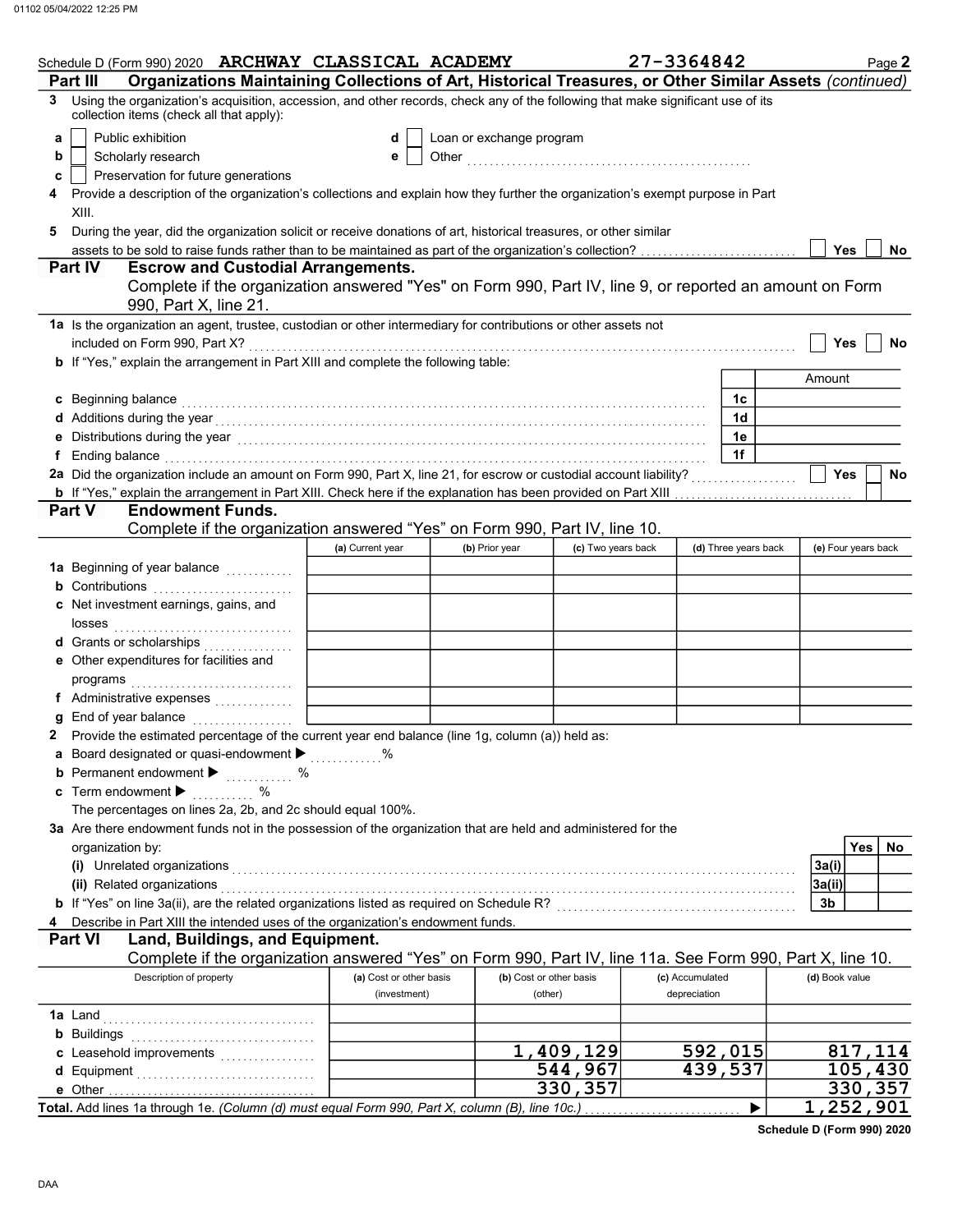| <b>Part VII</b>                                           | Schedule D (Form 990) 2020 ARCHWAY CLASSICAL ACADEMY<br><b>Investments - Other Securities.</b>               |                | 27-3364842                       | Page 3         |
|-----------------------------------------------------------|--------------------------------------------------------------------------------------------------------------|----------------|----------------------------------|----------------|
|                                                           |                                                                                                              |                |                                  |                |
|                                                           | Complete if the organization answered "Yes" on Form 990, Part IV, line 11b. See Form 990, Part X, line 12.   |                |                                  |                |
|                                                           | (a) Description of security or category<br>(including name of security)                                      | (b) Book value | (c) Method of valuation:         |                |
|                                                           |                                                                                                              |                | Cost or end-of-year market value |                |
| (1) Financial derivatives                                 |                                                                                                              |                |                                  |                |
|                                                           | (2) Closely held equity interests                                                                            |                |                                  |                |
|                                                           | (3) Other $\ldots$ $\ldots$ $\ldots$ $\ldots$ $\ldots$ $\ldots$ $\ldots$ $\ldots$ $\ldots$ $\ldots$ $\ldots$ |                |                                  |                |
|                                                           | (A)                                                                                                          |                |                                  |                |
|                                                           |                                                                                                              |                |                                  |                |
| $\ldots$ (C) $\ldots$ $\ldots$ $\ldots$ $\ldots$ $\ldots$ |                                                                                                              |                |                                  |                |
| $\ldots$ (D) $\ldots$ $\ldots$ $\ldots$ $\ldots$          |                                                                                                              |                |                                  |                |
|                                                           |                                                                                                              |                |                                  |                |
| (F)                                                       |                                                                                                              |                |                                  |                |
| (G)                                                       |                                                                                                              |                |                                  |                |
| (H)                                                       |                                                                                                              |                |                                  |                |
|                                                           | Total. (Column (b) must equal Form 990, Part X, col. (B) line 12.)                                           |                |                                  |                |
| <b>Part VIII</b>                                          | <b>Investments - Program Related.</b>                                                                        |                |                                  |                |
|                                                           | Complete if the organization answered "Yes" on Form 990, Part IV, line 11c. See Form 990, Part X, line 13.   |                |                                  |                |
|                                                           |                                                                                                              |                |                                  |                |
|                                                           | (a) Description of investment                                                                                | (b) Book value | (c) Method of valuation:         |                |
|                                                           |                                                                                                              |                | Cost or end-of-year market value |                |
| (1)                                                       |                                                                                                              |                |                                  |                |
| (2)                                                       |                                                                                                              |                |                                  |                |
| (3)                                                       |                                                                                                              |                |                                  |                |
| (4)                                                       |                                                                                                              |                |                                  |                |
| (5)                                                       |                                                                                                              |                |                                  |                |
| (6)                                                       |                                                                                                              |                |                                  |                |
| (7)                                                       |                                                                                                              |                |                                  |                |
| (8)                                                       |                                                                                                              |                |                                  |                |
| (9)                                                       |                                                                                                              |                |                                  |                |
|                                                           | Total. (Column (b) must equal Form 990, Part X, col. (B) line 13.)                                           |                |                                  |                |
| Part IX                                                   | <b>Other Assets.</b>                                                                                         |                |                                  |                |
|                                                           | Complete if the organization answered "Yes" on Form 990, Part IV, line 11d. See Form 990, Part X, line 15.   |                |                                  |                |
|                                                           | (a) Description                                                                                              |                |                                  | (b) Book value |
| (1)                                                       |                                                                                                              |                |                                  |                |
|                                                           |                                                                                                              |                |                                  |                |
| (2)                                                       |                                                                                                              |                |                                  |                |
| (3)                                                       |                                                                                                              |                |                                  |                |
| (4)                                                       |                                                                                                              |                |                                  |                |
| (5)                                                       |                                                                                                              |                |                                  |                |
| (6)                                                       |                                                                                                              |                |                                  |                |
| (7)                                                       |                                                                                                              |                |                                  |                |
| (8)                                                       |                                                                                                              |                |                                  |                |
| (9)                                                       |                                                                                                              |                |                                  |                |
|                                                           | Total. (Column (b) must equal Form 990, Part X, col. (B) line 15.)                                           |                |                                  |                |
| Part X                                                    | <b>Other Liabilities.</b>                                                                                    |                |                                  |                |
|                                                           | Complete if the organization answered "Yes" on Form 990, Part IV, line 11e or 11f. See Form 990, Part X,     |                |                                  |                |
|                                                           | line 25.                                                                                                     |                |                                  |                |
| 1.                                                        | (a) Description of liability                                                                                 |                |                                  | (b) Book value |
| (1)                                                       | Federal income taxes                                                                                         |                |                                  |                |
|                                                           | DUE TO RELATED PARTY                                                                                         |                |                                  | 499,525        |
| (2)                                                       |                                                                                                              |                |                                  |                |
| (3)                                                       | DEPOSITS HELD FOR OTHERS                                                                                     |                |                                  | 195,493        |
| (4)                                                       |                                                                                                              |                |                                  |                |
| (5)                                                       |                                                                                                              |                |                                  |                |
| (6)                                                       |                                                                                                              |                |                                  |                |
| (7)                                                       |                                                                                                              |                |                                  |                |
| (8)                                                       |                                                                                                              |                |                                  |                |
| (9)                                                       |                                                                                                              |                |                                  |                |
|                                                           | Total. (Column (b) must equal Form 990, Part X, col. (B) line 25.)                                           |                |                                  | 695,018        |
|                                                           |                                                                                                              |                |                                  |                |

Liability for uncertain tax positions. In Part XIII, provide the text of the footnote to the organization's financial statements that reports the 2. organization's liability for uncertain tax positions under FASB ASC 740. Check here if the text of the footnote has been provided in Part XIII

┐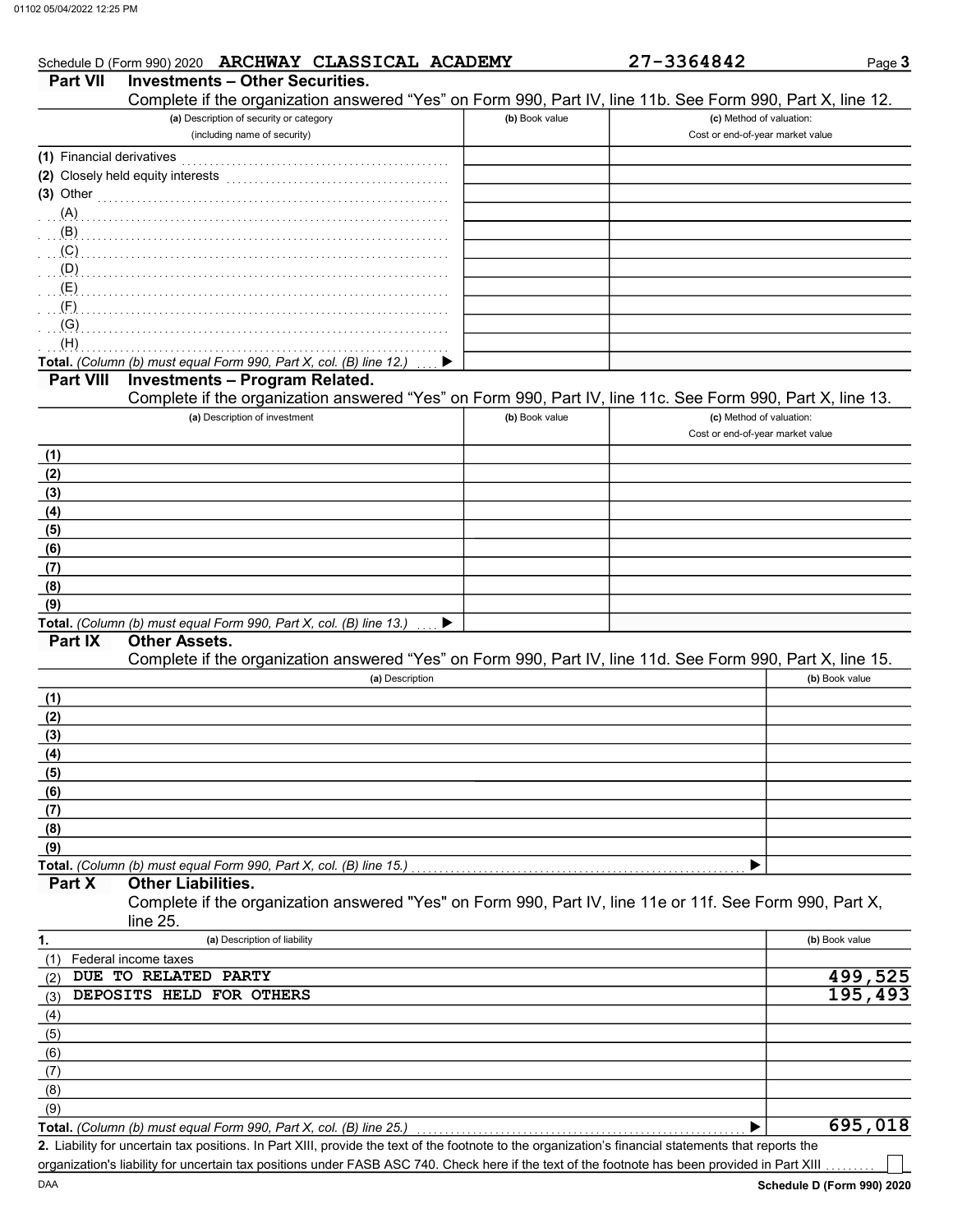| Schedule D (Form 990) 2020 ARCHWAY CLASSICAL ACADEMY                                                                                                                                                                           |                | 27-3364842 |    | Page 4                 |
|--------------------------------------------------------------------------------------------------------------------------------------------------------------------------------------------------------------------------------|----------------|------------|----|------------------------|
| Reconciliation of Revenue per Audited Financial Statements With Revenue per Return.<br><b>Part XI</b>                                                                                                                          |                |            |    |                        |
| Complete if the organization answered "Yes" on Form 990, Part IV, line 12a.                                                                                                                                                    |                |            |    |                        |
| 1.                                                                                                                                                                                                                             |                |            | 1. | 10,953,557             |
| Amounts included on line 1 but not on Form 990, Part VIII, line 12:<br>2                                                                                                                                                       |                |            |    |                        |
| a Net unrealized gains (losses) on investments [111] [11] Net unrealised by Ref.                                                                                                                                               | 2a             | 70,616     |    |                        |
|                                                                                                                                                                                                                                | 2 <sub>b</sub> |            |    |                        |
|                                                                                                                                                                                                                                | 2c             |            |    |                        |
|                                                                                                                                                                                                                                | 2d             |            |    |                        |
| e Add lines 2a through 2d (a) and the contract of the Add lines 2a through the Add lines 2a through 2d (a) and the Add and the Add and the Add and Add and Add and Add and Add and Add and Add and Add and Add and Add Add and |                |            | 2е | 70,616                 |
| 3                                                                                                                                                                                                                              |                |            | 3  | 10,882,941             |
| Amounts included on Form 990, Part VIII, line 12, but not on line 1:<br>4                                                                                                                                                      |                |            |    |                        |
| a Investment expenses not included on Form 990, Part VIII, line 7b                                                                                                                                                             | 4a             |            |    |                        |
| <b>b</b> Other (Describe in Part XIII.) <b>CONSERVING (2014)</b>                                                                                                                                                               | 4 <sub>b</sub> |            |    |                        |
| c Add lines 4a and 4b                                                                                                                                                                                                          |                |            | 4с |                        |
| 5.                                                                                                                                                                                                                             |                |            | 5  | 10,882,941             |
| Reconciliation of Expenses per Audited Financial Statements With Expenses per Return.<br><b>Part XII</b>                                                                                                                       |                |            |    |                        |
| Complete if the organization answered "Yes" on Form 990, Part IV, line 12a.                                                                                                                                                    |                |            |    |                        |
| Total expenses and losses per audited financial statements<br>1                                                                                                                                                                |                |            | 1  | $\overline{9,666,367}$ |
| Amounts included on line 1 but not on Form 990, Part IX, line 25:<br>2                                                                                                                                                         |                |            |    |                        |
| a Donated services and use of facilities [11] content to content the service of the service of the service of                                                                                                                  | 2a             |            |    |                        |
|                                                                                                                                                                                                                                | 2 <sub>b</sub> |            |    |                        |
|                                                                                                                                                                                                                                | 2c             |            |    |                        |
|                                                                                                                                                                                                                                | 2d             |            |    |                        |
| e Add lines 2a through 2d (a) and the contract of the Add lines 2a through 1                                                                                                                                                   |                |            | 2e |                        |
| 3                                                                                                                                                                                                                              |                |            | 3  | 9,666,367              |
| Amounts included on Form 990, Part IX, line 25, but not on line 1:<br>4                                                                                                                                                        |                |            |    |                        |
| a Investment expenses not included on Form 990, Part VIII, line 7b                                                                                                                                                             | 4a             |            |    |                        |
| <b>b</b> Other (Describe in Part XIII.) <b>CONSERVING (2014)</b>                                                                                                                                                               | 4 <sub>b</sub> |            |    |                        |
| c Add lines 4a and 4b                                                                                                                                                                                                          |                |            | 4с |                        |
| 5                                                                                                                                                                                                                              |                |            | 5  | 9,666,367              |
| Part XIII Supplemental Information.<br>Provide the descriptions required for Part II, lines 3, 5, and 9; Part III, lines 1a and 4; Part IV, lines 1b and 2b; Part V, line 4; Part X, line                                      |                |            |    |                        |
| 2; Part XI, lines 2d and 4b; and Part XII, lines 2d and 4b. Also complete this part to provide any additional information.                                                                                                     |                |            |    |                        |
|                                                                                                                                                                                                                                |                |            |    |                        |
|                                                                                                                                                                                                                                |                |            |    |                        |
|                                                                                                                                                                                                                                |                |            |    |                        |
|                                                                                                                                                                                                                                |                |            |    |                        |
|                                                                                                                                                                                                                                |                |            |    |                        |
|                                                                                                                                                                                                                                |                |            |    |                        |
|                                                                                                                                                                                                                                |                |            |    |                        |
|                                                                                                                                                                                                                                |                |            |    |                        |
|                                                                                                                                                                                                                                |                |            |    |                        |
|                                                                                                                                                                                                                                |                |            |    |                        |
|                                                                                                                                                                                                                                |                |            |    |                        |
|                                                                                                                                                                                                                                |                |            |    |                        |
|                                                                                                                                                                                                                                |                |            |    |                        |
|                                                                                                                                                                                                                                |                |            |    |                        |
|                                                                                                                                                                                                                                |                |            |    |                        |
|                                                                                                                                                                                                                                |                |            |    |                        |
|                                                                                                                                                                                                                                |                |            |    |                        |
|                                                                                                                                                                                                                                |                |            |    |                        |
|                                                                                                                                                                                                                                |                |            |    |                        |
|                                                                                                                                                                                                                                |                |            |    |                        |
|                                                                                                                                                                                                                                |                |            |    |                        |
|                                                                                                                                                                                                                                |                |            |    |                        |
|                                                                                                                                                                                                                                |                |            |    |                        |
|                                                                                                                                                                                                                                |                |            |    |                        |
|                                                                                                                                                                                                                                |                |            |    |                        |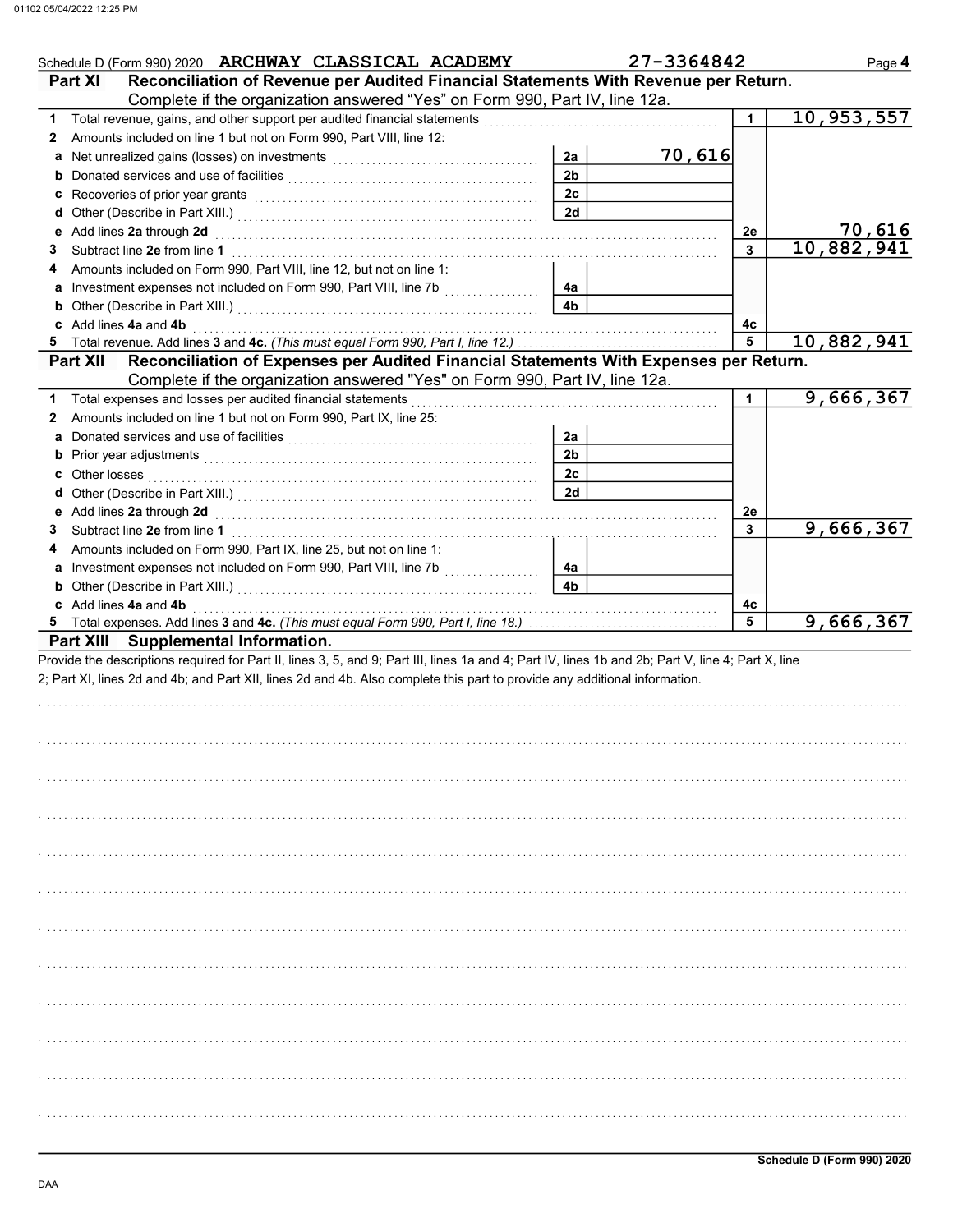| Schedule D (Form 990) 2020 ARCHWAY CLASSICAL ACADEMY<br>Part XIII Supplemental Information (continued) | 27-3364842 | Page 5 |
|--------------------------------------------------------------------------------------------------------|------------|--------|
|                                                                                                        |            |        |
|                                                                                                        |            |        |
|                                                                                                        |            |        |
|                                                                                                        |            |        |
|                                                                                                        |            |        |
|                                                                                                        |            |        |
|                                                                                                        |            |        |
|                                                                                                        |            |        |
|                                                                                                        |            |        |
|                                                                                                        |            |        |
|                                                                                                        |            |        |
|                                                                                                        |            |        |
|                                                                                                        |            |        |
|                                                                                                        |            |        |
|                                                                                                        |            |        |
|                                                                                                        |            |        |
|                                                                                                        |            |        |
|                                                                                                        |            |        |
|                                                                                                        |            |        |
|                                                                                                        |            |        |
|                                                                                                        |            |        |
|                                                                                                        |            |        |
|                                                                                                        |            |        |
|                                                                                                        |            |        |
|                                                                                                        |            |        |
|                                                                                                        |            |        |
|                                                                                                        |            |        |
|                                                                                                        |            |        |
|                                                                                                        |            |        |
|                                                                                                        |            |        |
|                                                                                                        |            |        |
|                                                                                                        |            |        |
|                                                                                                        |            |        |
|                                                                                                        |            |        |
|                                                                                                        |            |        |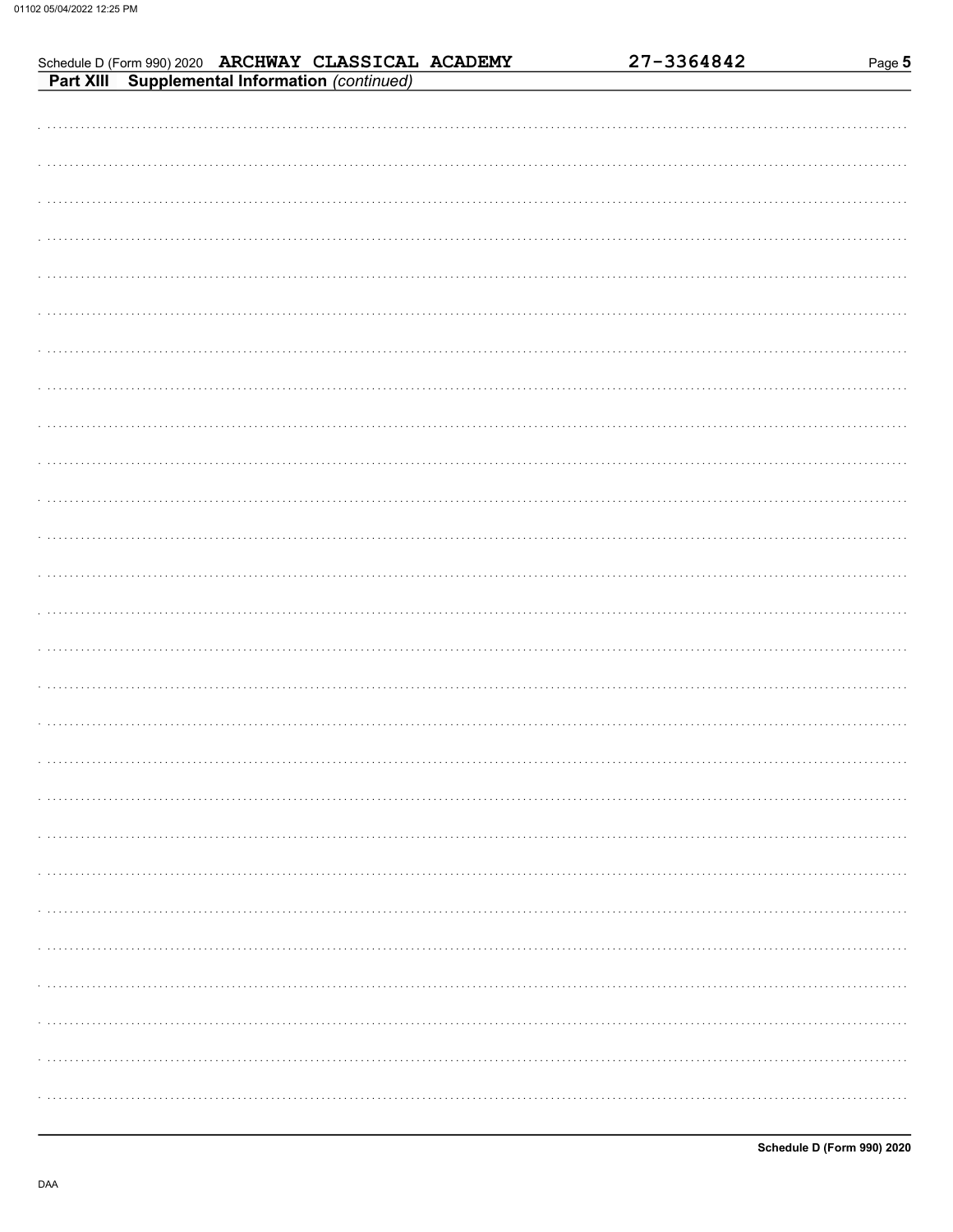|              | <b>Schools</b><br><b>SCHEDULE E</b><br>Complete if the organization answered "Yes" on Form 990,<br>(Form 990 or 990-EZ)<br>Part IV, line 13, or Form 990-EZ, Part VI, line 48.<br>Attach to Form 990 or Form 990-EZ. |                                                                                                                                                                                                                                                                                                                                                                                                                                                                                                                                                                                                                                                                                                                                                                                                                                                                                                                                     |                                                     |                   | OMB No. 1545-0047<br><b>Open to Public</b> |           |  |  |
|--------------|----------------------------------------------------------------------------------------------------------------------------------------------------------------------------------------------------------------------|-------------------------------------------------------------------------------------------------------------------------------------------------------------------------------------------------------------------------------------------------------------------------------------------------------------------------------------------------------------------------------------------------------------------------------------------------------------------------------------------------------------------------------------------------------------------------------------------------------------------------------------------------------------------------------------------------------------------------------------------------------------------------------------------------------------------------------------------------------------------------------------------------------------------------------------|-----------------------------------------------------|-------------------|--------------------------------------------|-----------|--|--|
|              | Department of the Treasury<br>Internal Revenue Service                                                                                                                                                               | Go to www.irs.gov/Form990 for the latest information.                                                                                                                                                                                                                                                                                                                                                                                                                                                                                                                                                                                                                                                                                                                                                                                                                                                                               |                                                     | <b>Inspection</b> |                                            |           |  |  |
|              | Name of the organization                                                                                                                                                                                             | ARCHWAY CLASSICAL ACADEMY<br><b>SCOTTSDALE</b>                                                                                                                                                                                                                                                                                                                                                                                                                                                                                                                                                                                                                                                                                                                                                                                                                                                                                      | <b>Employer identification number</b><br>27-3364842 |                   |                                            |           |  |  |
|              | Part I                                                                                                                                                                                                               |                                                                                                                                                                                                                                                                                                                                                                                                                                                                                                                                                                                                                                                                                                                                                                                                                                                                                                                                     |                                                     |                   |                                            |           |  |  |
|              |                                                                                                                                                                                                                      |                                                                                                                                                                                                                                                                                                                                                                                                                                                                                                                                                                                                                                                                                                                                                                                                                                                                                                                                     |                                                     |                   | <b>YES</b>                                 | <b>NO</b> |  |  |
| 1            |                                                                                                                                                                                                                      | Does the organization have a racially nondiscriminatory policy toward students by statement in its charter,                                                                                                                                                                                                                                                                                                                                                                                                                                                                                                                                                                                                                                                                                                                                                                                                                         |                                                     | $\mathbf{1}$      | X                                          |           |  |  |
| $\mathbf{2}$ |                                                                                                                                                                                                                      | Does the organization include a statement of its racially nondiscriminatory policy toward students in all its brochures,<br>catalogues, and other written communications with the public dealing with student admissions, programs, and scholarships?                                                                                                                                                                                                                                                                                                                                                                                                                                                                                                                                                                                                                                                                               |                                                     | $\mathbf{2}$      | $\mathbf x$                                |           |  |  |
| 3            |                                                                                                                                                                                                                      | Has the organization publicized its racially nondiscriminatory policy on its primary publicly accessible Internet<br>homepage at all times during its taxable year in a manner reasonably expected to be noticed by visitors to the<br>homepage, or through newspaper or broadcast media during the period of solicitation for students, or during the<br>registration period if it has no solicitation program, in a way that makes the policy known to all parts of the general<br>community it serves? If "Yes," please describe. If "No," please explain. If you need more space, use Part II<br>THE SCHOOL HAS A STRICT POLICY OF NON-DISCRIMINATION; HOWEVER,<br>AS A CHARTER SCHOOL, IT IS NOT SUBJECT TO THE REQUIREMENTS OF<br>TREASURY REVENUE PROCEDURE 75-50.1975-2C.B.587. RATHER, THE<br>SCHOOL PUBLICIZES ITS POLICIES BY WORD OF MOUTH AND ON THE<br>WEBSITE, THE SCHOOL'S PRIMARY METHODS OF REACHING NEW STUDENTS |                                                     | $\mathbf{3}$      |                                            | X         |  |  |
| 4            |                                                                                                                                                                                                                      | Does the organization maintain the following?                                                                                                                                                                                                                                                                                                                                                                                                                                                                                                                                                                                                                                                                                                                                                                                                                                                                                       |                                                     |                   |                                            |           |  |  |
| a            |                                                                                                                                                                                                                      |                                                                                                                                                                                                                                                                                                                                                                                                                                                                                                                                                                                                                                                                                                                                                                                                                                                                                                                                     |                                                     | 4a                | X                                          |           |  |  |
| b            |                                                                                                                                                                                                                      | Records documenting that scholarships and other financial assistance are awarded on a racially                                                                                                                                                                                                                                                                                                                                                                                                                                                                                                                                                                                                                                                                                                                                                                                                                                      |                                                     | 4b                | X                                          |           |  |  |
|              | nondiscriminatory basis?                                                                                                                                                                                             | Copies of all catalogues, brochures, announcements, and other written communications to the public dealing<br>with student admissions, programs, and scholarships?                                                                                                                                                                                                                                                                                                                                                                                                                                                                                                                                                                                                                                                                                                                                                                  |                                                     | 4с                | X                                          |           |  |  |
| d            |                                                                                                                                                                                                                      | If you answered "No" to any of the above, please explain. If you need more space, use Part II.                                                                                                                                                                                                                                                                                                                                                                                                                                                                                                                                                                                                                                                                                                                                                                                                                                      |                                                     | 4d                | X                                          |           |  |  |
| 5<br>a       | Students' rights or privileges?                                                                                                                                                                                      | Does the organization discriminate by race in any way with respect to:                                                                                                                                                                                                                                                                                                                                                                                                                                                                                                                                                                                                                                                                                                                                                                                                                                                              |                                                     | 5a                |                                            | X         |  |  |
| b            | Admissions policies?                                                                                                                                                                                                 |                                                                                                                                                                                                                                                                                                                                                                                                                                                                                                                                                                                                                                                                                                                                                                                                                                                                                                                                     |                                                     | 5b                |                                            | X.        |  |  |
|              |                                                                                                                                                                                                                      |                                                                                                                                                                                                                                                                                                                                                                                                                                                                                                                                                                                                                                                                                                                                                                                                                                                                                                                                     |                                                     | эc                |                                            | A         |  |  |
| d            |                                                                                                                                                                                                                      |                                                                                                                                                                                                                                                                                                                                                                                                                                                                                                                                                                                                                                                                                                                                                                                                                                                                                                                                     |                                                     | 5d                |                                            | X         |  |  |
| е            |                                                                                                                                                                                                                      |                                                                                                                                                                                                                                                                                                                                                                                                                                                                                                                                                                                                                                                                                                                                                                                                                                                                                                                                     |                                                     | <b>5e</b>         |                                            | X         |  |  |
| f            | Use of facilities?                                                                                                                                                                                                   |                                                                                                                                                                                                                                                                                                                                                                                                                                                                                                                                                                                                                                                                                                                                                                                                                                                                                                                                     |                                                     | 5f                |                                            | X         |  |  |
| g            | Athletic programs?                                                                                                                                                                                                   |                                                                                                                                                                                                                                                                                                                                                                                                                                                                                                                                                                                                                                                                                                                                                                                                                                                                                                                                     |                                                     | 5g                |                                            | X         |  |  |
| h            | Other extracurricular activities?                                                                                                                                                                                    | If you answered "Yes" to any of the above, please explain. If you need more space, use Part II.                                                                                                                                                                                                                                                                                                                                                                                                                                                                                                                                                                                                                                                                                                                                                                                                                                     |                                                     | 5h                |                                            | X         |  |  |
|              |                                                                                                                                                                                                                      |                                                                                                                                                                                                                                                                                                                                                                                                                                                                                                                                                                                                                                                                                                                                                                                                                                                                                                                                     |                                                     |                   |                                            |           |  |  |
| 6a           |                                                                                                                                                                                                                      |                                                                                                                                                                                                                                                                                                                                                                                                                                                                                                                                                                                                                                                                                                                                                                                                                                                                                                                                     |                                                     | 6a                | X                                          |           |  |  |
| b            |                                                                                                                                                                                                                      |                                                                                                                                                                                                                                                                                                                                                                                                                                                                                                                                                                                                                                                                                                                                                                                                                                                                                                                                     |                                                     | 6 <sub>b</sub>    |                                            | X         |  |  |
|              |                                                                                                                                                                                                                      | If you answered "Yes" on either line 6a or line 6b, explain on Part II.                                                                                                                                                                                                                                                                                                                                                                                                                                                                                                                                                                                                                                                                                                                                                                                                                                                             |                                                     |                   |                                            |           |  |  |
| 7            |                                                                                                                                                                                                                      | Does the organization certify that it has complied with the applicable requirements of sections 4.01 through<br>4.05 of Rev. Proc. 75-50, 1975-2 C.B. 587, covering racial nondiscrimination? If "No," explain on Part II                                                                                                                                                                                                                                                                                                                                                                                                                                                                                                                                                                                                                                                                                                           |                                                     | $\overline{7}$    | X                                          |           |  |  |
|              |                                                                                                                                                                                                                      | For Paperwork Reduction Act Notice, see the Instructions for Form 990 or Form 990-EZ.                                                                                                                                                                                                                                                                                                                                                                                                                                                                                                                                                                                                                                                                                                                                                                                                                                               | Schedule E (Form 990 or 990-EZ) 2020                |                   |                                            |           |  |  |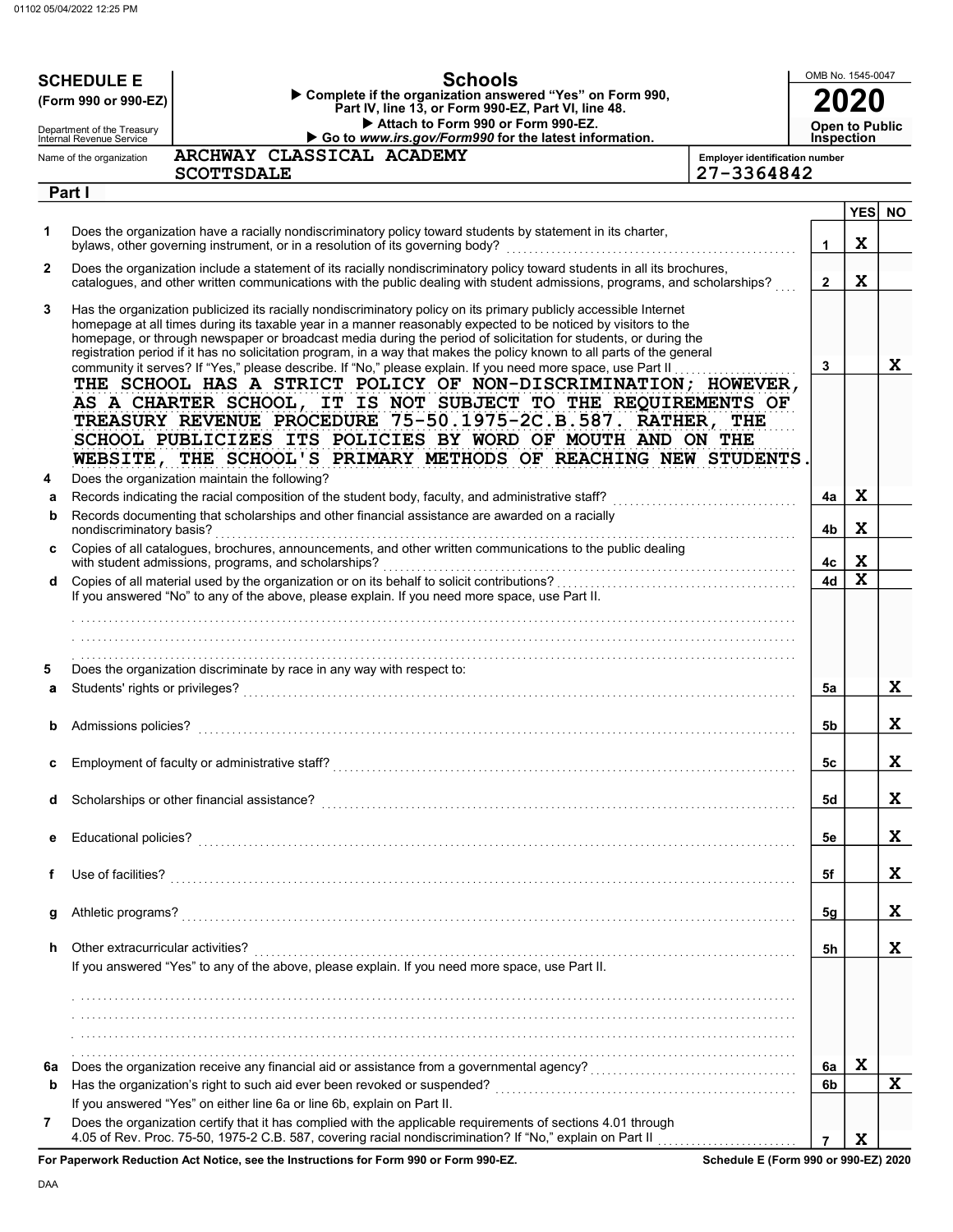| Schedule E (Form 990 or 990-EZ) 2020                                                                                                                                                             | ARCHWAY CLASSICAL ACADEMY | 27-3364842<br>Page 2 |
|--------------------------------------------------------------------------------------------------------------------------------------------------------------------------------------------------|---------------------------|----------------------|
| Part II<br>Supplemental Information. Provide the explanations required by Part I, lines 3, 4d, 5h, 6b, and 7, as<br>applicable. Also provide any other additional information. See instructions. |                           |                      |
| SCH E - FINANCIAL AID OR GOVERNMENT ASSISTANCE EXPLANATION                                                                                                                                       |                           |                      |
| THE SCHOOL RECEIVES MONTHLY AID PAYMENTS FROM THE STATE OF ARIZONA BASED ON                                                                                                                      |                           |                      |
| THE NUMBER OF STUDENTS ENROLLED AND ATTENDING THE SCHOOL. THESE FUNDS ARE                                                                                                                        |                           |                      |
| USED IN ACCORDANCE WITH THE REQUIREMENTS SET FORTH BY THE STATE OF ARIZONA.                                                                                                                      |                           |                      |
| IN ADDITION, GOVERNMENT GRANTS ARE ALSO RECEIVED BY THE SCHOOL.                                                                                                                                  |                           |                      |
|                                                                                                                                                                                                  |                           |                      |
|                                                                                                                                                                                                  |                           |                      |
|                                                                                                                                                                                                  |                           |                      |
|                                                                                                                                                                                                  |                           |                      |
|                                                                                                                                                                                                  |                           |                      |
|                                                                                                                                                                                                  |                           |                      |
|                                                                                                                                                                                                  |                           |                      |
|                                                                                                                                                                                                  |                           |                      |
|                                                                                                                                                                                                  |                           |                      |
|                                                                                                                                                                                                  |                           |                      |
|                                                                                                                                                                                                  |                           |                      |
|                                                                                                                                                                                                  |                           |                      |
|                                                                                                                                                                                                  |                           |                      |
|                                                                                                                                                                                                  |                           |                      |
|                                                                                                                                                                                                  |                           |                      |
|                                                                                                                                                                                                  |                           |                      |
|                                                                                                                                                                                                  |                           |                      |
|                                                                                                                                                                                                  |                           |                      |
|                                                                                                                                                                                                  |                           |                      |
|                                                                                                                                                                                                  |                           |                      |
|                                                                                                                                                                                                  |                           |                      |
|                                                                                                                                                                                                  |                           |                      |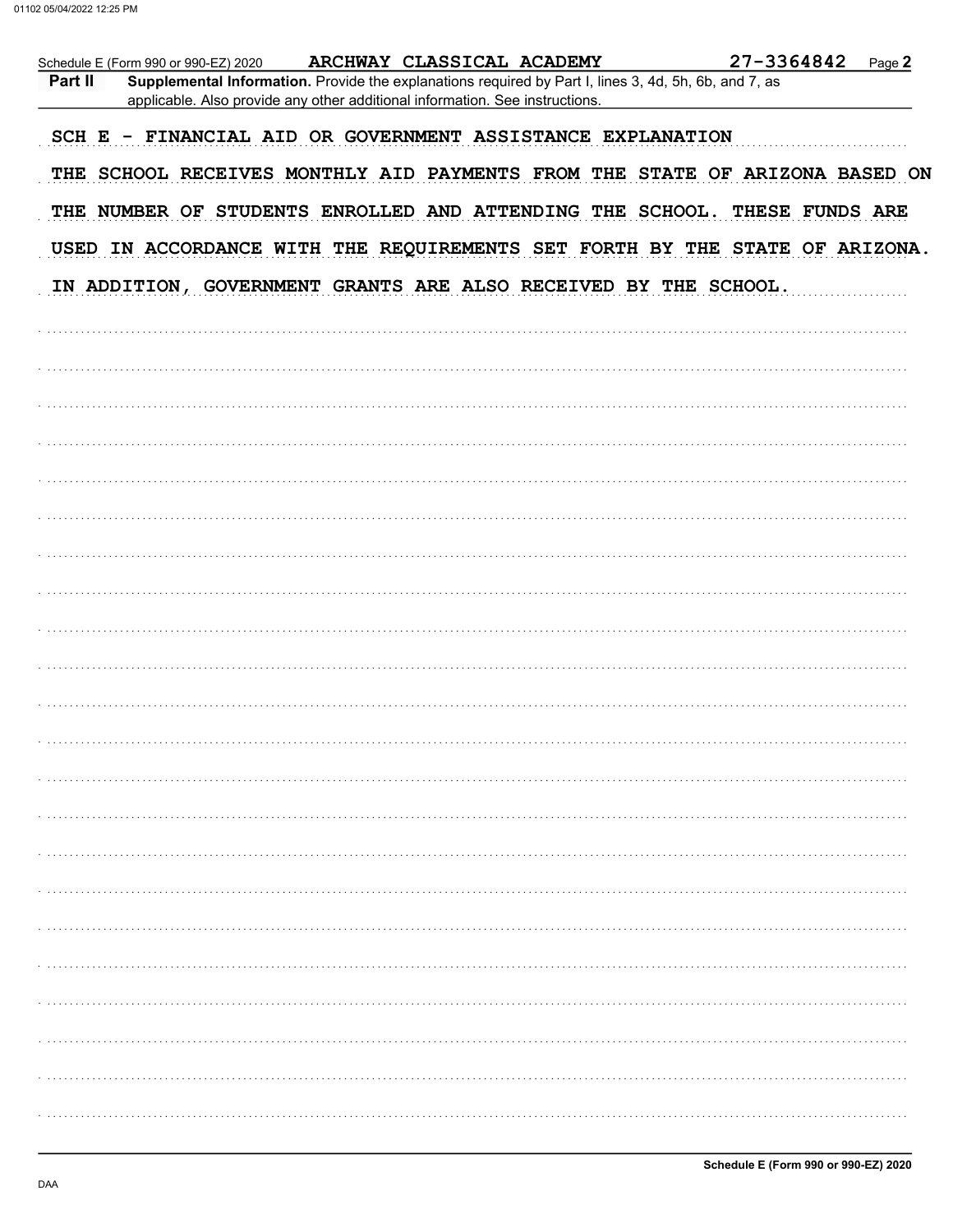| Supplemental Information to Form 990 or 990-EZ<br><b>SCHEDULE O</b><br>(Form 990 or 990-EZ)<br>Complete to provide information for responses to specific questions on<br>Form 990 or 990-EZ or to provide any additional information.<br>Attach to Form 990 or 990-EZ.<br>Department of the Treasury<br>Internal Revenue Service<br>Go to www.irs.gov/Form990 for the latest information.<br>Name of the organization ARCHWAY CLASSICAL ACADEMY<br><b>SCOTTSDALE</b><br>FORM 990<br>ORGANIZATION'S MISSION<br>$\overline{\phantom{a}}$<br>AN ARCHWAY CLASSICAL ACADEMY SCOTTSDALE EDUCATION PREPARES STUDENTS<br>MORE THAN JUST PROFICIENT TEST<br>TAKERS, BUT RATHER,<br>LEADERS CAPABLE OF SUCCESS<br><b>THROUGHOUT</b><br>THEIR HIGHER EDUCATION AND<br>PROFESSIONAL CAREERS. WITH A CURRICULUM BUILT UPON A CLASSICAL LIBERAL ARTS | <b>2020</b><br><b>Open to Public</b><br><b>Inspection</b><br><b>Employer identification number</b><br>27-3364842<br>TO BE<br>TO BECOME GREAT-HEARTED |
|----------------------------------------------------------------------------------------------------------------------------------------------------------------------------------------------------------------------------------------------------------------------------------------------------------------------------------------------------------------------------------------------------------------------------------------------------------------------------------------------------------------------------------------------------------------------------------------------------------------------------------------------------------------------------------------------------------------------------------------------------------------------------------------------------------------------------------------|------------------------------------------------------------------------------------------------------------------------------------------------------|
|                                                                                                                                                                                                                                                                                                                                                                                                                                                                                                                                                                                                                                                                                                                                                                                                                                        |                                                                                                                                                      |
|                                                                                                                                                                                                                                                                                                                                                                                                                                                                                                                                                                                                                                                                                                                                                                                                                                        |                                                                                                                                                      |
|                                                                                                                                                                                                                                                                                                                                                                                                                                                                                                                                                                                                                                                                                                                                                                                                                                        |                                                                                                                                                      |
|                                                                                                                                                                                                                                                                                                                                                                                                                                                                                                                                                                                                                                                                                                                                                                                                                                        |                                                                                                                                                      |
| TRADITION AND A REVOLUTIONARY APPROACH TO SCHOOL ITSELF, GREAT<br>HEARTS AND MINDS OF STUDENTS IN THE PURSUIT OF TRUTH,<br><b>CULTIVATES THE</b><br><b>GOODNESS AND BEAUTY.</b><br>FORM 990, PART I, LINE 6                                                                                                                                                                                                                                                                                                                                                                                                                                                                                                                                                                                                                            | <b>HEARTS</b>                                                                                                                                        |
| FORM 990,<br>PART V - ADDITIONAL INFORMATION<br>LINE 2A: ALL PAYROLL, PAYROLL TAXES AND BENEFIT PLANS ARE CENTRALIZED<br>THROUGH THE PARENT ORGANIZATION, GREATHEARTS ARIZONA (EIN #20-2036133).<br>THEREFORE, GREAT HEARTS ARIZONA FILES PAYROLL TAX RETURNS UNDER THEIR<br>EMPLOYER TAX IDENTIFICATION NUMBER REPORTING ALL PAYROLL ACTIVITY. PAYROLL<br>RELATED EXPENSES REPORTED ON THIS RETURN REPRESENTS AN ALLOCATION OF<br>SALARIES AND WAGES PAID BY THE ENTITY.<br>FORM 990, PART VI - ADDITIONAL INFORMATION                                                                                                                                                                                                                                                                                                                |                                                                                                                                                      |
| CERTAIN FUNCTIONS OF MULTIPLE SCHOOLS IN THE GREAT HEARTS NETWORK ARE ALSO                                                                                                                                                                                                                                                                                                                                                                                                                                                                                                                                                                                                                                                                                                                                                             |                                                                                                                                                      |
|                                                                                                                                                                                                                                                                                                                                                                                                                                                                                                                                                                                                                                                                                                                                                                                                                                        |                                                                                                                                                      |
|                                                                                                                                                                                                                                                                                                                                                                                                                                                                                                                                                                                                                                                                                                                                                                                                                                        |                                                                                                                                                      |
| PROVIDED TO THE SCHOOL BY GREAT HEARTS ARIZONA, THE SCHOOL'S TAX EXEMPT                                                                                                                                                                                                                                                                                                                                                                                                                                                                                                                                                                                                                                                                                                                                                                |                                                                                                                                                      |
| SOLE MEMBER.                                                                                                                                                                                                                                                                                                                                                                                                                                                                                                                                                                                                                                                                                                                                                                                                                           |                                                                                                                                                      |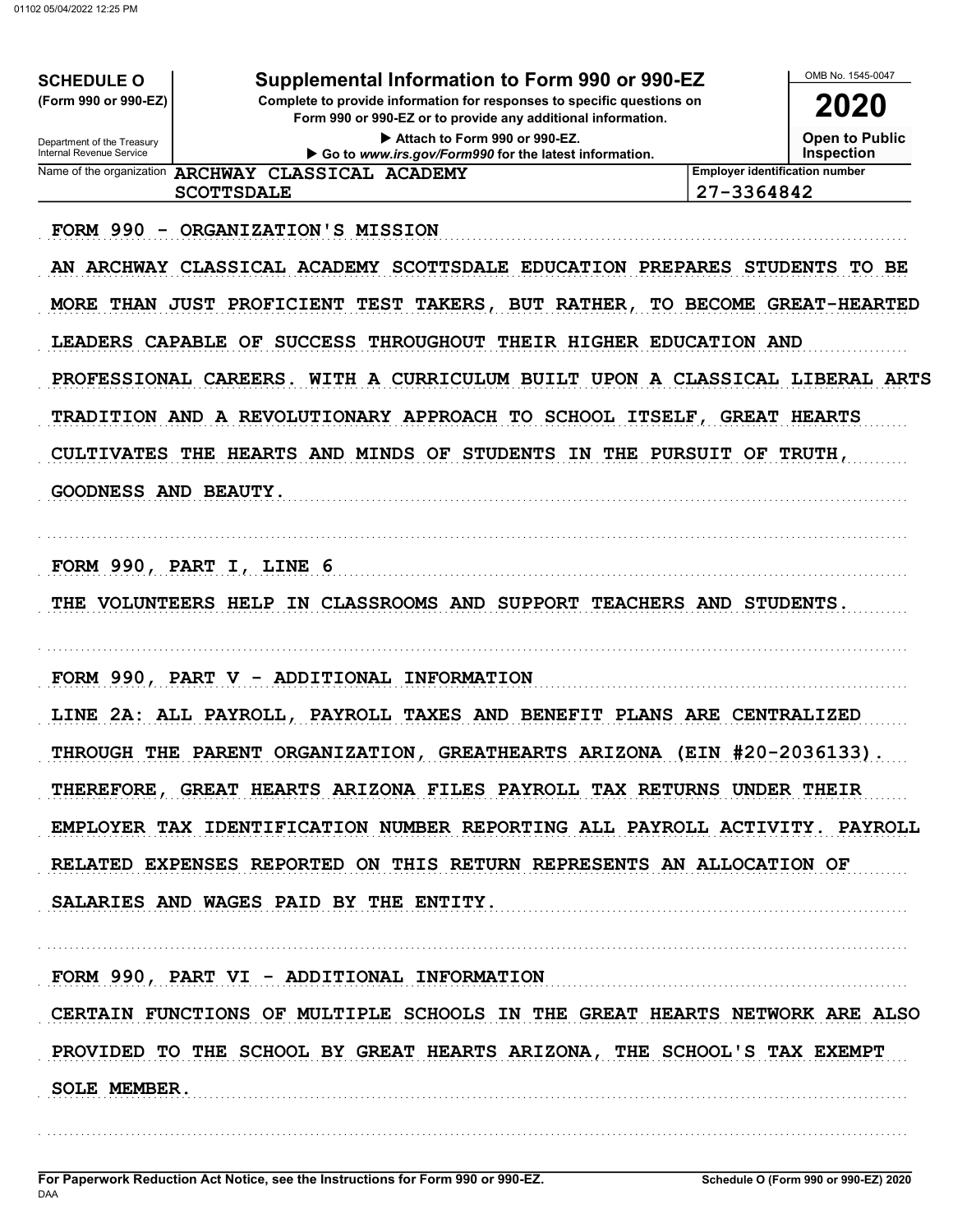$\sim$  4.1.  $\sim$  (F  $\sim$  000  $\sim$  000  $\sim$  000 000

| SCREQUIE O (FORM 990 OF 990-EZ) 2020          | Page.                                 |
|-----------------------------------------------|---------------------------------------|
| Name of the organization                      | <b>Employer identification number</b> |
| <b>ARCHWAY</b><br><b>ACADEMY</b><br>CLASSICAL | 3364842                               |

FORM 990, PART VI, LINE 6 - CLASSES OF MEMBERS OR STOCKHOLDERS THE SOLE MEMBER OF THE ACADEMY IS GREATHEARTS ARIZONA, AN ORGANIZATION EXEMPT FROM TAXATION UNDER INTERNAL REVENUE CODE SECTION 501(C)(3).

FORM 990, PART VI, LINE 7A - ELECTION OF MEMBERS AND THEIR RIGHTS THE SCHOOL'S TAX-EXEMPT SOLE MEMBER APPOINTS THE SCHOOL'S DIRECTORS, FILLS VACANCIES ON THE BOARD, AND MAY REMOVE DIRECTORS.

FORM 990, PART VI, LINE 7B - DECISIONS SUBJECT TO APPROVAL OF MEMBERS THE SCHOOL'S TAX-EXEMPT SOLE MEMBER RETAINS APPROVAL RIGHTS OVER KEY DECISIONS SUCH AS CHANGES TO THE SCHOOL'S BYLAWS, ARTICLES OF INCORPORATION, EDUCATIONAL PHILOSOPHY, AND SIGNIFICANT FINANCIAL EXPENDITURES (IN EXCESS OF \$50,000).

FORM 990, PART VI, LINE 11B - ORGANIZATION'S PROCESS TO REVIEW FORM 990 THE 990 IS PREPARED BY AN EXTERNAL CPA FIRM AND REVIEWED INTERNALLY BY THE CFO. AFTER COMPLETING THE CFO REVIEW, THE RETURN IS FINALIZED AND THEN REVIEWED BY THE GREATHEARTS AUDIT COMMITTEE PRIOR TO BEING SIGNED BY THE CFO.

FORM 990, PART VI, LINE 12C - ENFORCEMENT OF CONFLICTS POLICY BOARD MEMBERS, OFFICERS AND ALL EMPLOYEES COMPLETE AND SIGN A CONFLICT OF INTEREST AGREEMENT. THESE AGREEMENTS ARE REVIEWED BY HUMAN RESOURCES AND ANY CONFLICTS ARE IDENTIFIED AND REPORTED TO THE AUDITORS AND THE BOARD TO MONITOR.

FORM 990, PART VI, LINE 15A - COMPENSATION PROCESS FOR TOP OFFICIAL

PAGE 1 OF 2

Schedule O (Form 990 or 990-EZ) 2020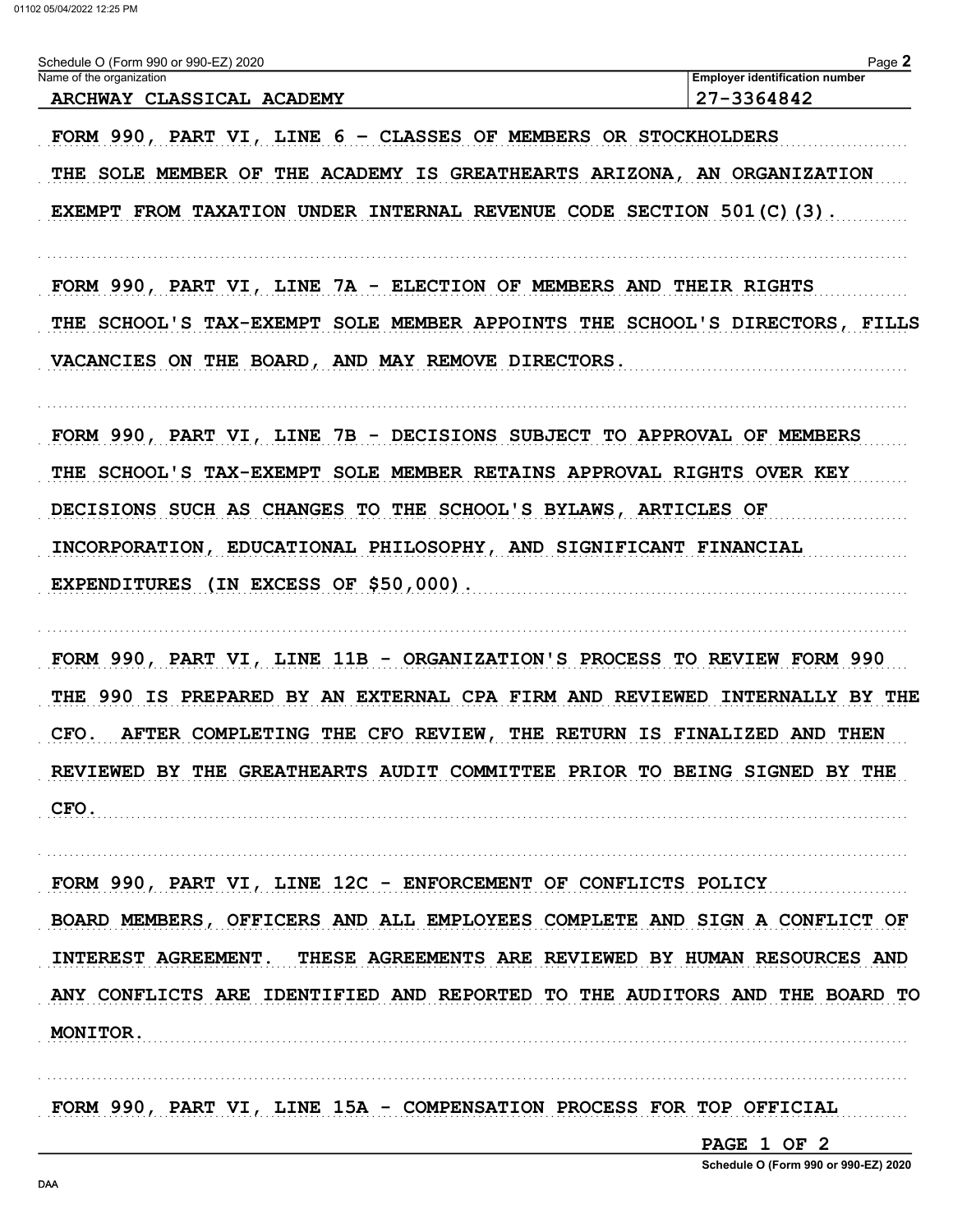| Schedule O (Form 990 or 990-EZ) 2020<br>Name of the organization          | Page 2<br><b>Employer identification number</b> |
|---------------------------------------------------------------------------|-------------------------------------------------|
| ARCHWAY CLASSICAL ACADEMY                                                 | 27-3364842                                      |
| SUBJECT TO THE SCHOOL'S CONFLICT OF INTEREST POLICY, THE SCHOOL'S TAX-    |                                                 |
| EXEMPT SOLE MEMBER AND THE SCHOOL'S BOARD APPROVE THE COMPENSATION OF KEY |                                                 |
| STAFF SUCH AS HEADMASTER AND ASSISTANT HEADMASTER.                        |                                                 |
| FORM 990, PART VI, LINE 15B - COMPENSATION PROCESS FOR OFFICERS           |                                                 |
| EMPLOYEES AND FACULTY ARE DETERMINED BASED ON INDEPENDENT COMPENSATION    |                                                 |
| STUDIES AND SALARIES OF COMPARABLE NON-PROFIT ORGANIZATIONS.              |                                                 |
| FORM 990, PART VI, LINE 19 - GOVERNING DOCUMENTS DISCLOSURE EXPLANATION   |                                                 |
| ALL BOARD MEETINGS ARE POSTED IN ADVANCE IN ACCORDANCE WITH ARIZONA OPEN  |                                                 |
| MEETING LAWS. THE GOVERNING DOCUMENTS, CONFLICT OF INTEREST POLICY, AND   |                                                 |
| FINANCIAL STATEMENTS ARE AVAILABLE BOTH AT THE MEETINGS OR FOLLOWING THE  |                                                 |
| MEETING AND UPON REQUEST.                                                 |                                                 |
|                                                                           |                                                 |
|                                                                           |                                                 |
|                                                                           |                                                 |
|                                                                           |                                                 |
|                                                                           |                                                 |
|                                                                           |                                                 |
|                                                                           |                                                 |
|                                                                           |                                                 |
|                                                                           |                                                 |
|                                                                           |                                                 |
|                                                                           |                                                 |
|                                                                           |                                                 |
|                                                                           |                                                 |
|                                                                           |                                                 |
|                                                                           | PAGE 2 OF 2                                     |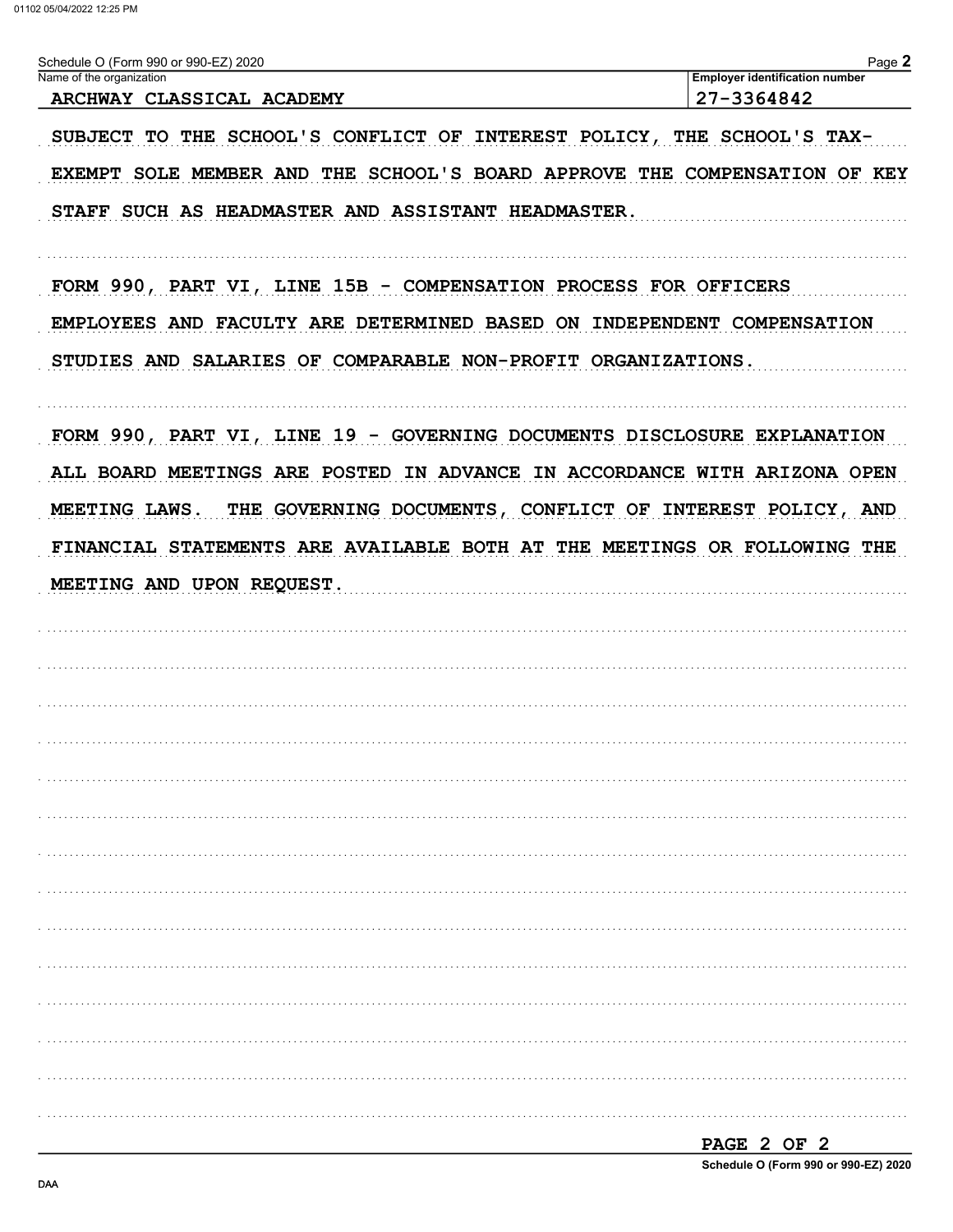| <b>SCHEDULE R</b><br>(Form 990)<br>Department of the Treasury<br>Internal Revenue Service | <b>Related Organizations and Unrelated Partnerships</b><br>▶ Complete if the organization answered "Yes" on Form 990, Part IV, line 33, 34, 35b, 36, or 37.<br>Attach to Form 990.<br>Go to www.irs.gov/Form990 for instructions and the latest information. |                         |                                                     |                                   |                                                           |                                     |                                                              |
|-------------------------------------------------------------------------------------------|--------------------------------------------------------------------------------------------------------------------------------------------------------------------------------------------------------------------------------------------------------------|-------------------------|-----------------------------------------------------|-----------------------------------|-----------------------------------------------------------|-------------------------------------|--------------------------------------------------------------|
| Name of the organization                                                                  | ARCHWAY CLASSICAL ACADEMY<br><b>SCOTTSDALE</b>                                                                                                                                                                                                               |                         |                                                     |                                   |                                                           | 27-3364842                          | <b>Employer identification number</b>                        |
| Part I                                                                                    | Identification of Disregarded Entities. Complete if the organization answered "Yes" on Form 990, Part IV, line 33.                                                                                                                                           |                         |                                                     |                                   |                                                           |                                     |                                                              |
|                                                                                           | Name, address, and EIN (if applicable) of disregarded entity                                                                                                                                                                                                 | (b)<br>Primary activity | (c)<br>Legal domicile (state<br>or foreign country) |                                   | (d)<br>Total income                                       | (e)<br>End-of-year assets           | (f)<br>Direct controlling<br>entity                          |
| (1)                                                                                       |                                                                                                                                                                                                                                                              |                         |                                                     |                                   |                                                           |                                     |                                                              |
| (2)                                                                                       |                                                                                                                                                                                                                                                              |                         |                                                     |                                   |                                                           |                                     |                                                              |
| (3)                                                                                       |                                                                                                                                                                                                                                                              |                         |                                                     |                                   |                                                           |                                     |                                                              |
| (4)                                                                                       |                                                                                                                                                                                                                                                              |                         |                                                     |                                   |                                                           |                                     |                                                              |
| (5)                                                                                       |                                                                                                                                                                                                                                                              |                         |                                                     |                                   |                                                           |                                     |                                                              |
| Part II                                                                                   | Identification of Related Tax-Exempt Organizations. Complete if the organization answered "Yes" on Form 990, Part IV, line 34, because it had<br>one or more related tax-exempt organizations during the tax year.                                           |                         |                                                     |                                   |                                                           |                                     |                                                              |
|                                                                                           | (a)<br>Name, address, and EIN of related organization                                                                                                                                                                                                        | (b)<br>Primary activity | Legal domicile (state<br>or foreign country)        | (d)<br><b>Exempt Code section</b> | (e)<br>Public charity status<br>(if section $501(c)(3)$ ) | (f)<br>Direct controlling<br>entity | (g)<br>Section 512(b)(13)<br>controlled entity?<br>No<br>Yes |
| (1)<br><b>PHOENIX</b>                                                                     | ANTHEM PREPARATORY ACADEMY<br>4801 E WASHINGTON STREET SUITE 25027-0375682<br>AZ 85034                                                                                                                                                                       | <b>EDUCATION</b>        | $\mathbf{A} \mathbf{Z}$                             | 3                                 | $\mathbf{2}$                                              | <b>GH AMERICA</b>                   | X                                                            |
| (2)<br><b>PHOENIX</b>                                                                     | ARCHWAY CLASSICAL ACADEMY ARETE<br>4801 E WASHINGTON STREET SUITE 25046-4061128<br>AZ 85034                                                                                                                                                                  | <b>EDUCATION</b>        | AZ                                                  | 3                                 | 2                                                         | <b>GH AMERICA</b>                   | x                                                            |
| <b>PHOENIX</b>                                                                            | (3) ARCHWAY CLASSICAL ACADEMY CHANDLER<br>4801 E WASHINGTON STREET SUITE 25027-3723907<br>AZ 85034                                                                                                                                                           | <b>EDUCATION</b>        | AZ                                                  | 3                                 | $\mathbf{2}$                                              | <b>GH AMERICA</b>                   | X                                                            |
| <b>PHOENIX</b>                                                                            | (4) ARCHWAY CLASSICAL ACADEMY CICERO<br>4801 E WASHINGTON STREET SUITE 25046-4065855<br>AZ 85034                                                                                                                                                             | <b>EDUCATION</b>        | AZ                                                  | 3                                 | $\mathbf{2}$                                              | <b>GH AMERICA</b>                   | X                                                            |
| <b>PHOENIX</b>                                                                            | (5) ARCHWAY CLASSICAL ACADEMY GLENDALE<br>4801 E WASHINGTON STREET SUITE 25046-1014697<br>AZ 85034                                                                                                                                                           | <b>EDUCATION</b>        | AZ                                                  | 3                                 | 2                                                         | <b>GH AMERICA</b>                   | X.                                                           |

For Paperwork Reduction Act Notice, see the Instructions for Form 990.<br><sub>DAA</sub>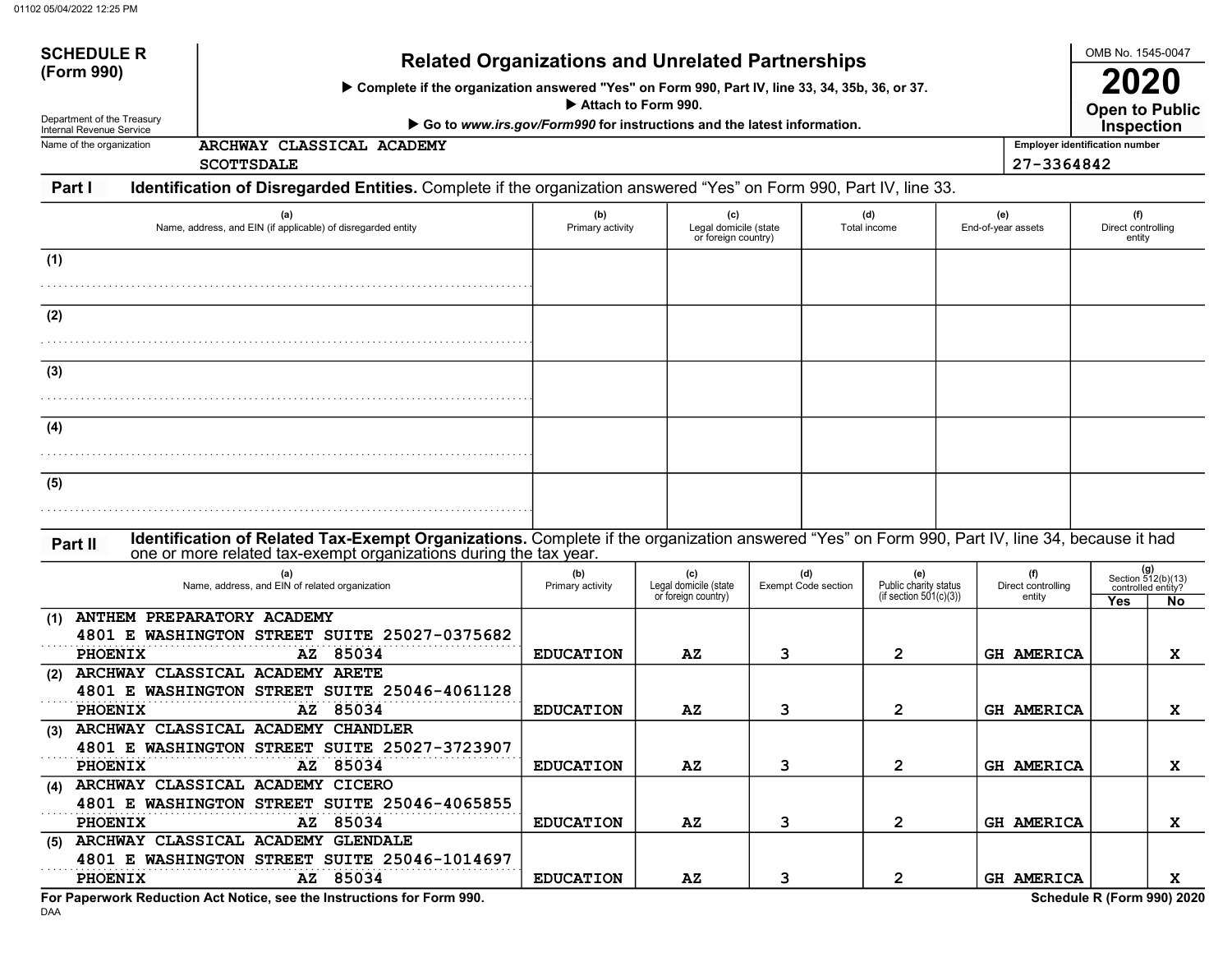| <b>SCHEDULE R</b><br>(Form 990)<br>Department of the Treasury<br>Internal Revenue Service | OMB No. 1545-0047<br><b>Related Organizations and Unrelated Partnerships</b><br>> Complete if the organization answered "Yes" on Form 990, Part IV, line 33, 34, 35b, 36, or 37.<br>Attach to Form 990.<br><b>Open to Public</b><br>Go to www.irs.gov/Form990 for instructions and the latest information. |                         |                                                     |                            |                                                           |                                     |                                                                |
|-------------------------------------------------------------------------------------------|------------------------------------------------------------------------------------------------------------------------------------------------------------------------------------------------------------------------------------------------------------------------------------------------------------|-------------------------|-----------------------------------------------------|----------------------------|-----------------------------------------------------------|-------------------------------------|----------------------------------------------------------------|
| Name of the organization                                                                  | ARCHWAY CLASSICAL ACADEMY<br><b>SCOTTSDALE</b>                                                                                                                                                                                                                                                             |                         |                                                     |                            |                                                           | 27-3364842                          | <b>Employer identification number</b>                          |
| Part I                                                                                    | Identification of Disregarded Entities. Complete if the organization answered "Yes" on Form 990, Part IV, line 33.                                                                                                                                                                                         |                         |                                                     |                            |                                                           |                                     |                                                                |
|                                                                                           | (a)<br>Name, address, and EIN (if applicable) of disregarded entity                                                                                                                                                                                                                                        | (b)<br>Primary activity | (c)<br>Legal domicile (state<br>or foreign country) |                            | (d)<br>Total income                                       | (e)<br>End-of-year assets           | (f)<br>Direct controlling<br>entity                            |
| (1)                                                                                       |                                                                                                                                                                                                                                                                                                            |                         |                                                     |                            |                                                           |                                     |                                                                |
| (2)                                                                                       |                                                                                                                                                                                                                                                                                                            |                         |                                                     |                            |                                                           |                                     |                                                                |
| (3)                                                                                       |                                                                                                                                                                                                                                                                                                            |                         |                                                     |                            |                                                           |                                     |                                                                |
| (4)                                                                                       |                                                                                                                                                                                                                                                                                                            |                         |                                                     |                            |                                                           |                                     |                                                                |
| (5)                                                                                       |                                                                                                                                                                                                                                                                                                            |                         |                                                     |                            |                                                           |                                     |                                                                |
| Part II                                                                                   | Identification of Related Tax-Exempt Organizations. Complete if the organization answered "Yes" on Form 990, Part IV, line 34, because it had<br>one or more related tax-exempt organizations during the tax year.                                                                                         |                         |                                                     |                            |                                                           |                                     |                                                                |
|                                                                                           | (a)<br>Name, address, and EIN of related organization                                                                                                                                                                                                                                                      | (b)<br>Primary activity | Legal domicile (state<br>or foreign country)        | <b>Exempt Code section</b> | (e)<br>Public charity status<br>(if section $501(c)(3)$ ) | (f)<br>Direct controlling<br>entity | $(g)$<br>Section 512(b)(13)<br>controlled entity?<br>Yes<br>No |
| (1)<br><b>PHOENIX</b>                                                                     | ARCHWAY CLASSICAL ACADEMY LINCOLN<br>4801 E WASHINGTON STREET SUITE 25047-1706688<br>85034<br>AZ                                                                                                                                                                                                           | <b>EDUCATION</b>        | AZ                                                  | 3                          | 2                                                         | <b>GH AMERICA</b>                   | X                                                              |
| (2)<br><b>PHOENIX</b>                                                                     | ARCHWAY CLASSICAL ACADEMY VERITAS<br>4801 E WASHINGTON STREET SUITE 25027-3364820<br>AZ 85034                                                                                                                                                                                                              | <b>EDUCATION</b>        | AZ                                                  | 3                          | 2                                                         | <b>GH AMERICA</b>                   | x                                                              |
| <b>PHOENIX</b>                                                                            | (3) ARCHWAY CLASSICAL NORTH PHOENIX<br>4801 E WASHINGTON STREET SUITE 25027-3364871<br>AZ 85034                                                                                                                                                                                                            | <b>EDUCATION</b>        | AZ                                                  | 3                          | $\mathbf{2}$                                              | <b>GH AMERICA</b>                   | X                                                              |
| <b>PHOENIX</b>                                                                            | (4) ARCHWAY CLASSICAL TRIVIUM EAST<br>4801 E WASHINGTON STREET SUITE 25047-1762959<br>AZ 85034                                                                                                                                                                                                             | <b>EDUCATION</b>        | AZ                                                  | 3                          | $\mathbf{2}$                                              | <b>GH AMERICA</b>                   | X                                                              |
| <b>PHOENIX</b>                                                                            | (5) ARCHWAY CLASSICAL TRIVIUM WEST<br>4801 E WASHINGTON STREET SUITE 25027-3364743<br>AZ 85034                                                                                                                                                                                                             | <b>EDUCATION</b>        | AZ                                                  | 3                          | $\mathbf{2}$                                              | <b>GH AMERICA</b>                   | X                                                              |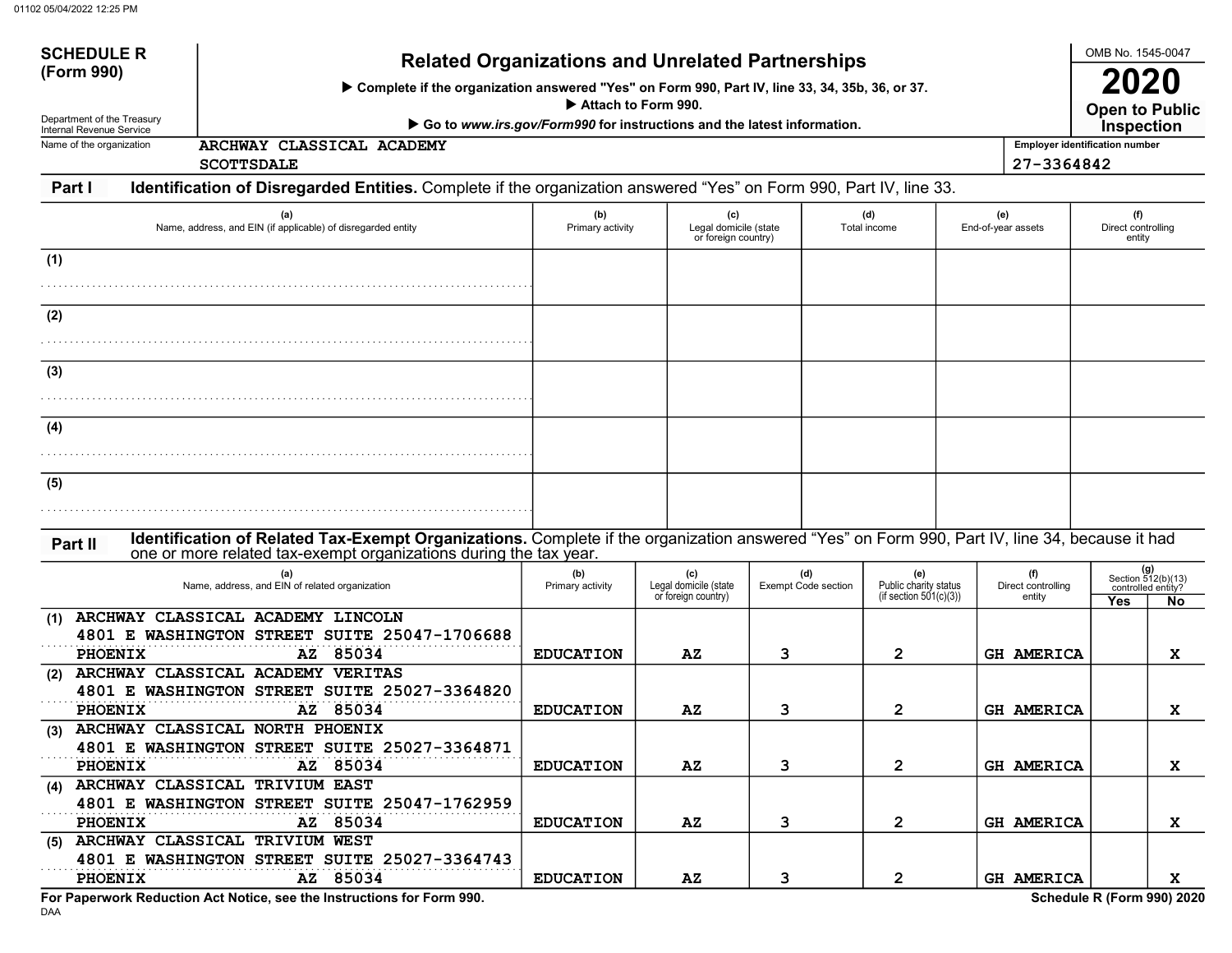| <b>SCHEDULE R</b><br>(Form 990)<br>Department of the Treasury<br>Internal Revenue Service | <b>Related Organizations and Unrelated Partnerships</b><br>> Complete if the organization answered "Yes" on Form 990, Part IV, line 33, 34, 35b, 36, or 37.<br>Attach to Form 990.<br>Go to www.irs.gov/Form990 for instructions and the latest information. |                         |                                                     |                                   |                                                           |                                     |                                                                |
|-------------------------------------------------------------------------------------------|--------------------------------------------------------------------------------------------------------------------------------------------------------------------------------------------------------------------------------------------------------------|-------------------------|-----------------------------------------------------|-----------------------------------|-----------------------------------------------------------|-------------------------------------|----------------------------------------------------------------|
| Name of the organization                                                                  | ARCHWAY CLASSICAL ACADEMY<br><b>SCOTTSDALE</b>                                                                                                                                                                                                               |                         |                                                     |                                   |                                                           | 27-3364842                          | <b>Employer identification number</b>                          |
| Part I                                                                                    | Identification of Disregarded Entities. Complete if the organization answered "Yes" on Form 990, Part IV, line 33.                                                                                                                                           |                         |                                                     |                                   |                                                           |                                     |                                                                |
|                                                                                           | Name, address, and EIN (if applicable) of disregarded entity                                                                                                                                                                                                 | (b)<br>Primary activity | (c)<br>Legal domicile (state<br>or foreign country) |                                   | (d)<br>Total income                                       | (e)<br>End-of-year assets           | (f)<br>Direct controlling<br>entity                            |
| (1)                                                                                       |                                                                                                                                                                                                                                                              |                         |                                                     |                                   |                                                           |                                     |                                                                |
| (2)                                                                                       |                                                                                                                                                                                                                                                              |                         |                                                     |                                   |                                                           |                                     |                                                                |
| (3)                                                                                       |                                                                                                                                                                                                                                                              |                         |                                                     |                                   |                                                           |                                     |                                                                |
| (4)                                                                                       |                                                                                                                                                                                                                                                              |                         |                                                     |                                   |                                                           |                                     |                                                                |
| (5)                                                                                       |                                                                                                                                                                                                                                                              |                         |                                                     |                                   |                                                           |                                     |                                                                |
| Part II                                                                                   | Identification of Related Tax-Exempt Organizations. Complete if the organization answered "Yes" on Form 990, Part IV, line 34, because it had<br>one or more related tax-exempt organizations during the tax year.                                           |                         |                                                     |                                   |                                                           |                                     |                                                                |
|                                                                                           | (a)<br>Name, address, and EIN of related organization                                                                                                                                                                                                        | (b)<br>Primary activity | Legal domicile (state<br>or foreign country)        | (d)<br><b>Exempt Code section</b> | (e)<br>Public charity status<br>(if section $501(c)(3)$ ) | (f)<br>Direct controlling<br>entity | $(g)$<br>Section 512(b)(13)<br>controlled entity?<br>No<br>Yes |
| (1)<br><b>PHOENIX</b>                                                                     | ARETE PREPARATORY ACADEMY<br>4801 E WASHINGTON STREET SUITE 25020-5332933<br>AZ 85034                                                                                                                                                                        | <b>EDUCATION</b>        | ΑZ                                                  | 3                                 | $\mathbf{2}$                                              | <b>GH AMERICA</b>                   | X                                                              |
| (2)<br><b>PHOENIX</b>                                                                     | CHANDLER PREPARATORY ACADEMY<br>4801 E WASHINGTON STREET SUITE 25020-2075176<br>AZ 85034                                                                                                                                                                     | <b>EDUCATION</b>        | AZ                                                  | 3                                 | $\mathbf{2}$                                              | GH AMERICA                          | x                                                              |
| <b>PHOENIX</b>                                                                            | (3) CICERO PREPARATORY ACADEMY<br>4801 E WASHINGTON STREET SUITE 25046-4096974<br>AZ 85034                                                                                                                                                                   | <b>EDUCATION</b>        | AZ                                                  | 3                                 | $\mathbf{2}$                                              | <b>GH AMERICA</b>                   | X                                                              |
| <b>PHOENIX</b>                                                                            | (4) GLENDALE PREPARATORY ACADEMY<br>4801 E WASHINGTON STREET SUITE 25020-8760987<br>AZ 85034                                                                                                                                                                 | <b>EDUCATION</b>        | AZ                                                  | 3                                 | $\mathbf{2}$                                              | <b>GH AMERICA</b>                   | X                                                              |
| <b>PHOENIX</b>                                                                            | (5) LINCOLN PREPARATORY ACADEMY<br>4801 E WASHINGTON STREET SUITE 25047-1674469<br>AZ 85034                                                                                                                                                                  | <b>EDUCATION</b>        | AZ                                                  | 3                                 | 2                                                         | <b>GH AMERICA</b>                   | X                                                              |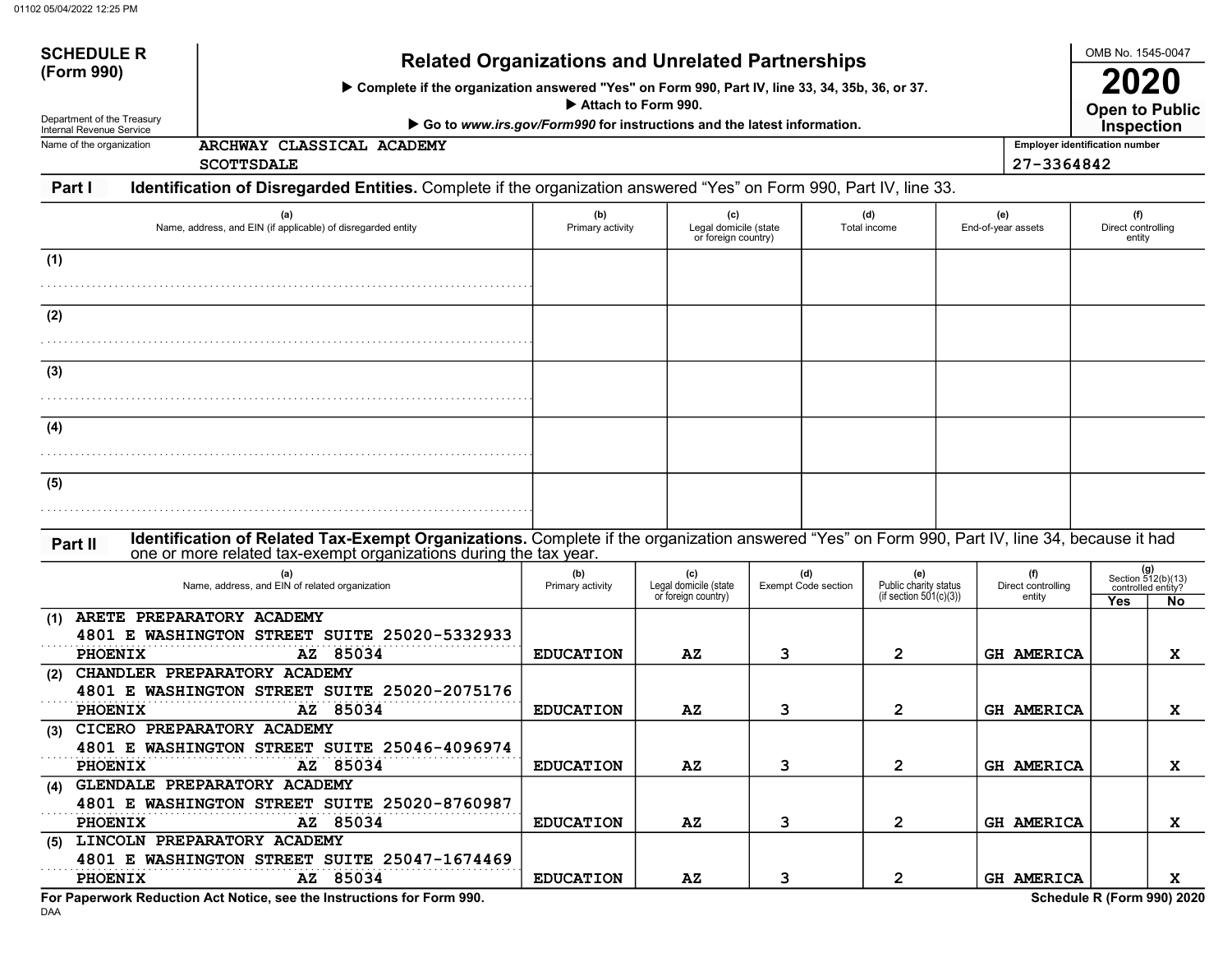| <b>SCHEDULE R</b><br>(Form 990)<br>Department of the Treasury<br>Internal Revenue Service | OMB No. 1545-0047<br><b>Related Organizations and Unrelated Partnerships</b><br>> Complete if the organization answered "Yes" on Form 990, Part IV, line 33, 34, 35b, 36, or 37.<br>Attach to Form 990.<br><b>Open to Public</b><br>Go to www.irs.gov/Form990 for instructions and the latest information. |                         |                                                     |                            |                                                           |                                     |                                                                |
|-------------------------------------------------------------------------------------------|------------------------------------------------------------------------------------------------------------------------------------------------------------------------------------------------------------------------------------------------------------------------------------------------------------|-------------------------|-----------------------------------------------------|----------------------------|-----------------------------------------------------------|-------------------------------------|----------------------------------------------------------------|
| Name of the organization                                                                  | ARCHWAY CLASSICAL ACADEMY<br><b>SCOTTSDALE</b>                                                                                                                                                                                                                                                             |                         |                                                     |                            |                                                           | 27-3364842                          | <b>Employer identification number</b>                          |
| Part I                                                                                    | <b>Identification of Disregarded Entities.</b> Complete if the organization answered "Yes" on Form 990, Part IV, line 33.                                                                                                                                                                                  |                         |                                                     |                            |                                                           |                                     |                                                                |
|                                                                                           | (a)<br>Name, address, and EIN (if applicable) of disregarded entity                                                                                                                                                                                                                                        | (b)<br>Primary activity | (c)<br>Legal domicile (state<br>or foreign country) |                            | (d)<br>Total income                                       | (e)<br>End-of-year assets           | (f)<br>Direct controlling<br>entity                            |
| (1)                                                                                       |                                                                                                                                                                                                                                                                                                            |                         |                                                     |                            |                                                           |                                     |                                                                |
| (2)                                                                                       |                                                                                                                                                                                                                                                                                                            |                         |                                                     |                            |                                                           |                                     |                                                                |
| (3)                                                                                       |                                                                                                                                                                                                                                                                                                            |                         |                                                     |                            |                                                           |                                     |                                                                |
| (4)                                                                                       |                                                                                                                                                                                                                                                                                                            |                         |                                                     |                            |                                                           |                                     |                                                                |
| (5)                                                                                       |                                                                                                                                                                                                                                                                                                            |                         |                                                     |                            |                                                           |                                     |                                                                |
| Part II                                                                                   | Identification of Related Tax-Exempt Organizations. Complete if the organization answered "Yes" on Form 990, Part IV, line 34, because it had<br>one or more related tax-exempt organizations during the tax year.                                                                                         |                         |                                                     |                            |                                                           |                                     |                                                                |
|                                                                                           | (a)<br>Name, address, and EIN of related organization                                                                                                                                                                                                                                                      | (b)<br>Primary activity | Legal domicile (state<br>or foreign country)        | <b>Exempt Code section</b> | (e)<br>Public charity status<br>(if section $501(c)(3)$ ) | (f)<br>Direct controlling<br>entity | $(g)$<br>Section 512(b)(13)<br>controlled entity?<br>Yes<br>No |
| (1)<br><b>PHOENIX</b>                                                                     | MARYVALE PREPARATORY ACADEMY<br>4801 E WASHINGTON STREET SUITE 25027-3289377<br>85034<br>AZ                                                                                                                                                                                                                | <b>EDUCATION</b>        | AZ                                                  | 3                          | 2                                                         | <b>GH AMERICA</b>                   | X                                                              |
| (2)<br><b>PHOENIX</b>                                                                     | NORTH PHOENIX PREPARATORY ACADEMY<br>4801 E WASHINGTON STREET SUITE 25027-3322474<br>AZ 85034                                                                                                                                                                                                              | <b>EDUCATION</b>        | AZ                                                  | 3                          | 2                                                         | <b>GH AMERICA</b>                   | x                                                              |
| <b>PHOENIX</b>                                                                            | (3) SCOTTSDALE PREPARATORY ACADEMY<br>4801 E WASHINGTON STREET SUITE 25020-8778703<br>AZ 85034                                                                                                                                                                                                             | <b>EDUCATION</b>        | AZ                                                  | 3                          | $\mathbf{2}$                                              | <b>GH AMERICA</b>                   | X                                                              |
| <b>PHOENIX</b>                                                                            | (4) TELEOS PREPARATORY ACADEMY<br>4801 E WASHINGTON STREET SUITE 25026-2700807<br>AZ 85034                                                                                                                                                                                                                 | <b>EDUCATION</b>        | AZ                                                  | 3                          | $\mathbf{2}$                                              | <b>GH AMERICA</b>                   | X                                                              |
| <b>PHOENIX</b>                                                                            | (5) TRIVIUM PREPARATORY ACADEMY<br>4801 E WASHINGTON STREET SUITE 25027-3289295<br>AZ 85034                                                                                                                                                                                                                | <b>EDUCATION</b>        | AZ                                                  | 3                          | $\mathbf{2}$                                              | <b>GH AMERICA</b>                   | X                                                              |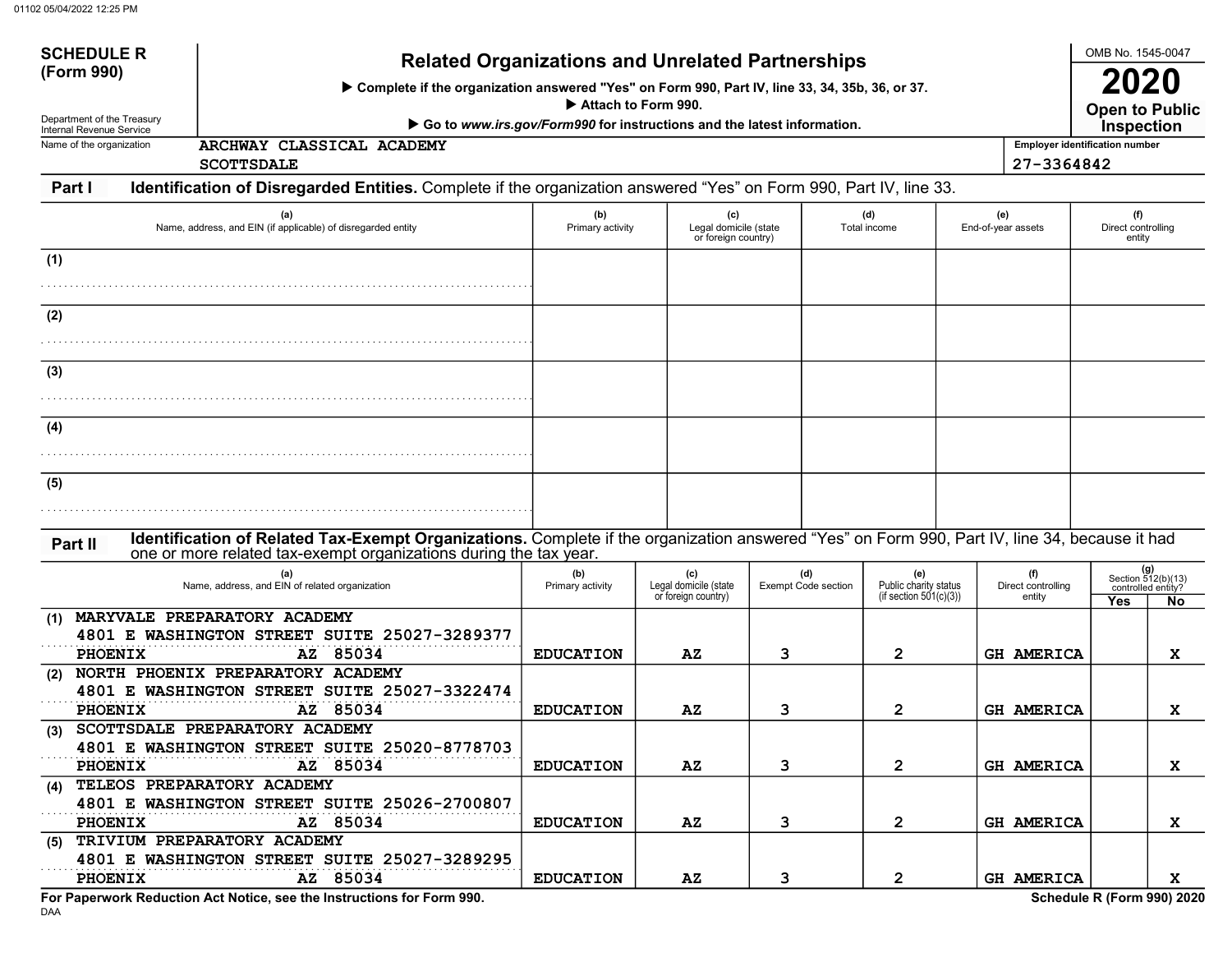| <b>SCHEDULE R</b><br>(Form 990)<br>Department of the Treasury<br>Internal Revenue Service | <b>Related Organizations and Unrelated Partnerships</b><br>▶ Complete if the organization answered "Yes" on Form 990, Part IV, line 33, 34, 35b, 36, or 37.<br>Attach to Form 990.<br>Go to www.irs.gov/Form990 for instructions and the latest information. |                         |                                                     |                                   |                                                           |                                     |                                                              |
|-------------------------------------------------------------------------------------------|--------------------------------------------------------------------------------------------------------------------------------------------------------------------------------------------------------------------------------------------------------------|-------------------------|-----------------------------------------------------|-----------------------------------|-----------------------------------------------------------|-------------------------------------|--------------------------------------------------------------|
| Name of the organization                                                                  | ARCHWAY CLASSICAL ACADEMY<br><b>SCOTTSDALE</b>                                                                                                                                                                                                               |                         |                                                     |                                   |                                                           | 27-3364842                          | <b>Employer identification number</b>                        |
| Part I                                                                                    | Identification of Disregarded Entities. Complete if the organization answered "Yes" on Form 990, Part IV, line 33.                                                                                                                                           |                         |                                                     |                                   |                                                           |                                     |                                                              |
|                                                                                           | Name, address, and EIN (if applicable) of disregarded entity                                                                                                                                                                                                 | (b)<br>Primary activity | (c)<br>Legal domicile (state<br>or foreign country) |                                   | (d)<br>Total income                                       | (e)<br>End-of-year assets           | (f)<br>Direct controlling<br>entity                          |
| (1)                                                                                       |                                                                                                                                                                                                                                                              |                         |                                                     |                                   |                                                           |                                     |                                                              |
| (2)                                                                                       |                                                                                                                                                                                                                                                              |                         |                                                     |                                   |                                                           |                                     |                                                              |
| (3)                                                                                       |                                                                                                                                                                                                                                                              |                         |                                                     |                                   |                                                           |                                     |                                                              |
| (4)                                                                                       |                                                                                                                                                                                                                                                              |                         |                                                     |                                   |                                                           |                                     |                                                              |
| (5)                                                                                       |                                                                                                                                                                                                                                                              |                         |                                                     |                                   |                                                           |                                     |                                                              |
| Part II                                                                                   | Identification of Related Tax-Exempt Organizations. Complete if the organization answered "Yes" on Form 990, Part IV, line 34, because it had<br>one or more related tax-exempt organizations during the tax year.                                           |                         |                                                     |                                   |                                                           |                                     |                                                              |
|                                                                                           | (a)<br>Name, address, and EIN of related organization                                                                                                                                                                                                        | (b)<br>Primary activity | Legal domicile (state<br>or foreign country)        | (d)<br><b>Exempt Code section</b> | (e)<br>Public charity status<br>(if section $501(c)(3)$ ) | (f)<br>Direct controlling<br>entity | (g)<br>Section 512(b)(13)<br>controlled entity?<br>No<br>Yes |
| (1)<br><b>PHOENIX</b>                                                                     | VERITAS PREPARATORY ACADEMY<br>4801 E WASHINGTON STREET SUITE 25005-0527441<br>AZ 85034                                                                                                                                                                      | <b>EDUCATION</b>        | $\mathbf{A} \mathbf{Z}$                             | 3                                 | $\mathbf{2}$                                              | <b>GH AMERICA</b>                   | X                                                            |
| <b>GREATHEARTS ARIZONA</b><br>(2)<br><b>PHOENIX</b>                                       | 4801 E WASHINGTON STREET SUITE 25020-2036133<br>AZ 85034                                                                                                                                                                                                     | <b>EDUCATION</b>        | AZ                                                  | 3                                 | 7                                                         | <b>GH AMERICA</b>                   | x                                                            |
| (3) GREATHEARTS AMERICA<br>PHOENIX                                                        | 4801 E WASHINGTON STREET SUITE 25045-4306715<br>AZ 85034                                                                                                                                                                                                     | <b>EDUCATION</b>        | AZ                                                  | 3                                 | 7                                                         | N/A                                 | X                                                            |
| (4) GREATHEARTS-TEXAS<br><b>PHOENIX</b>                                                   | 4801 E WASHINGTON STREET SUITE 25043-1973126<br>AZ 85034                                                                                                                                                                                                     | <b>EDUCATION</b>        | ТX                                                  | 3                                 | $\mathbf{2}$                                              | <b>GH AMERICA</b>                   | X                                                            |
| <b>PHOENIX</b>                                                                            | (5) THE GREATHEARTS FOUNDATION, INC.<br>4801 E WASHINGTON STREET SUITE 25082-3809856<br>AZ 85034                                                                                                                                                             | <b>SUPPORT</b>          | AZ                                                  | 3                                 | 12A                                                       | GH AMERICA                          | X.                                                           |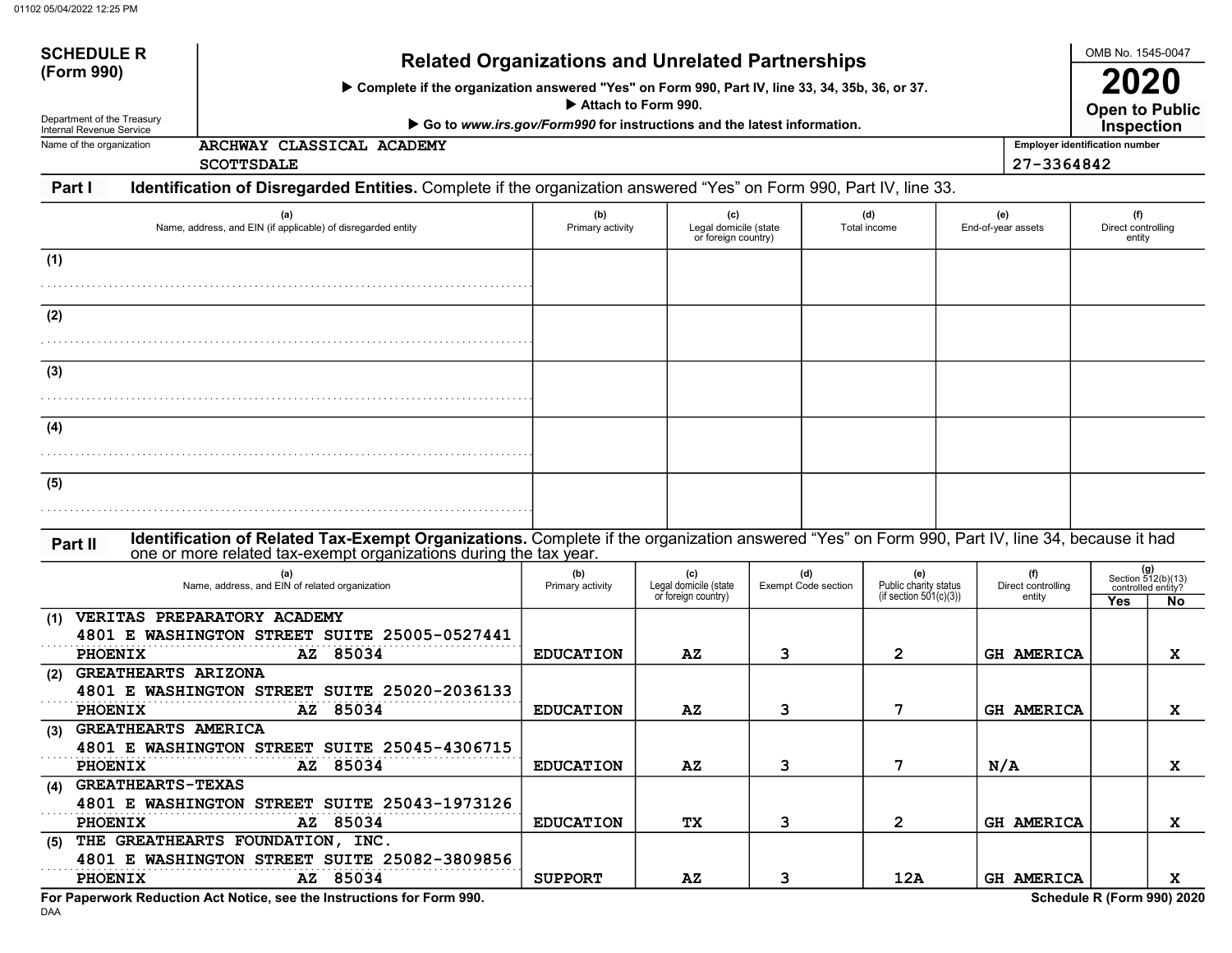| Schedule R (Form 990) 2020 ARCHWAY CLASSICAL ACADEMY<br>Identification of Related Organizations Taxable as a Partnership. Complete if the organization answered "Yes" on Form 990, Part IV, line 34, because it had one or more related organizations treated as a partnership during<br>Part III |                         |                                                             |                                                        |                                                                                                         |                                                        |                                        |                                                   |                                                                         |                                                     |  | Page 2                                                |
|---------------------------------------------------------------------------------------------------------------------------------------------------------------------------------------------------------------------------------------------------------------------------------------------------|-------------------------|-------------------------------------------------------------|--------------------------------------------------------|---------------------------------------------------------------------------------------------------------|--------------------------------------------------------|----------------------------------------|---------------------------------------------------|-------------------------------------------------------------------------|-----------------------------------------------------|--|-------------------------------------------------------|
| (a)<br>Name, address, and EIN of<br>related organization                                                                                                                                                                                                                                          | (b)<br>Primary activity | (c)<br>Legal<br>domicile<br>state or<br>foreign<br>country) | (d)<br>Direct controlling<br>entity                    | (e)<br>Predominant<br>income (related,<br>unrelated,<br>excluded from<br>tax under<br>sections 512-514) | (f)<br>Share of total<br>income                        | (g)<br>Share of end-of-<br>year assets | (h)<br>Dispro-<br>portionate<br>alloc.?<br>Yes No | (i)<br>Code V-UBI<br>amount in box 20<br>of Schedule K-1<br>(Form 1065) | (j)<br>General or<br>managing<br>partner?<br>Yes No |  | (k)<br>Percentage<br>ownership                        |
| (1)                                                                                                                                                                                                                                                                                               |                         |                                                             |                                                        |                                                                                                         |                                                        |                                        |                                                   |                                                                         |                                                     |  |                                                       |
| (2)                                                                                                                                                                                                                                                                                               |                         |                                                             |                                                        |                                                                                                         |                                                        |                                        |                                                   |                                                                         |                                                     |  |                                                       |
| (3)                                                                                                                                                                                                                                                                                               |                         |                                                             |                                                        |                                                                                                         |                                                        |                                        |                                                   |                                                                         |                                                     |  |                                                       |
| (4)                                                                                                                                                                                                                                                                                               |                         |                                                             |                                                        |                                                                                                         |                                                        |                                        |                                                   |                                                                         |                                                     |  |                                                       |
| Identification of Related Organizations Taxable as a Corporation or Trust. Complete if the organization answered "Yes" on Form 990, Part IV, line 34, because it had one or more related organizations treated as a corporatio<br>Part IV                                                         |                         |                                                             |                                                        |                                                                                                         |                                                        |                                        |                                                   |                                                                         |                                                     |  |                                                       |
| (a)<br>Name, address, and EIN of related organization                                                                                                                                                                                                                                             | (b)<br>Primary activity |                                                             | (c)<br>Legal domicile<br>(state or<br>foreign country) | (d)<br>Direct controlling<br>entity                                                                     | (e)<br>Type of entity<br>(C corp, S corp,<br>or trust) | (f)<br>Share of total<br>income        | (g)<br>Share of<br>end-of-year assets             |                                                                         | (h)<br>Percentage<br>ownership                      |  | (i)<br>Section<br>512(b)(13)<br>controlled<br>entity? |
| (1)                                                                                                                                                                                                                                                                                               |                         |                                                             |                                                        |                                                                                                         |                                                        |                                        |                                                   |                                                                         |                                                     |  | Yes   No                                              |
|                                                                                                                                                                                                                                                                                                   |                         |                                                             |                                                        |                                                                                                         |                                                        |                                        |                                                   |                                                                         |                                                     |  |                                                       |
| (2)                                                                                                                                                                                                                                                                                               |                         |                                                             |                                                        |                                                                                                         |                                                        |                                        |                                                   |                                                                         |                                                     |  |                                                       |
| (3)                                                                                                                                                                                                                                                                                               |                         |                                                             |                                                        |                                                                                                         |                                                        |                                        |                                                   |                                                                         |                                                     |  |                                                       |
|                                                                                                                                                                                                                                                                                                   |                         |                                                             |                                                        |                                                                                                         |                                                        |                                        |                                                   |                                                                         |                                                     |  |                                                       |
| (4)                                                                                                                                                                                                                                                                                               |                         |                                                             |                                                        |                                                                                                         |                                                        |                                        |                                                   |                                                                         |                                                     |  |                                                       |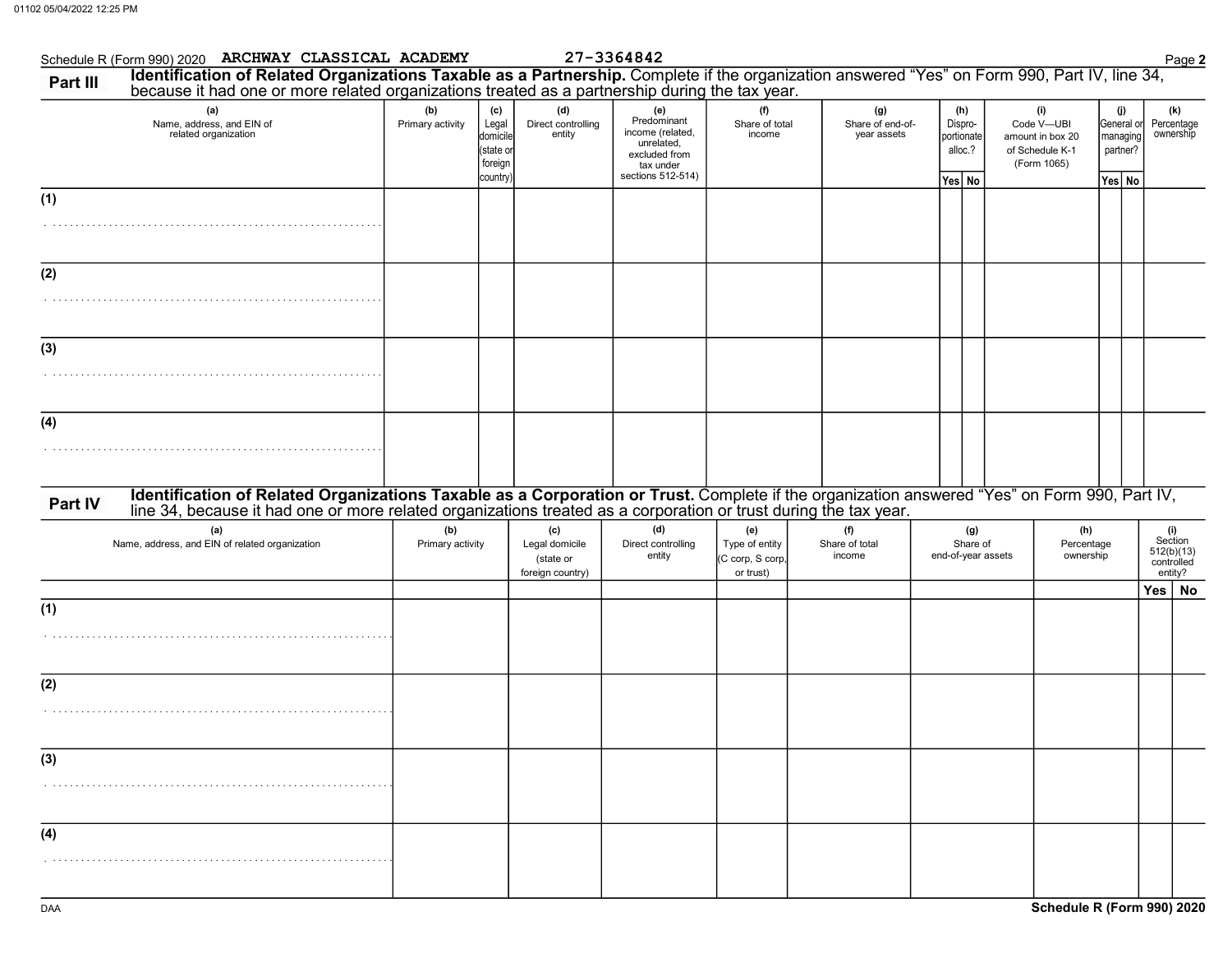#### Part V Transactions With Related Organizations. Complete if the organization answered "Yes" on Form 990, Part IV, line 34, 35b, or 36. Schedule R (Form 990) 2020 ARCHWAY CLASSICAL ACADEMY 27-3364842<br>Page 3 Note: Complete line 1 if any entity is listed in Parts II, III, or IV of this schedule. 1 During the tax year, did the organization engage in any of the following transactions with one or more related organizations listed in Parts II–IV? a Receipt of (i) interest, (ii) annuities, (iii) royalties, or (iv) rent from a controlled entity . . . . . . . . . . . . . . . . . . . . . . . . . . . . . . . . . . . . . . . . . . . . . . . . . . . . . . . . . . . . . . . . . . . . . . . . . . . . . . . . . . . . . . . . . . . . . . . . . **b** Gift, grant, or capital contribution to related organization(s) with an example conserved conserved conserved conserved conserved conserved conserved conserved conserved conserved conserved conserved conserved conserv  $\bm{c}$  Gift, grant, or capital contribution from related organization(s) with an interaction of the content of the content of the contribution from related organization(s) with an interaction of the content of the conten d Loans or loan guarantees to or for related organization(s) with an example contained and contained a contained a contained a contained a contained a contained a contained a contained a contained a contained a contained a  $e$  Loans or loan guarantees by related organization(s) with an example construction and construction construction  $\mathbf{s}$  $f$  Dividends from related organization(s) with an array construction of the construction of the construction of the construction  $\mathbf{s}_1$ g h Purchase of assets from related organization(s) with according the control of the control of the control of the control or control or control or control or control or control or control or control or control or control o i Exchange of assets with related organization(s) with according the control of the control of the control of the control or control or the control or the control or the control or the control of the control of the control j Lease of facilities, equipment, or other assets to related organization(s) . . . . . . . . . . . . . . . . . . . . . . . . . . . . . . . . . . . . . . . . . . . . . . . . . . . . . . . . . . . . . . . . . . . . . . . . . . . . . . . . . . . . . . . . . . . . . . . . . . . . . . . . . . . . . k Lease of facilities, equipment, or other assets from related organization(s) with an accommunity conservation contain an accommunity conservation of facilities, equipment, or other assets from related organization(s) wit l Performance of services or membership or fundraising solicitations for related organization(s) . . . . . . . . . . . . . . . . . . . . . . . . . . . . . . . . . . . . . . . . . . . . . . . . . . . . . . . . . . . . . . . . . . . . . . . . . . . . . . . . . . . . . . . m Performance of services or membership or fundraising solicitations by related organization(s) . . . . . . . . . . . . . . . . . . . . . . . . . . . . . . . . . . . . . . . . . . . . . . . . . . . . . . . . . . . . . . . . . . . . . . . . . . . . . . . . . . . . . . . n Sharing of facilities, equipment, mailing lists, or other assets with related organization(s)<sub>………………………………………………………………………………………</sub> o Sharing of paid employees with related organization(s) with an example construction and contained construction and construction of the state or sharing of paid employees with related organization(s) with construction and **p** Reimbursement paid to related organization(s) for expenses q Reimbursement paid by related organization(s) for expenses with an example to conserve the content of conserversion of the conserversion of Reimbursement paid by related organization(s) for expenses with conserversion of s Other transfer of cash or property from related organization(s) . . . . . . . . . . . . . . . . . . . . . . . . . . . . . . . . . . . . . . . . . . . . . . . . . . . . . . . . . . . . . . . . . . . . . . . . . . . . . . . . . . . . . . . . . . . . . . . . . . . . . . . . . . . . . . . . . . . . . . . Sale of assets to related organization(s) www.community.com/www.community.com/www.community.com/www.community.com/www.community.com/www.community.com/www.community.com/www.community.com/www.community.com/www.community.com/ Other transfer of cash or property to related organization(s) . . . . . . . . . . . . . . . . . . . . . . . . . . . . . . . . . . . . . . . . . . . . . . . . . . . . . . . . . . . . . . . . . . . . . . . . . . . . . . . . . . . . . . . . . . . . . . . . . . . . . . . . . . . . . . . . . . . . . . . . . . r 1r 1a 1b 1c 1d 1e 1f 1g 1h 1i 1j 1k 1l 1m 1n 1o 1p  $1<sub>a</sub>$ 1s Yes No 2 If the answer to any of the above is "Yes," see the instructions for information on who must complete this line, including covered relationships and transaction thresholds. Name of related organization **Name of related organization** Name of related organization type (a–s) Amount involved (a)  $\qquad \qquad$  (b)  $\qquad \qquad$  (c) (1) (d) Method of determining amount involved X X X X X X X X X X X X X X X X X X X GREATHEARTS ARIZONA O 5,443,090 FMV

GREATHEARTS ARIZONA PHOTOS REATHEARTS ARIZONA PHOTOS REATHEARTS ARIZONA

GREATHEARTS ARIZONA **EXECUTE:** THE SET OF STREATHEARTS ARIZONA

Schedule R (Form 990) 2020

(2)

(3)

(4)

(5)

(6)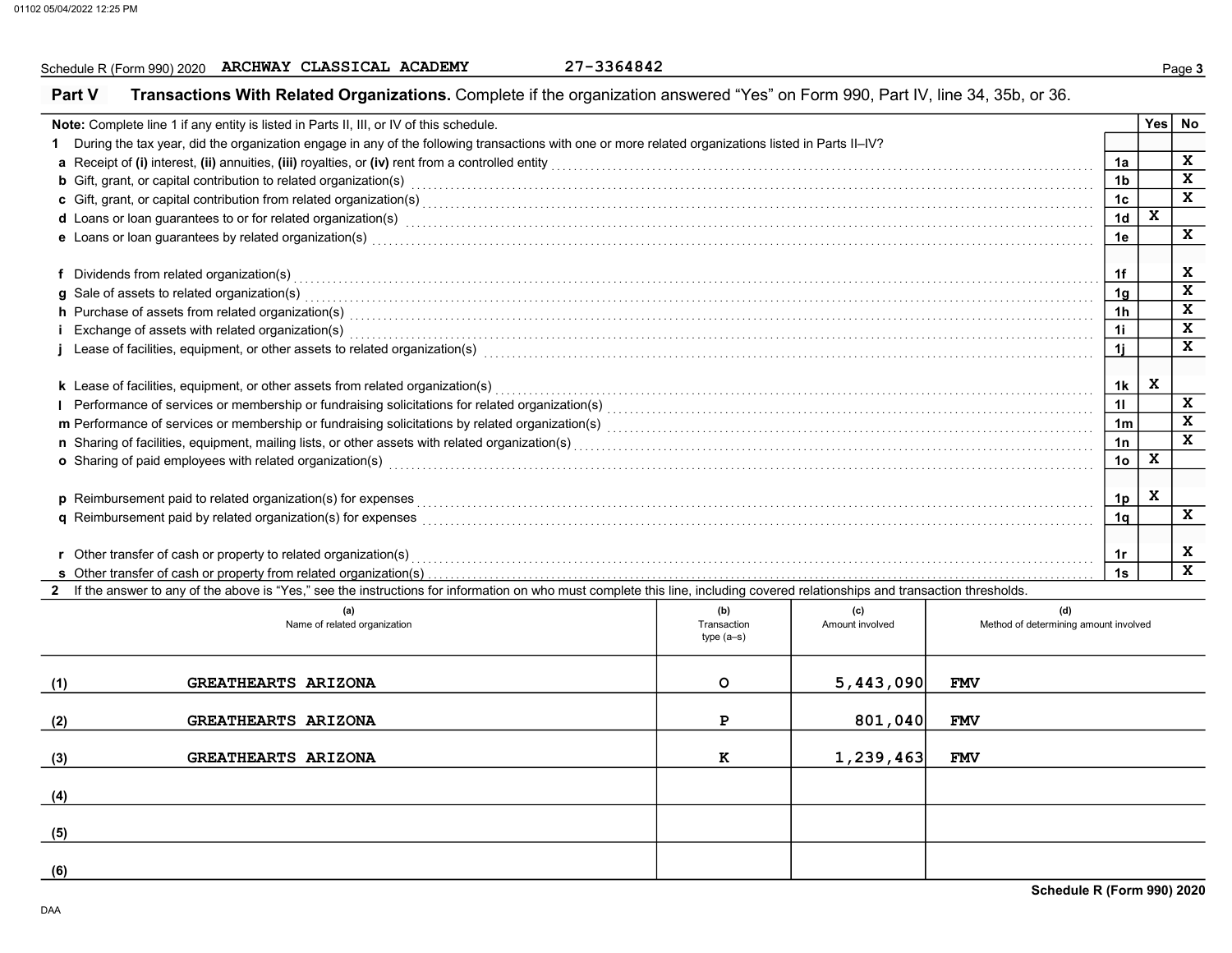## Schedule R (Form 990) 2020 ARCHWAY CLASSICAL ACADEMY 27-3364842<br>
Page 4

## Part VI Unrelated Organizations Taxable as a Partnership. Complete if the organization answered "Yes" on Form 990, Part IV, line 37.

Provide the following information for each entity taxed as a partnership through which the organization conducted more than five percent of its activities (measured by total assets or gross revenue) that was not a related organization. See instructions regarding exclusion for certain investment partnerships.

| (a)<br>Name, address, and EIN of entity | . - 9--- --- 19 -- - - - - - -<br>(c)<br>(b)<br>Primary activity<br>Legal<br>domicile<br>(state or<br>foreign |          | (d)<br>Predominant<br>income (related,<br>unrelated, excluded<br>from tax under | (e)<br>Are all partners<br>section<br>501(c)(3)<br>organizations? |  | (f)<br>Share of<br>total income | (g)<br>Share of<br>end-of-year<br>assets | (h)<br>Disproportionate<br>allocations? |           | (i)<br>Code V-UBI<br>amount in box 20<br>of Schedule K-1<br>(Form 1065) | (j)<br>General or<br>managing<br>partner?<br>Yes   No |  | (k)<br>Percentage<br>ownership |
|-----------------------------------------|---------------------------------------------------------------------------------------------------------------|----------|---------------------------------------------------------------------------------|-------------------------------------------------------------------|--|---------------------------------|------------------------------------------|-----------------------------------------|-----------|-------------------------------------------------------------------------|-------------------------------------------------------|--|--------------------------------|
|                                         |                                                                                                               | country) | sections 512-514)                                                               | Yes   No                                                          |  |                                 |                                          | Yes                                     | <b>No</b> |                                                                         |                                                       |  |                                |
| (1)                                     |                                                                                                               |          |                                                                                 |                                                                   |  |                                 |                                          |                                         |           |                                                                         |                                                       |  |                                |
| (2)                                     |                                                                                                               |          |                                                                                 |                                                                   |  |                                 |                                          |                                         |           |                                                                         |                                                       |  |                                |
| .                                       |                                                                                                               |          |                                                                                 |                                                                   |  |                                 |                                          |                                         |           |                                                                         |                                                       |  |                                |
| (3)                                     |                                                                                                               |          |                                                                                 |                                                                   |  |                                 |                                          |                                         |           |                                                                         |                                                       |  |                                |
|                                         |                                                                                                               |          |                                                                                 |                                                                   |  |                                 |                                          |                                         |           |                                                                         |                                                       |  |                                |
| (4)<br>.                                |                                                                                                               |          |                                                                                 |                                                                   |  |                                 |                                          |                                         |           |                                                                         |                                                       |  |                                |
| (5)                                     |                                                                                                               |          |                                                                                 |                                                                   |  |                                 |                                          |                                         |           |                                                                         |                                                       |  |                                |
|                                         |                                                                                                               |          |                                                                                 |                                                                   |  |                                 |                                          |                                         |           |                                                                         |                                                       |  |                                |
| (6)                                     |                                                                                                               |          |                                                                                 |                                                                   |  |                                 |                                          |                                         |           |                                                                         |                                                       |  |                                |
| (7)                                     |                                                                                                               |          |                                                                                 |                                                                   |  |                                 |                                          |                                         |           |                                                                         |                                                       |  |                                |
|                                         |                                                                                                               |          |                                                                                 |                                                                   |  |                                 |                                          |                                         |           |                                                                         |                                                       |  |                                |
| (8)                                     |                                                                                                               |          |                                                                                 |                                                                   |  |                                 |                                          |                                         |           |                                                                         |                                                       |  |                                |
| (9)                                     |                                                                                                               |          |                                                                                 |                                                                   |  |                                 |                                          |                                         |           |                                                                         |                                                       |  |                                |
|                                         |                                                                                                               |          |                                                                                 |                                                                   |  |                                 |                                          |                                         |           |                                                                         |                                                       |  |                                |
| (10)                                    |                                                                                                               |          |                                                                                 |                                                                   |  |                                 |                                          |                                         |           |                                                                         |                                                       |  |                                |
| (11)                                    |                                                                                                               |          |                                                                                 |                                                                   |  |                                 |                                          |                                         |           |                                                                         |                                                       |  |                                |
|                                         |                                                                                                               |          |                                                                                 |                                                                   |  |                                 |                                          |                                         |           |                                                                         |                                                       |  |                                |

Schedule R (Form 990) 2020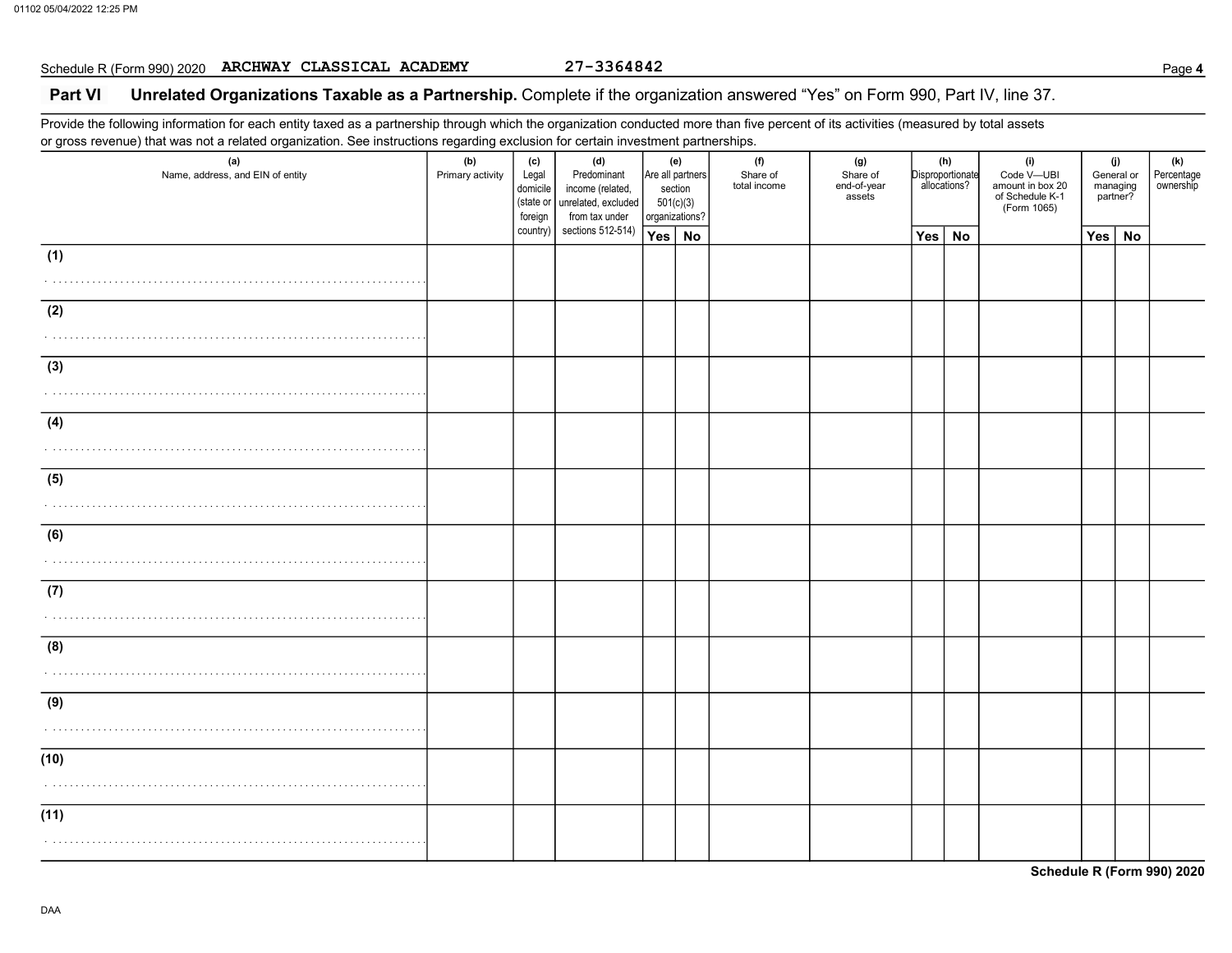| Schedule R (Form 990) 2020 ARCHWAY CLASSICAL ACADEMY | 27-3364842                                                                                                              | Page 5 |
|------------------------------------------------------|-------------------------------------------------------------------------------------------------------------------------|--------|
| Part VII                                             | Supplemental Information.<br>Provide additional information for responses to questions on Schedule R. See instructions. |        |
|                                                      |                                                                                                                         |        |
|                                                      |                                                                                                                         |        |
|                                                      |                                                                                                                         |        |
|                                                      |                                                                                                                         |        |
|                                                      |                                                                                                                         |        |
|                                                      |                                                                                                                         |        |
|                                                      |                                                                                                                         |        |
|                                                      |                                                                                                                         |        |
|                                                      |                                                                                                                         |        |
|                                                      |                                                                                                                         |        |
|                                                      |                                                                                                                         |        |
|                                                      |                                                                                                                         |        |
|                                                      |                                                                                                                         |        |
|                                                      |                                                                                                                         |        |
|                                                      |                                                                                                                         |        |
|                                                      |                                                                                                                         |        |
|                                                      |                                                                                                                         |        |
|                                                      |                                                                                                                         |        |
|                                                      |                                                                                                                         |        |
|                                                      |                                                                                                                         |        |
|                                                      |                                                                                                                         |        |
|                                                      |                                                                                                                         |        |
|                                                      |                                                                                                                         |        |
|                                                      |                                                                                                                         |        |
|                                                      |                                                                                                                         |        |
|                                                      |                                                                                                                         |        |
|                                                      |                                                                                                                         |        |
|                                                      |                                                                                                                         |        |
|                                                      |                                                                                                                         |        |
|                                                      |                                                                                                                         |        |

| 27-3364842 |  |  |  |  |
|------------|--|--|--|--|
|------------|--|--|--|--|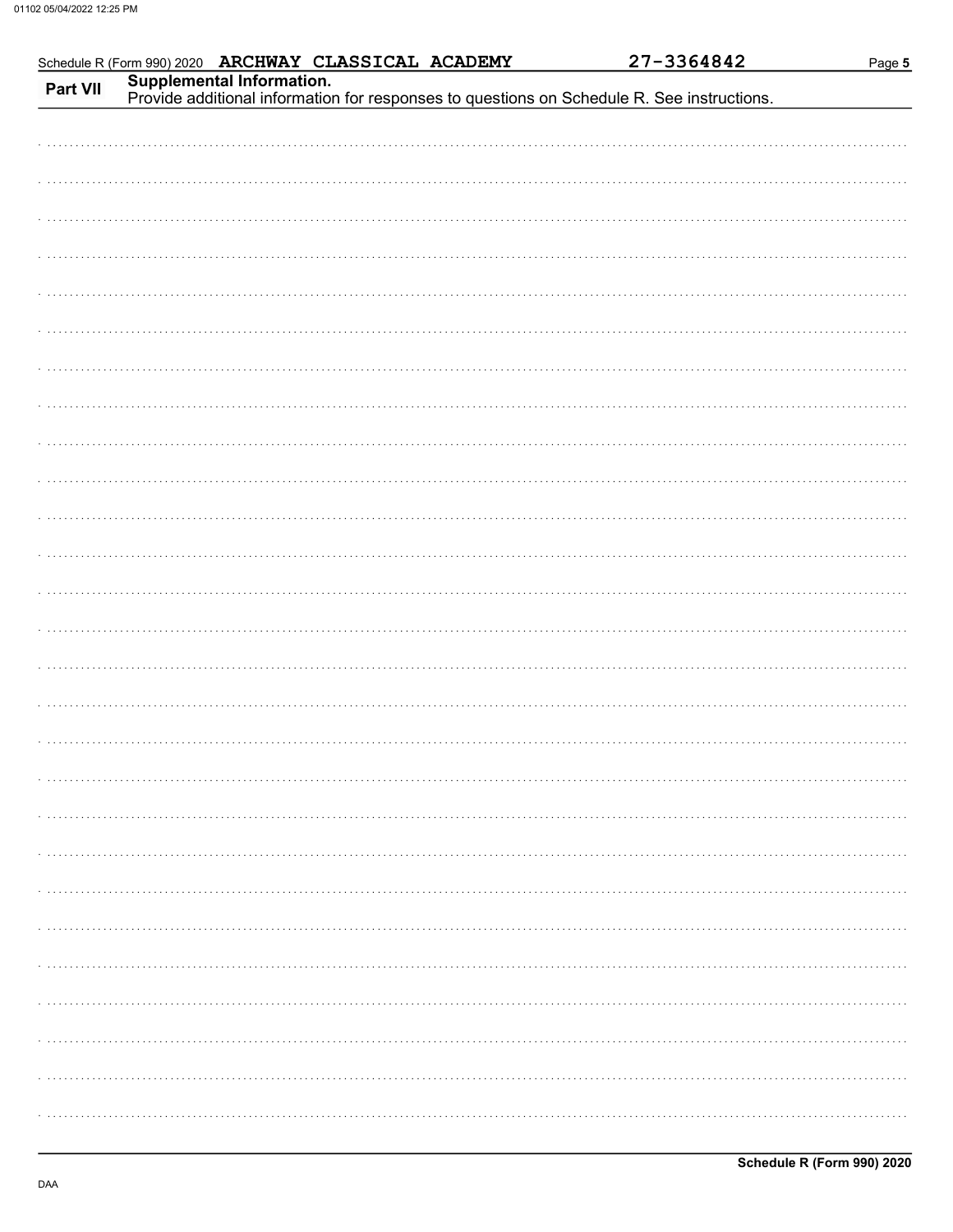01102 05/04/2022 12:25 PM

| <b>Depreciation and Amortization</b> |
|--------------------------------------|
|                                      |

|         |                                                                                                                                                                                       |                             |                                                                                                   | <b>Depreciation and Amortization</b>                                              |                  |                              |                |                  |                         | OMB No. 1545-0172                                                                                        |
|---------|---------------------------------------------------------------------------------------------------------------------------------------------------------------------------------------|-----------------------------|---------------------------------------------------------------------------------------------------|-----------------------------------------------------------------------------------|------------------|------------------------------|----------------|------------------|-------------------------|----------------------------------------------------------------------------------------------------------|
|         | Form 4562                                                                                                                                                                             |                             |                                                                                                   | (Including Information on Listed Property)                                        |                  |                              |                |                  |                         | <b>2020</b>                                                                                              |
|         | Department of the Treasury                                                                                                                                                            |                             |                                                                                                   | Attach to your tax return.                                                        |                  |                              |                |                  |                         |                                                                                                          |
|         | (99)<br>Internal Revenue Service                                                                                                                                                      |                             | Go to www.irs.gov/Form4562 for instructions and the latest information.                           |                                                                                   |                  |                              |                |                  |                         | Attachment<br>179<br>Sequence No.                                                                        |
|         | Name(s) shown on return                                                                                                                                                               |                             | ARCHWAY CLASSICAL ACADEMY                                                                         |                                                                                   |                  |                              |                |                  |                         | <b>Identifying number</b>                                                                                |
|         |                                                                                                                                                                                       | <b>SCOTTSDALE</b>           |                                                                                                   |                                                                                   |                  |                              |                |                  |                         | 27-3364842                                                                                               |
|         | Business or activity to which this form relates                                                                                                                                       |                             |                                                                                                   |                                                                                   |                  |                              |                |                  |                         |                                                                                                          |
|         | INDIRECT DEPRECIATION                                                                                                                                                                 |                             |                                                                                                   |                                                                                   |                  |                              |                |                  |                         |                                                                                                          |
|         | Part I                                                                                                                                                                                |                             | <b>Election To Expense Certain Property Under Section 179</b>                                     |                                                                                   |                  |                              |                |                  |                         |                                                                                                          |
|         |                                                                                                                                                                                       |                             | Note: If you have any listed property, complete Part V before you complete Part I.                |                                                                                   |                  |                              |                |                  |                         |                                                                                                          |
| 1       | Maximum amount (see instructions)                                                                                                                                                     |                             |                                                                                                   |                                                                                   |                  |                              |                |                  | 1                       | 1,040,000                                                                                                |
| 2       |                                                                                                                                                                                       |                             |                                                                                                   |                                                                                   |                  |                              |                |                  | $\mathbf{2}$<br>3       | 2,590,000                                                                                                |
| 3       |                                                                                                                                                                                       |                             |                                                                                                   |                                                                                   |                  |                              |                |                  | $\overline{\mathbf{4}}$ |                                                                                                          |
| 4       |                                                                                                                                                                                       |                             |                                                                                                   |                                                                                   |                  |                              |                |                  | 5                       |                                                                                                          |
| 5       | Dollar limitation for tax year. Subtract line 4 from line 1. If zero or less, enter -0-. If married filing separately, see instructions                                               |                             |                                                                                                   |                                                                                   |                  | (b) Cost (business use only) |                | (c) Elected cost |                         |                                                                                                          |
| 6       |                                                                                                                                                                                       | (a) Description of property |                                                                                                   |                                                                                   |                  |                              |                |                  |                         |                                                                                                          |
|         |                                                                                                                                                                                       |                             |                                                                                                   |                                                                                   |                  |                              |                |                  |                         |                                                                                                          |
| 7       |                                                                                                                                                                                       |                             |                                                                                                   |                                                                                   |                  |                              | $\overline{7}$ |                  |                         |                                                                                                          |
|         | Listed property. Enter the amount from line 29<br>Total elected cost of section 179 property. Add amounts in column (c), lines 6 and 7 [[[[[[[[[[[[[[[[[[[[[[[[                       |                             |                                                                                                   |                                                                                   |                  |                              |                |                  | 8                       |                                                                                                          |
| 8       | Tentative deduction. Enter the smaller of line 5 or line 8                                                                                                                            |                             |                                                                                                   |                                                                                   |                  |                              |                |                  | 9                       |                                                                                                          |
| 9<br>10 |                                                                                                                                                                                       |                             |                                                                                                   |                                                                                   |                  |                              |                |                  | 10                      |                                                                                                          |
| 11      | Business income limitation. Enter the smaller of business income (not less than zero) or line 5. See instructions                                                                     |                             |                                                                                                   |                                                                                   |                  |                              |                |                  | 11                      |                                                                                                          |
| 12      | Section 179 expense deduction. Add lines 9 and 10, but don't enter more than line 11                                                                                                  |                             |                                                                                                   |                                                                                   |                  |                              |                |                  | 12                      |                                                                                                          |
| 13      | Carryover of disallowed deduction to 2021. Add lines 9 and 10, less line 12                                                                                                           |                             |                                                                                                   |                                                                                   |                  |                              | 13             |                  |                         |                                                                                                          |
|         | Note: Don't use Part II or Part III below for listed property. Instead, use Part V.                                                                                                   |                             |                                                                                                   |                                                                                   |                  |                              |                |                  |                         |                                                                                                          |
|         | <b>Part II</b>                                                                                                                                                                        |                             |                                                                                                   |                                                                                   |                  |                              |                |                  |                         | Special Depreciation Allowance and Other Depreciation (Don't include listed property. See instructions.) |
| 14      | Special depreciation allowance for qualified property (other than listed property) placed in service                                                                                  |                             |                                                                                                   |                                                                                   |                  |                              |                |                  |                         |                                                                                                          |
|         | during the tax year. See instructions                                                                                                                                                 |                             |                                                                                                   |                                                                                   |                  |                              |                |                  | 14                      |                                                                                                          |
| 15      |                                                                                                                                                                                       |                             |                                                                                                   |                                                                                   |                  |                              |                |                  | 15                      |                                                                                                          |
| 16      |                                                                                                                                                                                       |                             |                                                                                                   |                                                                                   |                  |                              |                |                  | 16                      | 206,709                                                                                                  |
|         | Part III                                                                                                                                                                              |                             | <b>MACRS Depreciation (Don't include listed property. See instructions.)</b>                      |                                                                                   |                  |                              |                |                  |                         |                                                                                                          |
|         |                                                                                                                                                                                       |                             |                                                                                                   |                                                                                   | <b>Section A</b> |                              |                |                  |                         |                                                                                                          |
| 17      | MACRS deductions for assets placed in service in tax years beginning before 2020                                                                                                      |                             |                                                                                                   |                                                                                   |                  |                              |                |                  | 17                      | 0                                                                                                        |
| 18      | If you are electing to group any assets placed in service during the tax year into one or more general asset accounts, check here                                                     |                             |                                                                                                   |                                                                                   |                  |                              |                |                  |                         |                                                                                                          |
|         |                                                                                                                                                                                       |                             | Section B-Assets Placed in Service During 2020 Tax Year Using the General Depreciation System     |                                                                                   |                  |                              |                |                  |                         |                                                                                                          |
|         | (a) Classification of property                                                                                                                                                        |                             | (b) Month and year<br>placed in<br>service                                                        | (c) Basis for depreciation<br>(business/investment use)<br>only-see instructions) |                  | (d) Recovery<br>period       | (e) Convention | (f) Method       |                         | (g) Depreciation deduction                                                                               |
| 19a     | 3-year property                                                                                                                                                                       |                             |                                                                                                   |                                                                                   |                  |                              |                |                  |                         |                                                                                                          |
| b       | 5-year property                                                                                                                                                                       |                             |                                                                                                   |                                                                                   |                  |                              |                |                  |                         |                                                                                                          |
| c       | 7-year property                                                                                                                                                                       |                             |                                                                                                   |                                                                                   |                  |                              |                |                  |                         |                                                                                                          |
| d       | 10-year property                                                                                                                                                                      |                             |                                                                                                   |                                                                                   |                  |                              |                |                  |                         |                                                                                                          |
| е       | 15-year property                                                                                                                                                                      |                             |                                                                                                   |                                                                                   |                  |                              |                |                  |                         |                                                                                                          |
| f       | 20-year property                                                                                                                                                                      |                             |                                                                                                   |                                                                                   |                  |                              |                |                  |                         |                                                                                                          |
| g       | 25-year property                                                                                                                                                                      |                             |                                                                                                   |                                                                                   |                  | 25 yrs.                      |                | S/L              |                         |                                                                                                          |
|         | <b>h</b> Residential rental                                                                                                                                                           |                             |                                                                                                   |                                                                                   |                  | 27.5 yrs.                    | МM             | S/L              |                         |                                                                                                          |
|         | property                                                                                                                                                                              |                             |                                                                                                   |                                                                                   |                  | 27.5 yrs.                    | <b>MM</b>      | S/L              |                         |                                                                                                          |
|         | <i>i</i> Nonresidential real                                                                                                                                                          |                             |                                                                                                   |                                                                                   |                  | 39 yrs.                      | МM             | S/L              |                         |                                                                                                          |
|         | property                                                                                                                                                                              |                             |                                                                                                   |                                                                                   |                  |                              | <b>MM</b>      | S/L              |                         |                                                                                                          |
|         |                                                                                                                                                                                       |                             | Section C-Assets Placed in Service During 2020 Tax Year Using the Alternative Depreciation System |                                                                                   |                  |                              |                |                  |                         |                                                                                                          |
| 20a     | Class life                                                                                                                                                                            |                             |                                                                                                   |                                                                                   |                  |                              |                | S/L              |                         |                                                                                                          |
| b       | 12-year                                                                                                                                                                               |                             |                                                                                                   |                                                                                   |                  | 12 yrs.                      |                | S/L              |                         |                                                                                                          |
| c       | 30-year                                                                                                                                                                               |                             |                                                                                                   |                                                                                   |                  | 30 yrs.                      | <b>MM</b>      | S/L              |                         |                                                                                                          |
| d       | 40-year                                                                                                                                                                               |                             |                                                                                                   |                                                                                   |                  | 40 yrs.                      | МM             | S/L              |                         |                                                                                                          |
|         | Part IV                                                                                                                                                                               |                             | <b>Summary</b> (See instructions.)                                                                |                                                                                   |                  |                              |                |                  |                         |                                                                                                          |
| 21      | Listed property. Enter amount from line 28                                                                                                                                            |                             |                                                                                                   |                                                                                   |                  |                              |                |                  | 21                      |                                                                                                          |
| 22      | Total. Add amounts from line 12, lines 14 through 17, lines 19 and 20 in column (g), and line 21. Enter                                                                               |                             |                                                                                                   |                                                                                   |                  |                              |                |                  |                         |                                                                                                          |
| 23      | here and on the appropriate lines of your return. Partnerships and S corporations—see instructions<br>For assets shown above and placed in service during the current year, enter the |                             |                                                                                                   |                                                                                   |                  |                              |                |                  | 22                      | 206,709                                                                                                  |
|         |                                                                                                                                                                                       |                             |                                                                                                   |                                                                                   |                  |                              |                |                  |                         |                                                                                                          |

portion of the basis attributable to section 263A costs . . . . . . . . . . . . . . . . . . . . . . . . . . . . . . . . . . .

DAA For Paperwork Reduction Act Notice, see separate instructions. 23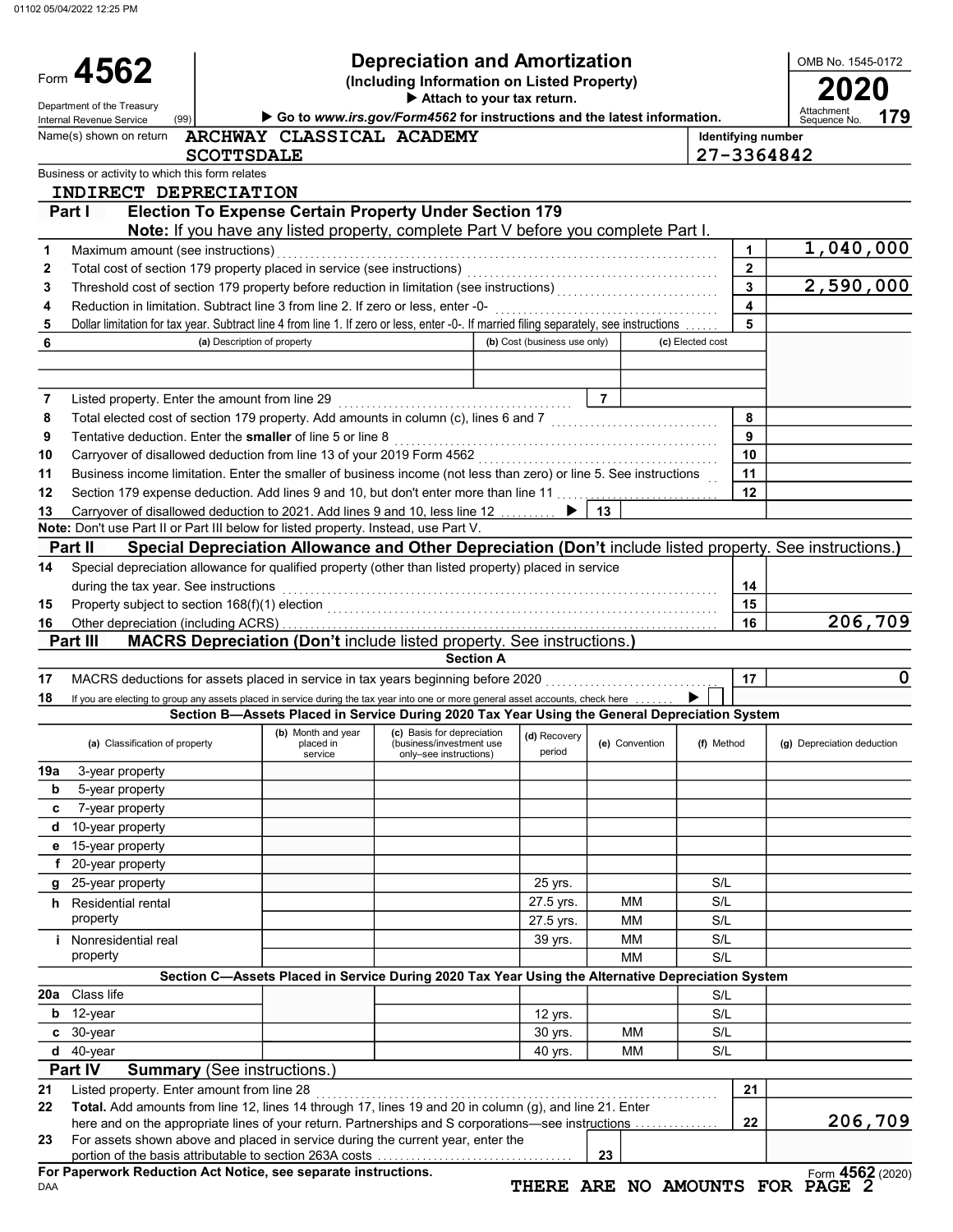|                               | Form $990$                                 |                                                                                         |                  | <b>Two Year Comparison Report</b> |                           | 2019 & 2020                           |
|-------------------------------|--------------------------------------------|-----------------------------------------------------------------------------------------|------------------|-----------------------------------|---------------------------|---------------------------------------|
| Name                          |                                            | For calendar year 2020, or tax year beginning $07/01/20$                                |                  |                                   | 06/30/21<br>, ending      | <b>Taxpayer Identification Number</b> |
|                               |                                            | ARCHWAY CLASSICAL ACADEMY                                                               |                  |                                   |                           |                                       |
|                               | <b>SCOTTSDALE</b>                          |                                                                                         |                  |                                   |                           | 27-3364842                            |
|                               |                                            |                                                                                         |                  | 2019                              | 2020                      | <b>Differences</b>                    |
|                               | 1. Contributions, gifts, grants            |                                                                                         | $\mathbf 1$ .    | 1,180,109                         | 1,212,805                 | 32,696                                |
|                               |                                            |                                                                                         | $\overline{2}$ . |                                   |                           |                                       |
|                               |                                            | 3. Government contributions and grants [11] [11] Covernment Contributions and grants    | $\overline{3}$ . | 101,515                           | 711,795                   | 610,280                               |
| Φ<br>$\overline{\phantom{0}}$ |                                            |                                                                                         | 4.               | 8,252,942                         | 8,949,317                 | 696,375                               |
| $\blacksquare$                | 5. Investment income                       |                                                                                         | 5.               | 700                               | 2,940                     | 2,240                                 |
| $\bullet$<br>>                | 6. Proceeds from tax exempt bonds          | .                                                                                       | 6.               |                                   |                           |                                       |
| Ф<br>œ                        |                                            | 7. Net gain or (loss) from sale of assets other than inventory                          | 7.               |                                   |                           |                                       |
|                               |                                            | 8. Net income or (loss) from fundraising events                                         | 8.               |                                   |                           |                                       |
|                               |                                            |                                                                                         | 9.               |                                   |                           |                                       |
|                               |                                            | 10. Net gain or (loss) on sales of inventory $\begin{array}{ c c c }\hline \end{array}$ | 10.              |                                   |                           |                                       |
|                               | 11. Other revenue                          | .                                                                                       | 11.              | 3,538                             | 6,084                     | 2,546                                 |
|                               |                                            | 12. Total revenue. Add lines 1 through 11                                               | 12.              | 9,538,804                         | 10,882,941                | 1,344,137                             |
|                               | <b>13.</b> Grants and similar amounts paid |                                                                                         | 13.              |                                   |                           |                                       |
|                               | 14. Benefits paid to or for members        |                                                                                         | 14.              |                                   |                           |                                       |
|                               |                                            | 15. Compensation of officers, directors, trustees, etc.                                 | 15.              |                                   | 116,250                   | 116,250                               |
|                               |                                            | 16. Salaries, other compensation, and employee benefits                                 | 16.              | 5,093,846                         | 5,326,840                 | 232,994                               |
| $\blacksquare$<br>Ф           | 17. Professional fundraising fees          |                                                                                         | 17.              |                                   |                           |                                       |
| Q                             | 18. Other professional fees                |                                                                                         | 18.              | 920,243                           | 1,070,385                 | 150,142                               |
| ш                             |                                            | 19. Occupancy, rent, utilities, and maintenance <i>[[[[[[[[[[[[[[[[[[[[[[]]]]]</i>      | 19               | 1,629,393                         | 1,633,931                 | 4,538                                 |
|                               |                                            |                                                                                         | 20.              | 140,211                           | 206,709                   | 66,498                                |
|                               |                                            | 21. Other expenses <b>constant of the expenses</b>                                      | 21.              | 1,306,142                         | 1,312,252                 | 6,110                                 |
|                               |                                            |                                                                                         | 22.              | 9,089,835                         | 9,666,367                 | 576,532                               |
|                               |                                            | 23. Excess or (Deficit). Subtract line 22 from line 12                                  | 23.              | 448,969                           | $\overline{1}$ , 216, 574 | 767,605                               |
|                               |                                            |                                                                                         | 24.              | 9,538,804                         | 10,882,941                | 1,344,137                             |
|                               | 25. Total unrelated revenue                |                                                                                         | 25.              |                                   |                           |                                       |
|                               | 26. Total excludable revenue               |                                                                                         | 26.              | 8,257,180                         | 8,958,341                 | 701,161                               |
|                               |                                            |                                                                                         | 27.              | 3,890,446                         | 5,510,289                 | 1,619,843                             |
| Other Information             | <b>28.</b> Total liabilities               |                                                                                         | 28.              | 704,692                           | 1,037,345                 | 332,653                               |
|                               | 29. Retained earnings                      |                                                                                         | 29.              | 3,185,754                         | 4,472,944                 | 1,287,190                             |
|                               |                                            | 30. Number of voting members of governing body                                          | 30.              |                                   | 5                         |                                       |
|                               |                                            | 31. Number of independent voting members of governing body                              | 31.              |                                   | 5                         |                                       |
|                               | 32. Number of employees                    |                                                                                         | 32.              |                                   | $\mathbf 0$               |                                       |
|                               | 33. Number of volunteers                   |                                                                                         | 33.              |                                   | 376                       |                                       |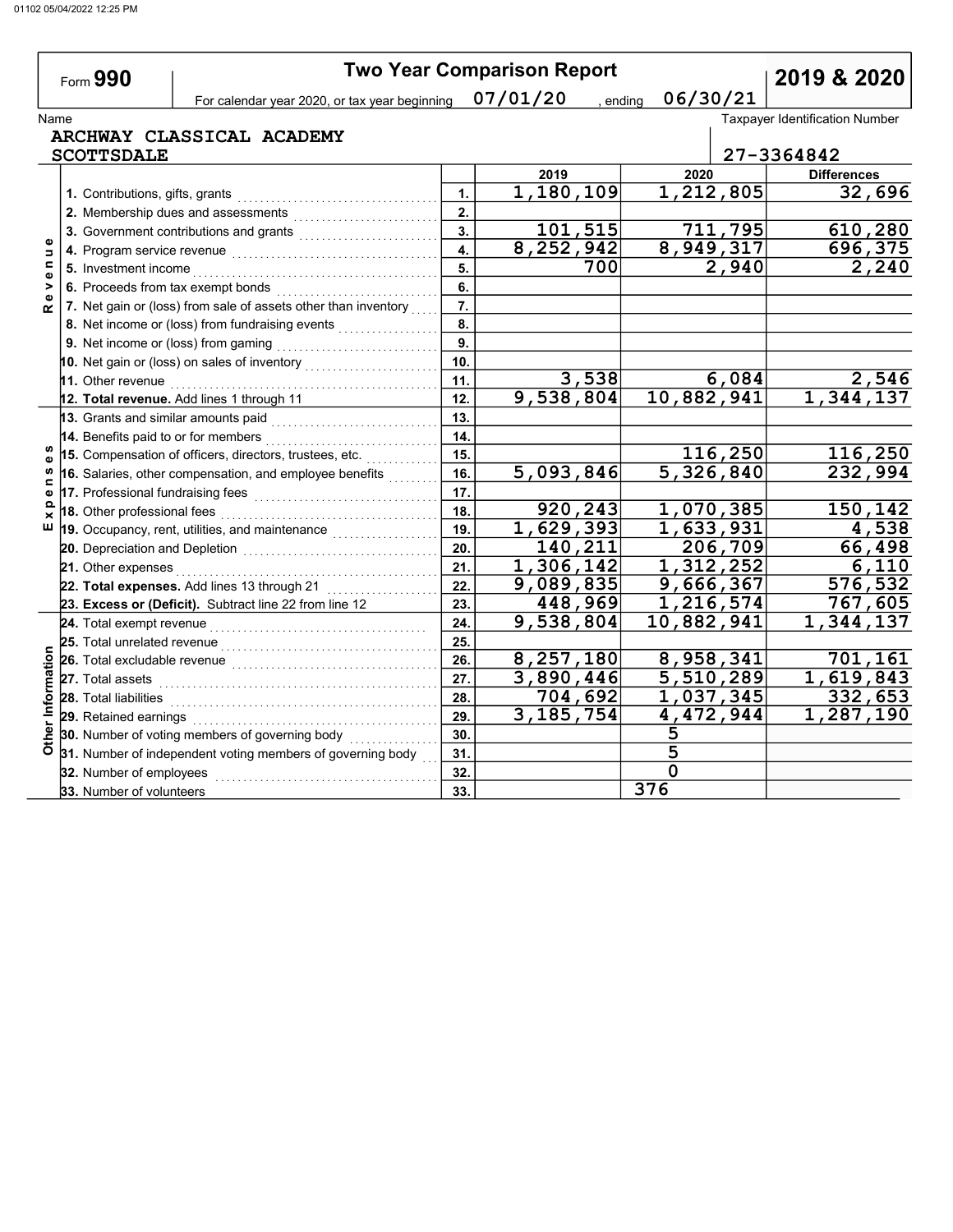| 01102 ARCHWAY CLASSICAL ACADEMY<br>27-3364842<br>FYE: 6/30/2021 |             | <b>Federal Statements</b>              |      |      |                                                      | 5/4/2022 12:25 PM        |
|-----------------------------------------------------------------|-------------|----------------------------------------|------|------|------------------------------------------------------|--------------------------|
|                                                                 |             | <b>Taxable Interest on Investments</b> |      |      |                                                      |                          |
| <b>Description</b>                                              |             |                                        |      |      |                                                      |                          |
|                                                                 | Amount      | <b>Business</b>                        | Code | Code | Unrelated Exclusion Postal Acquired after<br>6/30/75 | US<br>Obs $(\$$ or $%$ ) |
| INCOME<br>INVESTMENT                                            | \$<br>2,940 |                                        | 14   |      |                                                      |                          |

TOTAL \$ 2,940